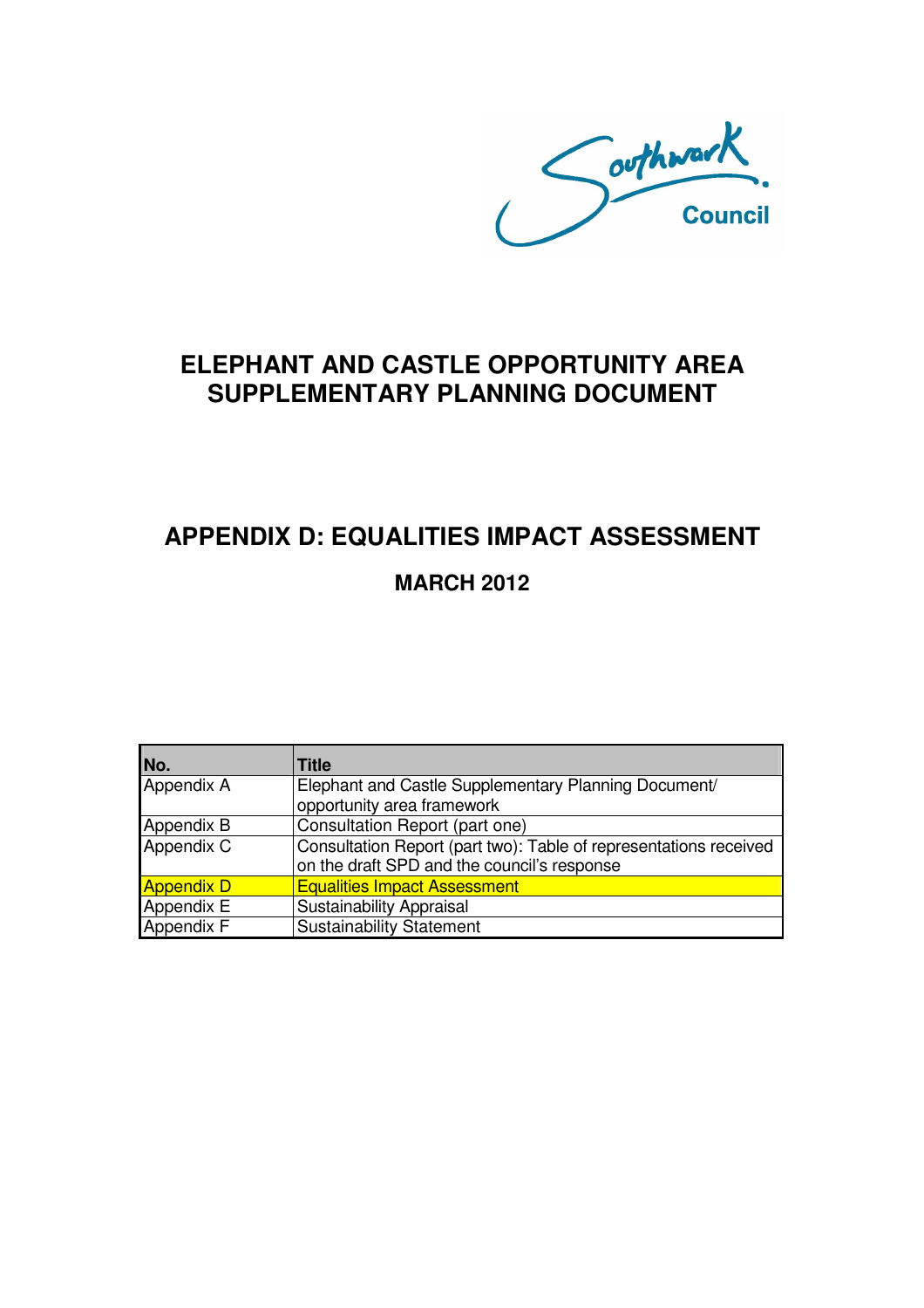### **Stage One: Scoping**

### **1. What policy, strategy or plan is this assessment addressing?**

#### The Elephant and Castle Supplementary Planning Document

The Elephant and Castle Supplementary Planning Document (SPD) sets out our vision for the Elephant and Castle. It provides a framework which will guide development over the next 15 years, ensuring that regeneration is coordinated and sustainable. The document will be used to plan, manage and guide change in the area in a sustainable way that will benefit the community and make Elephant and Castle a better place to live work and visit.

The SPD provides guidance on:

- The look and function of the town centre, including the mix of shops and other activities
- The amount and of new homes that may be built and their location
- The size and design of new buildings
- Public realm improvements, particularly around the shopping centre and northern roundabout
- The infrastructure needed to ensure that growth in the area can be accommodated sustainably, including improvements to public transport, open spaces and health facilities.

The SPD will be part of our framework of planning documents. Once adopted, it will be a material planning consideration in deciding planning applications in the opportunity area. It will help ensure that the council makes decisions transparently, providing clarity for members of the public and giving more confidence to developers to invest in the area.

The London Plan advises that boroughs should work with the Mayor to produce opportunity area frameworks (OAFs) for the opportunity areas. This document comprises an SPD and an opportunity area framework (OAF). The council and GLA have worked closely on the preparation of the draft. Adopted by both Southwark and the Mayor, an agreed approach will help provide certainty for developers, clarity for members of the public and councillors, and a robust basis on which forthcoming planning applications can be assessed.

The Elephant and Castle SPD will be developed and prepared in accordance with statutory regulations and in close consultation with the local community. The policies in the SPD must be in general conformity with national and regional guidance and policy and contribute towards meeting local needs. The council's policies and strategies must also be evidenced to ensure that they are robust, meet local needs and can be justified.

#### **2. Is this a new or an existing policy/strategy?**

The Elephant and Castle SPD will be a new policy document and will form part of the council's Local Development Framework, which will contain all of the council's planning policies used to guide how land is used in the borough and in the determination of planning applications. Current planning policy for Elephant and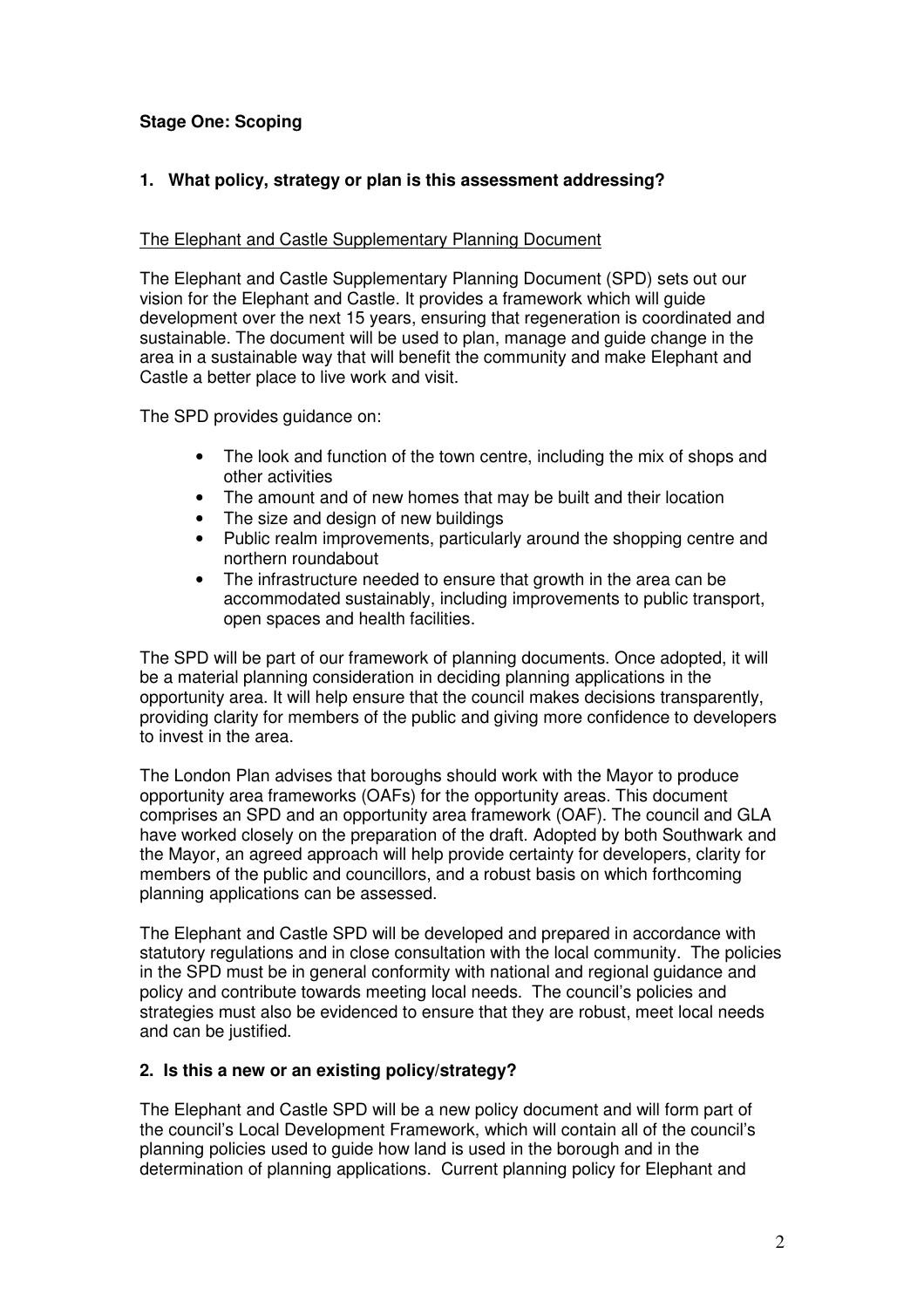Castle exists in the Southwark Plan (the council's Unitary Development Plan) and the Core Strategy (2011).

The Core Strategy has a vision for the area and strategic policies for Elephant and Castle. The Elephant and Castle SPD will provide further detailed policies based on the vision and strategic policies set out in the Core Strategy and the saved Southwark Plan.

We have prepared planning guidance for the Elephant and Castle Opportunity Area and this is set out in the 2004 Development framework SPG, the 2008 Enterprise Quarter SPD and 2008 Walworth Road SPD. This guidance will be replaced by the guidance provided in the Elephant and Castle SPD.

**3. If existing, has the policy/strategy already been reviewed under the previous EQIA programme? If so, what were the findings to come out of this and has the agreed action plan been implemented? What has changed since the last assessment was undertaken (in terms of context, nature of the policy/strategy or the type of people affected by the policy/ strategy).** 

No previous EQIA has been carried out for the Elephant and Castle SPD. An EQIA has been carried out for the Core Strategy alongside the preparation of the document to assess the impacts of the policies. The core strategy sets out a vision for Elephant and Castle which has been carried forward in the Elephant and Castle SPD. A joint EQIA was also carried out for the Enterprise Quarter and Walworth Road SPDs.

The EQIA looked at both the impacts of consultation on the SPDs and impacts associated with the implementation of the SPDs. We identified a number of possible issues around making the guidance clear so that the objectives of the SPD were met. Some of the key objectives were to help promote sustainable transport choices and prioritise cycling and walking in the layout and design of new development, promote public realm improvements and provide for new routes where these are needed and to promote town centre developments involving provision of commercial and educational space, residential homes etc. Both SPDs also looked at requiring the provision of space which would be suitable for small businesses.

Since the Equalities Act 2010 has come into force out new groups with protected characteristics need to be included in equality impact assessments. We have prepared on a stage one scoping assessment (this document) to accompany the Elephant and Castle SPD. We will undertake a stage two assessment after this stage of consultation alongside preparation of the final SPD for Cabinet adoption.

This EQIA has been carried out in accordance with the Equalities Act (2010) which identifies the following groups with protected characteristics:

- Age
- **Disability**
- Gender reassignment
- Marriage and civil partnership
- Pregnancy and maternity
- Race
- Religion or belief
- Sex
- Sexual orientation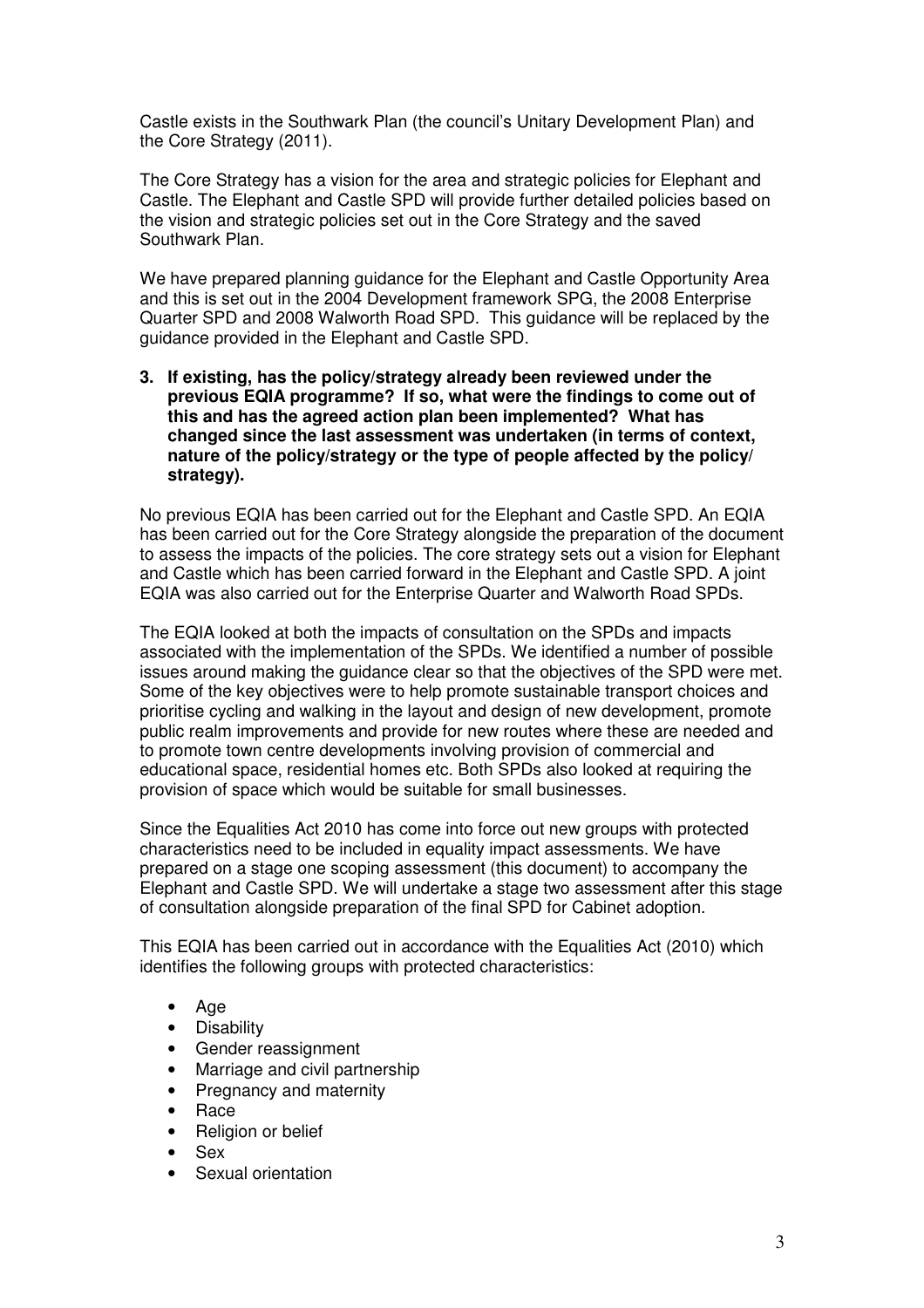#### **4. What do you think are the main issues for your policy or strategy in relation to equality, diversity and social cohesion?**

We are looking at the impact of the Elephant and Castle SPD on the nine groups with protected characteristics in accordance with the 2010 Act and duty.

We have identified potential barriers that could prevent our nine protected characteristic groups from benefitting fully from the Elephant and Castle SPD. This scoping stage highlights the main issues of the SPD on equality, diversity and social cohesion.

The barriers we have identified could create differential impacts on certain groups and reduce social cohesion. We also have identified how the SPD may have positive impacts on these groups and how it may improve social cohesion. We have tried to minimise the negative impacts and maximise the positive impacts through the SPD and its preparation. Following consultation on the draft SPD and the scoping of this SPD we will consider whether there is anything further we can do within the SPD to maximise positive impacts and minimise negative impacts.

These impacts can be split into two categories:

1. Impacts created through the production of the SPD in terms of public consultation. 2. Impacts associated with the implementation of the SPD and the detailed information and guidance within the SPD.

#### **4.1 Impacts associated with consultation on the Elephant and Castle SPD**

There are a number of barriers associated with consultation on all our planning policy documents which may create problems for social cohesion. It is important that everyone is offered the ability to be involved in the preparation of the SPD and that the final document reflects the views of our diverse community. We have prepared a consultation plan for the SPD which aims to do this. The plan sets out how we plan to consult the local community, Greater London Authority, businesses including local traders, land owners, Transport for London, Lambeth Council, English Heritage, NHS Southwark and developers to make the Elephant and Castle a successful place. After the consultation period we will prepare a consultation statement which will set out the findings of our consultation including a summary of the representations received. We will provide officer comments on all the responses we receive explaining why we have/have not amended the SPD to reflect the comments. We will also provide information on the methods of consultation we used and how these were effective in consulting with our diverse community. This will help us to continually monitor and adapt our consultation methods and techniques to try and be as effective as possible and reach as many different groups as possible.

This is in accordance with our Statement of Community Involvement (SCI). Our SCI sets out how and when we will involve the community in the development of planning documents and applications for planning permission. Within the SCI, we have identified barriers to involving equalities target groups and ways to overcome them. These include English not being someone's first language, problems accessing information, people not feeling safe attending evening meetings and the documents using too much jargon. We have tried to tailor our consultation to try and overcome as many of these barriers as possible. This includes writing the SPD in plain English, offering translation services where required, and attending community meetings when requested. Please refer to Annex 3 of this document for the full list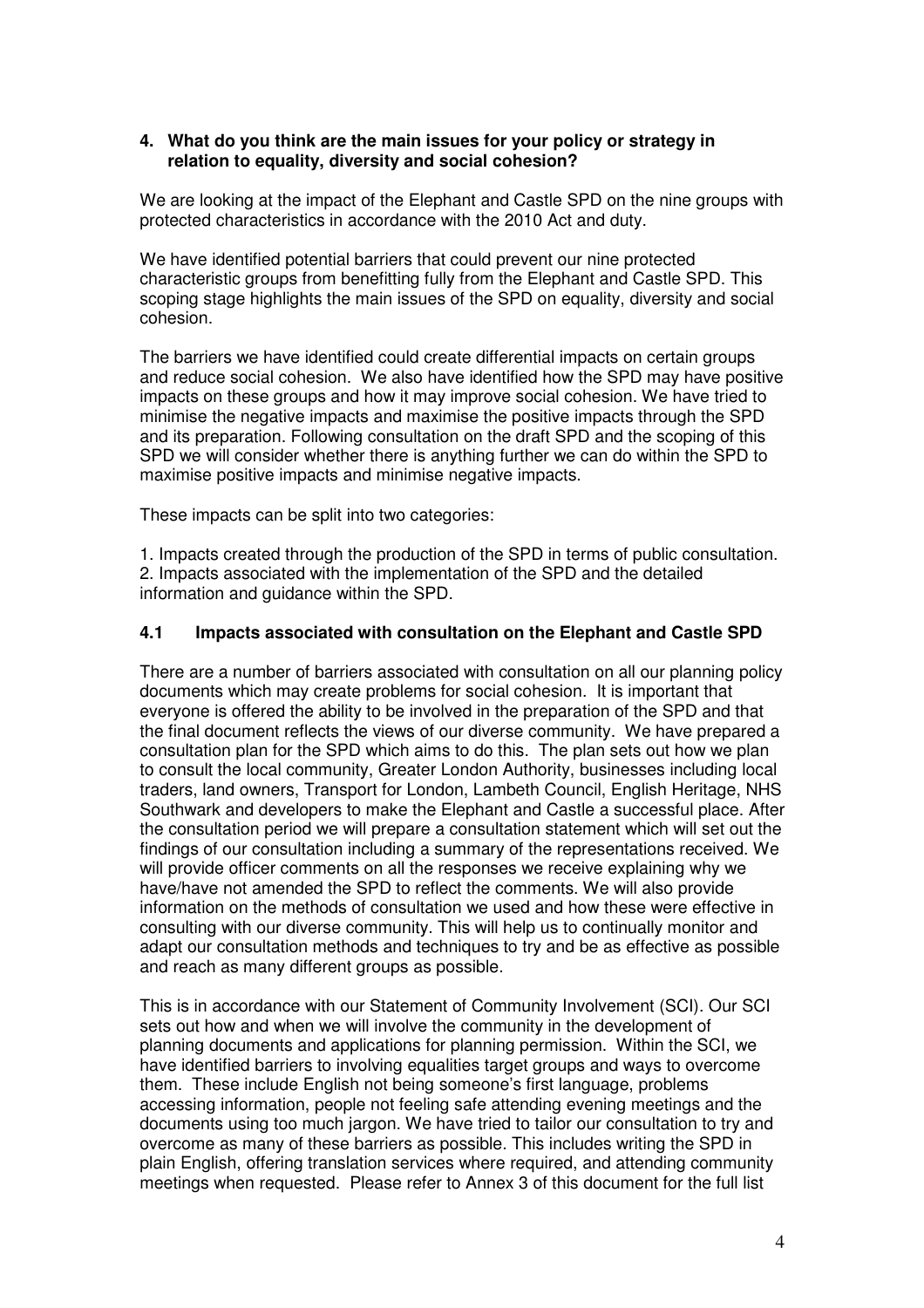of barriers to consultation. We have considered this comprehensive list as part of the preparation of the draft SPD.

Our Annual Monitoring Report also looks at the effectiveness of our consultation and whether we need to change how we consult on our policy documents. As part of the preparation of the Annual Monitoring Report we carry out a survey asking everyone on our mailing list what they think of our consultation and how we could make it more effective. The results of this are reported in our Annual Monitoring Report, and help inform us how to improve our consultation on future planning documents.

In preparing and developing the Elephant and Castle SPD, the council will have to carry out consultation in accordance with statutory regulations and the Statement of Community Involvement, which sets out how and when we will involve the community in the alteration and development of town planning documents and applications for planning permission.

We have already carried out consultation in Elephant and Castle with different groups over the years with the 2004 SPG, the 2007 Southwark Plan, the 2011 Core Strategy, Walworth Road SPD 2008 and the Enterprise Quarter in 2008. The consultation carried out alongside the preparation of the 2010 SPD builds on this work. We recognise that consultation can have a differential impact on groups with protected characteristics and we will use a variety of methods to ensure we engage with all groups as effectively as possible.

#### **4.2 Impacts associated with the objectives and implementation of the Elephant and Castle SPD**

The possible impacts and issues of the SPD

As part of the preparation of the Elephant and Castle SPD we considered the following possible impacts and issues:

#### **Community and stakeholders**

- Certain groups may not be able to access information and consultations as easily as others e.g. disabled people, those who do not have English as their first language, young people, those who support vulnerable people such as women who are more likely to care for children, older people and those with limiting illnesses.
- Certain groups may not feel comfortable expressing their views in public due to fear of discrimination such as people from the LGBT community, faith groups, young people and the BME community.
- People may not feel safe in attending public information or consultation events at certain times of the day, in particular after dark, such as older people and women.
- Events may clash with times of religious observance and therefore we need to take into account people's faiths.
- Information may not be presented in a way that engages people effectively, such as material only printed in English, or information presented in a complicated format or language.
- Certain groups may not understand what relevance the Elephant and Castle SPD has to them and therefore they do not become involved in the process.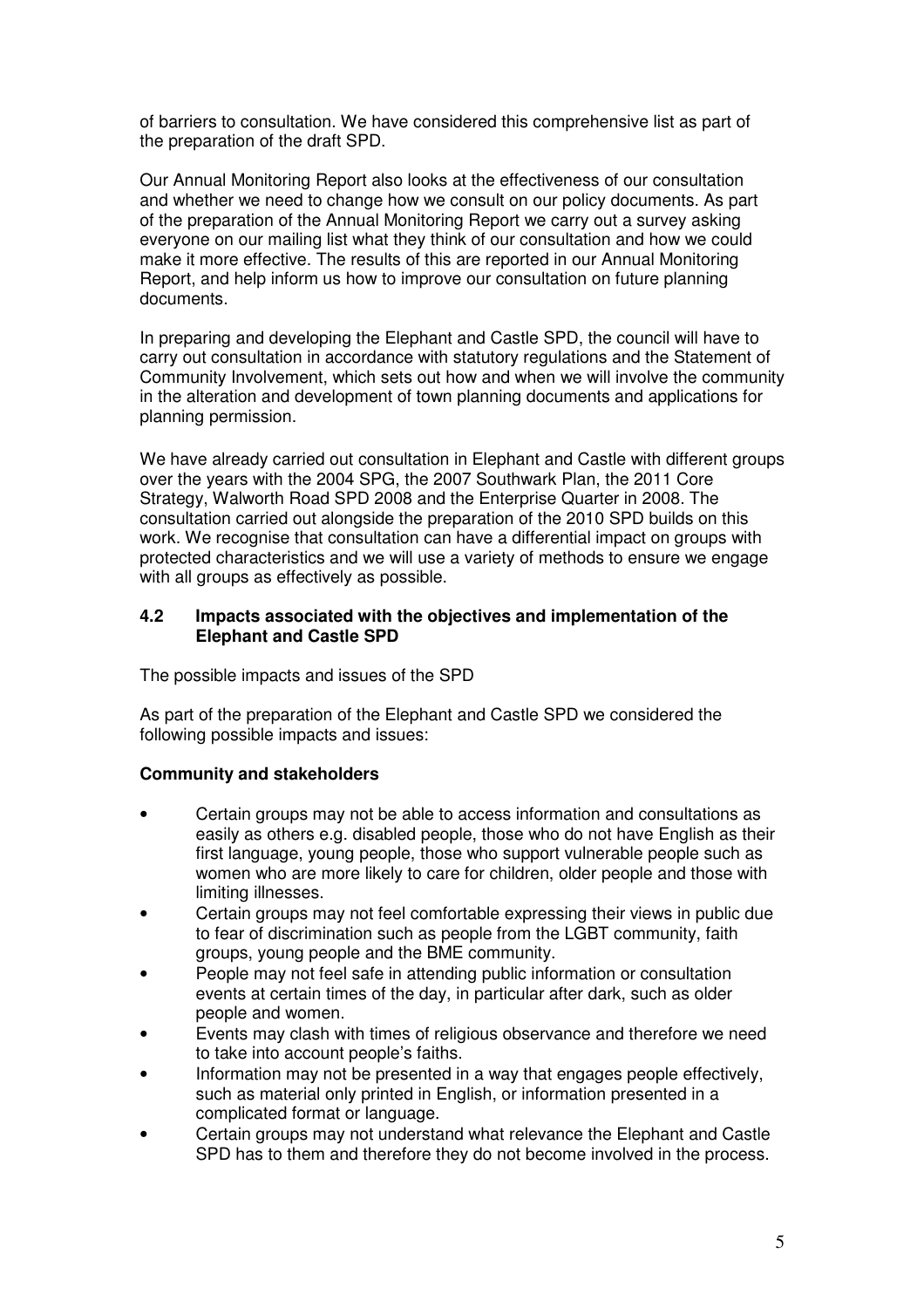- People may misunderstand the purpose of the Elephant and Castle SPD and what can be achieved which may result in tensions between groups if it does not deliver what they expect.
- Certain groups may have a negative perception of the council or disappointing experiences of community consultations which stop them becoming involved in the process.
- If people do not feel that they can access information at an early stage or have problems accessing it, they may become disillusioned in the process and lose interest e.g. BME groups, young and elderly people and disabled people.
- Some people may not be aware how to express their views or how these will feed into the process e.g. children and young people.
- There may be differences in the needs and aspirations between different groups which may result in conflict.
- People may feel as though certain groups are having a greater impact on how the area action plan is developed which may increase tensions in the community.

### **Housing**

Meeting housing need is one of the most challenging issues that national, regional and local government is faced with. Everyone should have the opportunity of living in a decent home, which they can afford, in a community where they want to live. Housing should not reinforce social distinctions and should meet the housing needs of the whole community, creating mixed and inclusive communities and housing choice. The opportunity area is located across six administrative wards; East Walworth, Faraday, Newington, Chaucer, Cathedrals and Camberwell Green. The Heygate Estate is located close to the centre of the opportunity area. Walworth Community Council area consists of Newington, East Walworth and Faraday wards which fall wholly or partly within the opportunity area boundaries. Around people 40,000 people live in 17,000 households in these areas. The age structure of the population of Walworth Community Council area shows that there is a higher proportion of people aged 10-29 years in Walworth than in the borough as a whole. According to GLA projections, the population of Walworth Community Council will almost double in population size by 2029. In 2001 the top two most populous ethnic groups were White British and Black or Black British (African) with the majority of the Black British population residing in the East Walworth and Chaucer wards. As we have been preparing the SPD, we have considered the following issues to ensure we minimise the impact on groups with protected characteristics:

### **Considerations**

• The plan could unintentionally fail to meet local housing needs by not providing the right housing type and mix for the local community which could sustain or result in overcrowding and poor quality accommodation which in turn disproportionately affects older people, young and BME community. An appropriate range of affordable, permanent and temporary accommodation may not be provided to meet the needs of specific user groups such as refugee and asylum seekers and Travellers. There may also be a need to ensure access to specialist housing such as care homes and supported housing. This is likely to have the greatest impact on elderly people and people with disabilities. The SPD will help to ensure that more homes of all types are provided in the area to meet the needs of local residents.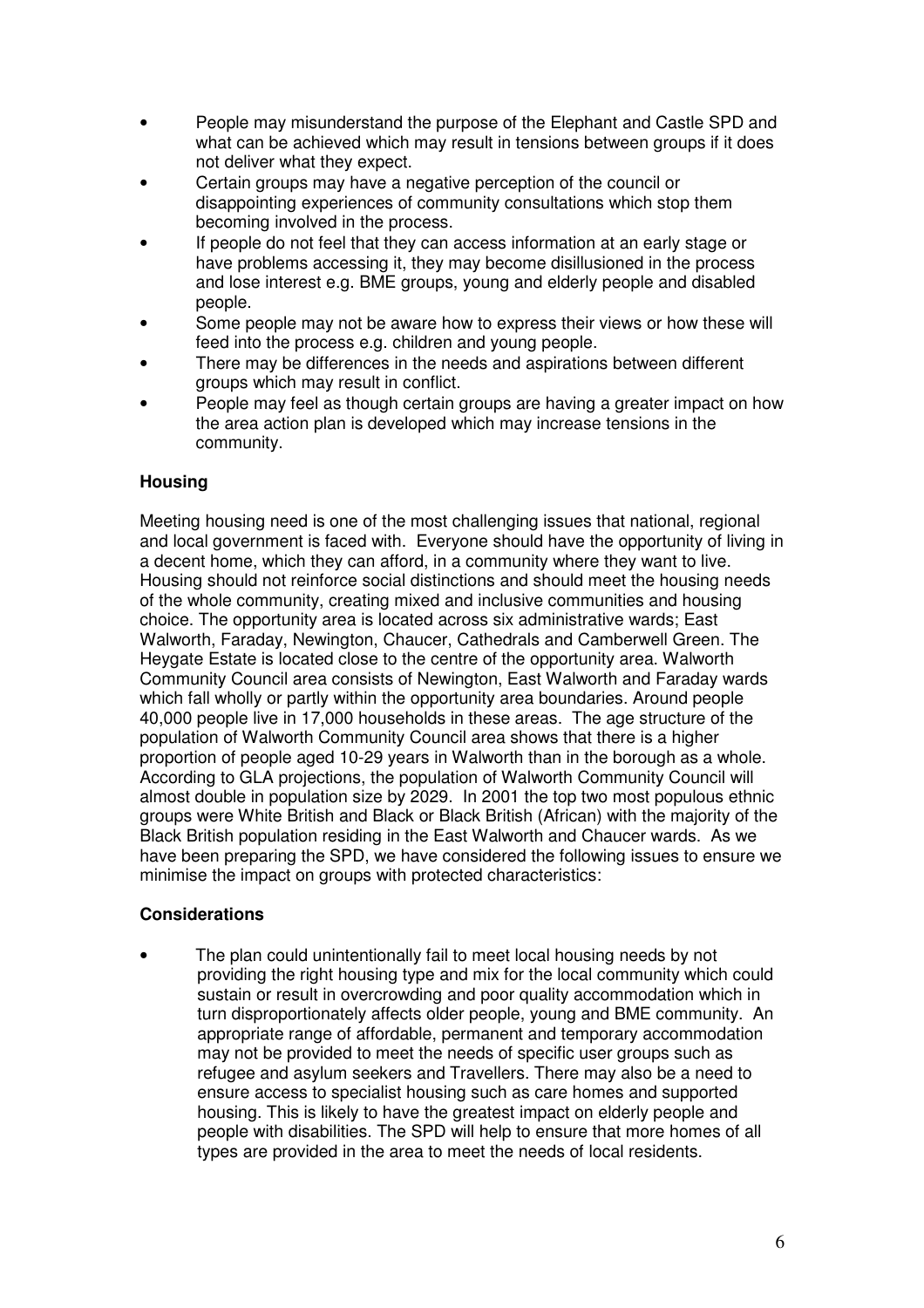- The 2010 Index of Multiple Deprivation levels in parts of East Walworth ward have reduced since 2007 levels however parts of the ward still rank in the 10% most deprived areas in the country. Parts of Faraday and Newington rank in the 20% most deprived areas in the country. The regeneration of Elephant and Castle may result in a rise in house prices and housing may become unaffordable to those currently living in the area, especially for, lone parents, disabled people, the BME community and elderly people. This may also result in a dilution of the community as people are forced to move out of the area as they no longer can afford to live there. People may view the Elephant and Castle SPD as gentrification rather than regeneration therefore it is important that the guidance in the SPD makes it clear that the policies consider the needs of existing residents and local businesses as well as seeking to attract more investment into the area.
- The 43-storey Strata residential building lies just south of the shopping centre on the Walworth Road. Several other large mixed use developments have also recently been completed including Printworks, Amelia Street, Southwark Central and O-Central. People currently living in the area may feel resentful towards large numbers of people moving in. This tension could be further exacerbated if people moving into the area buy up newer and higher quality housing. The SPD will promote new homes of a high standard of accommodation, including generously sized rooms and ensure that a proportion of the new housing is affordable to existing residents.
- Owner occupation forms only a minority of the housing stock in the area. Only 15% of all properties across the area are owned outright or owned with a mortgage with over 59% of the stock socially rented and the remaining 26% in the private rented-sector. People may feel that the needs of certain groups are being prioritised over others such as the need to have designated locations for homes for larger families or wheelchair users. People who are married or in a civil partnership may feel that the needs of single people are prioritised over their needs and vice versa.
- Flats account for the majority of the stock at over 80% with 16% terraced housing and less that 1% of the stock comprising detached and semidetached properties. If we do not allocate enough sites for housing, we may find we do not have enough space to build housing to meet local needs. This may result in the building of more one and two bedroom dwellings which may have a negative impact on some groups, such as some groups and some ethnic groups which are more likely to have larger families. The SPD will help to ensure we can provide enough housing to meet local needs by ensuring an appropriate level of development is achieved on sites in the area
- Redevelopment and regeneration of areas may result in the disruption of communities.
- An important consideration is the need to provide adequate amounts of affordable housing, especially due to the "option to return" which approximately 175 Heygate tenants have and can assert their right if they want to do so.
- As part of affordable housing, we require a percentage to be intermediate housing, which is often shared ownership. This may not be suitable for all religious groups, such as Muslims or people from other cultures who may not want to take out a mortgage for religious or cultural reasons.
- As part of the Elephant and Castle SPD we will look at how we can successfully create mixed communities with a range of housing types and tenures. This should help to improve social cohesion.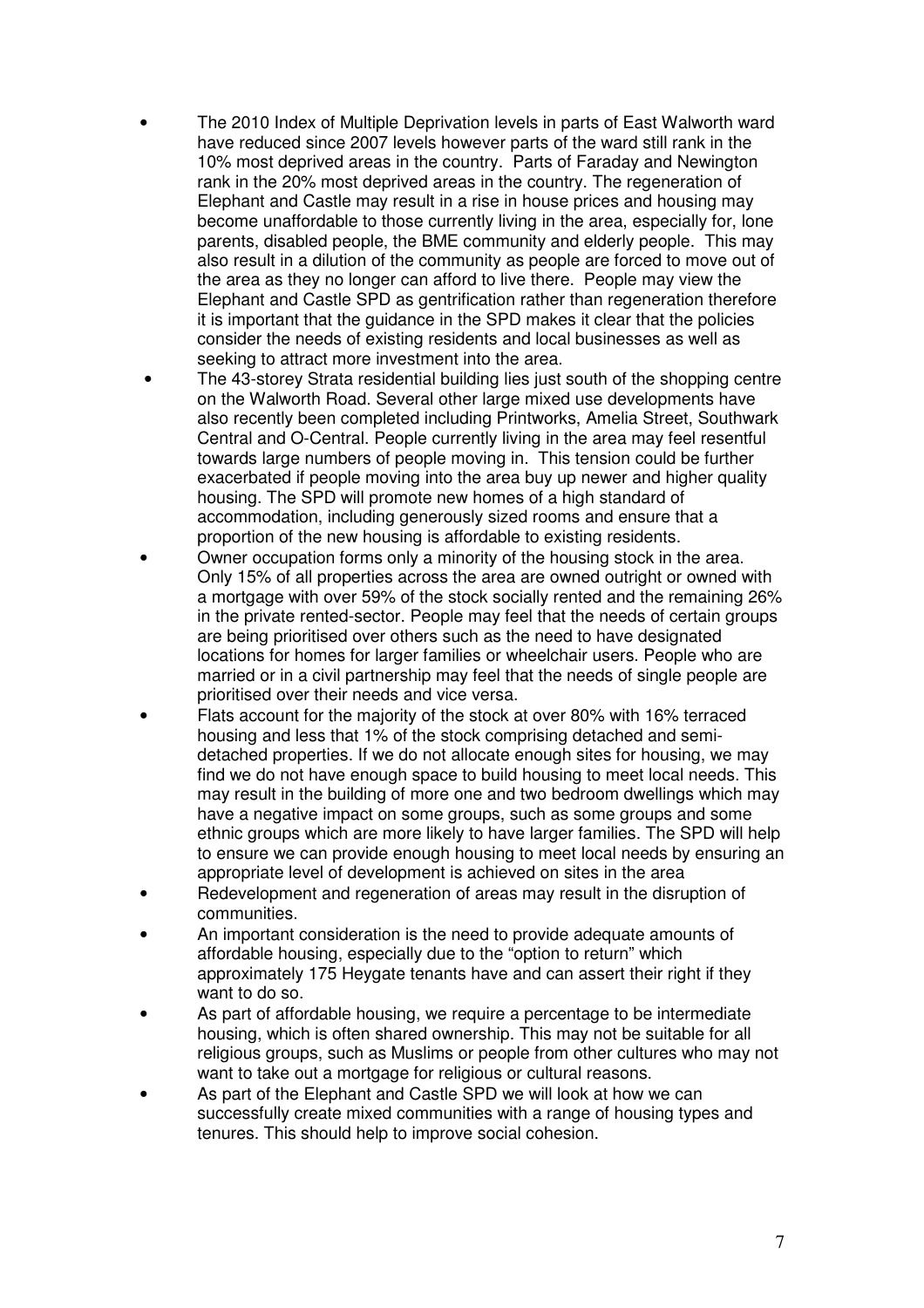### **Transport**

National, regional and local policy states that sustainable methods of transport should be promoted. Elephant and Castle is dominated by a complex road junction system, which forms part of the London Inner Ring Road. There are two tube stations serving the Northern and Bakerloo lines and the shopping centre is connected to the mainline rail station which serves Thameslink and Southeast Trains. Elephant and Castle is also a significant bus interchange, with 24 bus services travelling through the area, eight of which terminate there. It is the intention that the capacity of public transport should be increased, the quality and integration of the transport system should be improved and a co-ordinated approach to improvements to transport integration and facilitating greater use of public transport, walking and cycling should be sought.

We have considered the following issues whilst preparing the SPD to ensure we minimise the impact on groups with protected characteristics:

Recent public realm improvements have been made on the Walworth Road with a central pedestrian island being introduced to help transform what was an arterial corridor into an attractive and safer place to visit and shop in. Other improvements include pavement widening, removal of bus lanes and the provision of loading bays for local shops, making the area much better in terms of street layout and access.

#### **Considerations**

- Proposed transport and infrastructure projects are reliant on central and regional governmental funding. Programmes may be subject to delay or cancellation. This may cause anger and frustration amongst the community if their expectations are not met, especially among those that do not have access to cheap and reliable public transport such as children, older people and parents with children (who are predominantly women). The southern roundabout improvements and subway removal were completed in April 2011 and have delivered significant improvements for pedestrians and for cyclists. We want to ensure that there is funding for continued improvements including improvements to the Northern Line ticket hall and capacity between the ticket hall and the platforms.
- Transport services may feel unsafe for certain user groups. Some people may feel unsafe when travelling on public transport and fear for their personal safety such as women (especially pregnant women) and young people or they fear discrimination such as members of the BME community, the LGBT community or people following a certain faith, such as Muslims and Sikhs. In the same way, walking routes may feel unsafe for these groups.
- Increased pedestrian and cycle routes can have a positive impact on those with lower incomes, promoting more sustainable means of travels for no cost which can lead to health improvements and increased access to employment. The SPD sets out guidance on how we will provide convenient, direct, safe, and attractive pedestrian and cycle links through the area.
- Safe and reliable public transport can also have a beneficial impact on more vulnerable groups such as older people, women and black and minority ethnic groups. Guidance in the SPD will help improve the frequency, reliability and journey times of bus services and increase space for bus stands.
- Safer and more accessible routes through new development can make the environment more pleasant particularly for vulnerable groups such as those with disabilities, young families and older people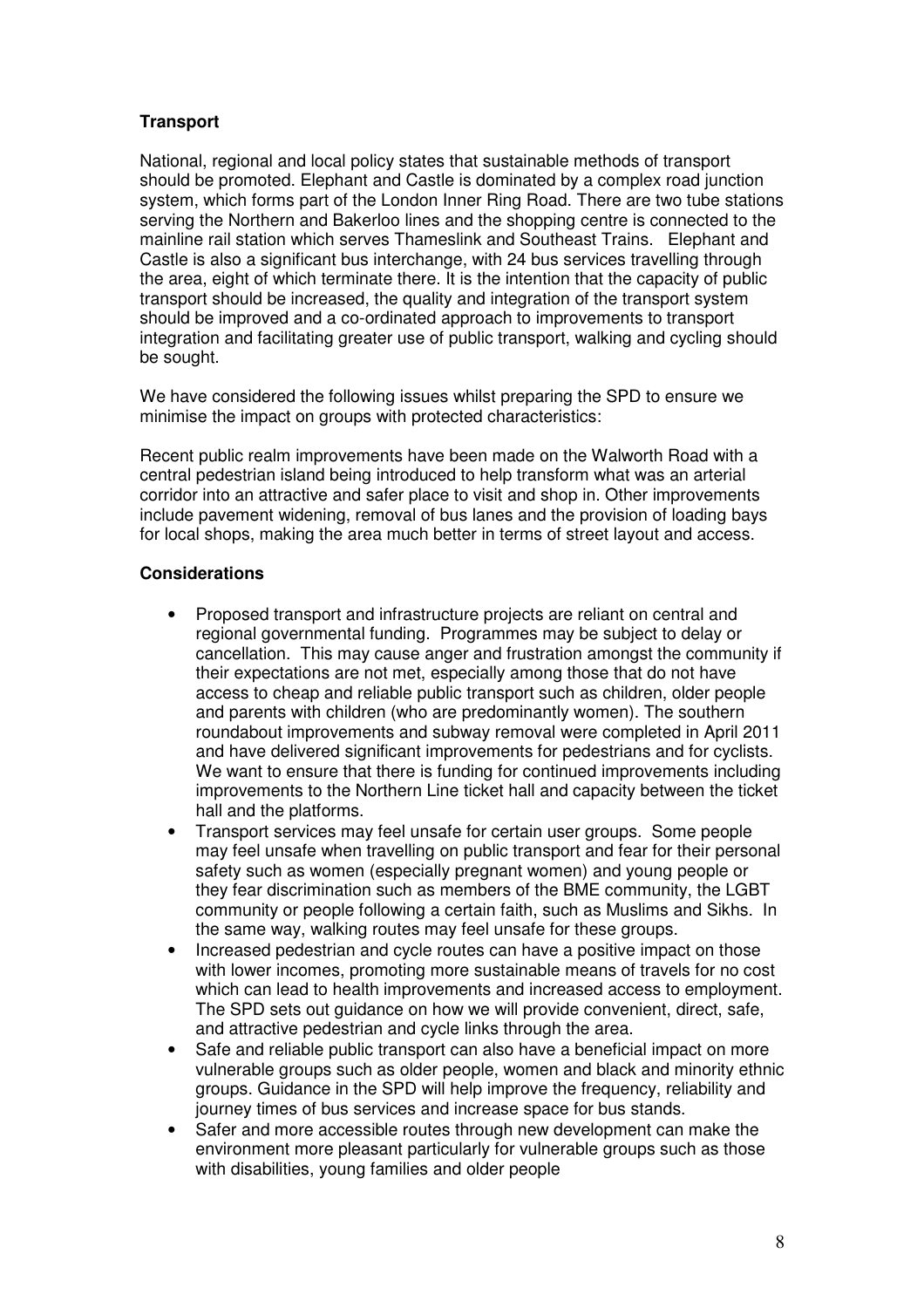- Public transport could be unaffordable to some groups. This can limit access to job opportunities, leisure facilities, education etc. Older people and young people may not have the opportunity to be independently mobile if reliable, convenient, safe and cheap public transport is not made available to them. This may limit their job opportunities and inclusion in the wider community. It may limit them to one particular area. This could also increase the need for parents and carers to continue to use unsustainable forms of transport, such as the car.
- Another important consideration is to meet the transport needs of disabled people, people with limited mobility as well as groups such as parents with children in pushchairs. This could act to create further barriers to their inclusion within the wider community and limit their access to job opportunities, leisure activities and housing options. This could make disabled people unnecessarily dependant on others and limit their inclusion.
- Disabled access may be provided but they may be segregated from other access routes, causing more separation and isolation from the rest of the community. The SPD aims to improve access to the railway station and improve interchanges between all public transport modes. This will help to promote accessibility and help to reduce feelings of segregation for those with restricted mobility
- People may have different priorities in terms of transport such as parents with children, disabled people and those on lower incomes. Tensions may arise if people think that the needs of any one-user group are being prioritised above their own.
- Restricting car parking in new homes may be seen to disadvantage people who are married or in a civil partnership who own more than one car. Car-free developments can have a negative impact on some groups who need a car more than others. For example, families with young children, elderly people, and disabled people. The SPD recognises this and emphasises that spaces should be provided for people with disabilities as well as car club spaces which help provide choice for people who do need cars from time to time.
- Some areas may see greater improvements to public transport than other areas. This can have an impact on all the equality groups in terms of access to employment, shops, leisure facilities and education. It may have a particular impact on groups less likely to have access to a car such as young people and single parents.

#### **Safety and Security**

A significant concern in Elephant and Castle is the issue of crime and safety. Safety and security is one of the key concerns for local businesses and residents in the area. There are several large buildings with little active frontage. This means that some streets can seem quiet and unsafe, particularly in the evening. A range of town centre uses such as office, arts, cultural and entertainment uses that bring activity and/ or improve the safety of the area will be encouraged. It is important that a safe, accessible, comfortable and attractive environment is provided for pedestrians and cyclists in order to encourage people to walk and cycle, promote healthier lifestyles and physical and mental wellbeing. The following considerations should be taken into account in the development and implementation of policies for safety and security in Elephant and Castle:

#### **Considerations**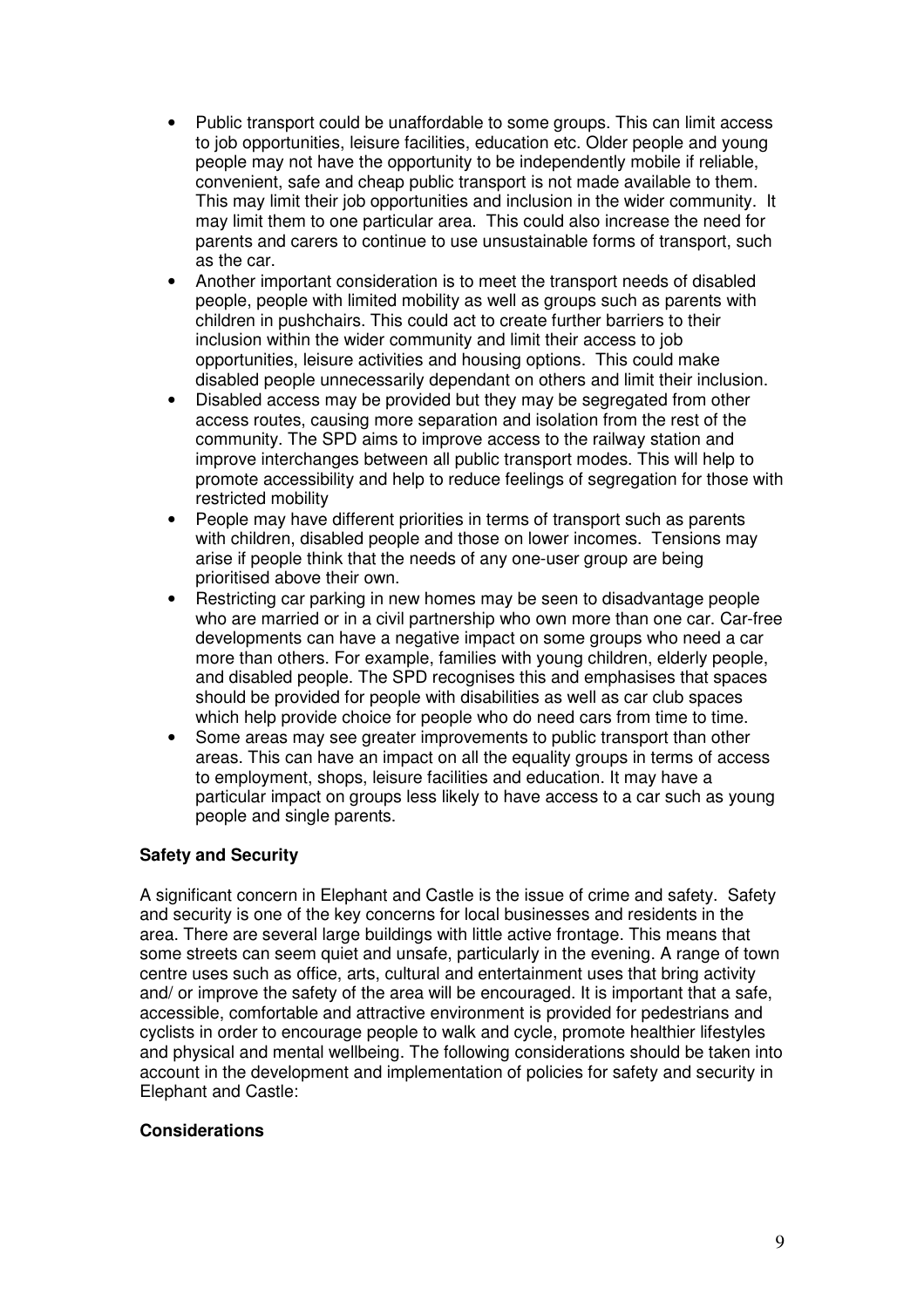- The fear of crime could continue to make people feel isolated if they do not feel safe travelling from their homes to use and enjoy facilities and services within the area e.g. women (especially pregnant women), members of the BME community, members of certain faith groups, young people, members of the LGBT community and older people. The SPD will help to ensure that new development helps to create environments that are inclusive, well lit, overlooked and which feel safe at different times of the day and in the evening.
- The needs of individuals and groups may not be taken into account when designing new buildings, homes, open spaces and areas of the public realm and result in people not feeling safe to use them. The SPD sets out further guidance on how comprehensive redevelopment does not compromise safety and maximises opportunities to make use of vacant sites on an interim basis.
- Through promoting growth and regeneration to the area, the Elephant and Castle SPD may act to displace problems or create alternative problems with regard to crime and the fear of crime instead of solving or preventing them.
- Creating employment and business opportunities, as well as high quality leisure and cultural amenities offer can strengthen communities and reduce crime and fear of crime. The SPD requires the impact on safety, security and residential amenity to be taken into consideration when determining the location and provision of new facilities
- Ensuring that streets are well used by pedestrians and cyclists helps improve personal safety and can also encourages drivers to travel more slowly.
- Buildings with large footprints such as the Heygate Estate and the Shopping Centre mean that there is reduced permeability and it is harder to move around for pedestrians and cyclists. The SPD will endeavour to incorporate deliverable policies that will improve perceptions of the area and act to prevent crime such as ensuring new development increases lighting, reduces barriers and improves active street frontage at different times of day.

#### **Employment**

Through the development and implementation of the Elephant and Castle SPD, sites have been identified and improvements proposed for the growth and improvement of Elephant and Castle's economy. This will lead to greater investment in the area and lead to a growth in jobs in the area. Through the SPD we want to improve the evening economy and provide new leisure and cultural facilities. We also intend to renew business space in the area and encourage the development of an enterprise culture and inward investment by providing more opportunities for local people and small and medium sized businesses (SMEs). Consideration needs to be given to identifying sites and developing policies to accommodate a range of employment premises and opportunities of different types, sizes and costs to meet the different needs of the community. The SPD proposes that all developments of retail space in excess of 1,000sqm should provide a proportion of floorspace as affordable business space. Priority for such space will be given to businesses displaced by development in the opportunity area. In developing employment policies for Elephant and Castle SPD, consideration should be given to the following:

#### **Considerations**

• Comprehensive redevelopment of the Elephant and Castle will have an impact on the displacement of local businesses from the shopping centre and surrounding area. This may have a disproportionate impact on black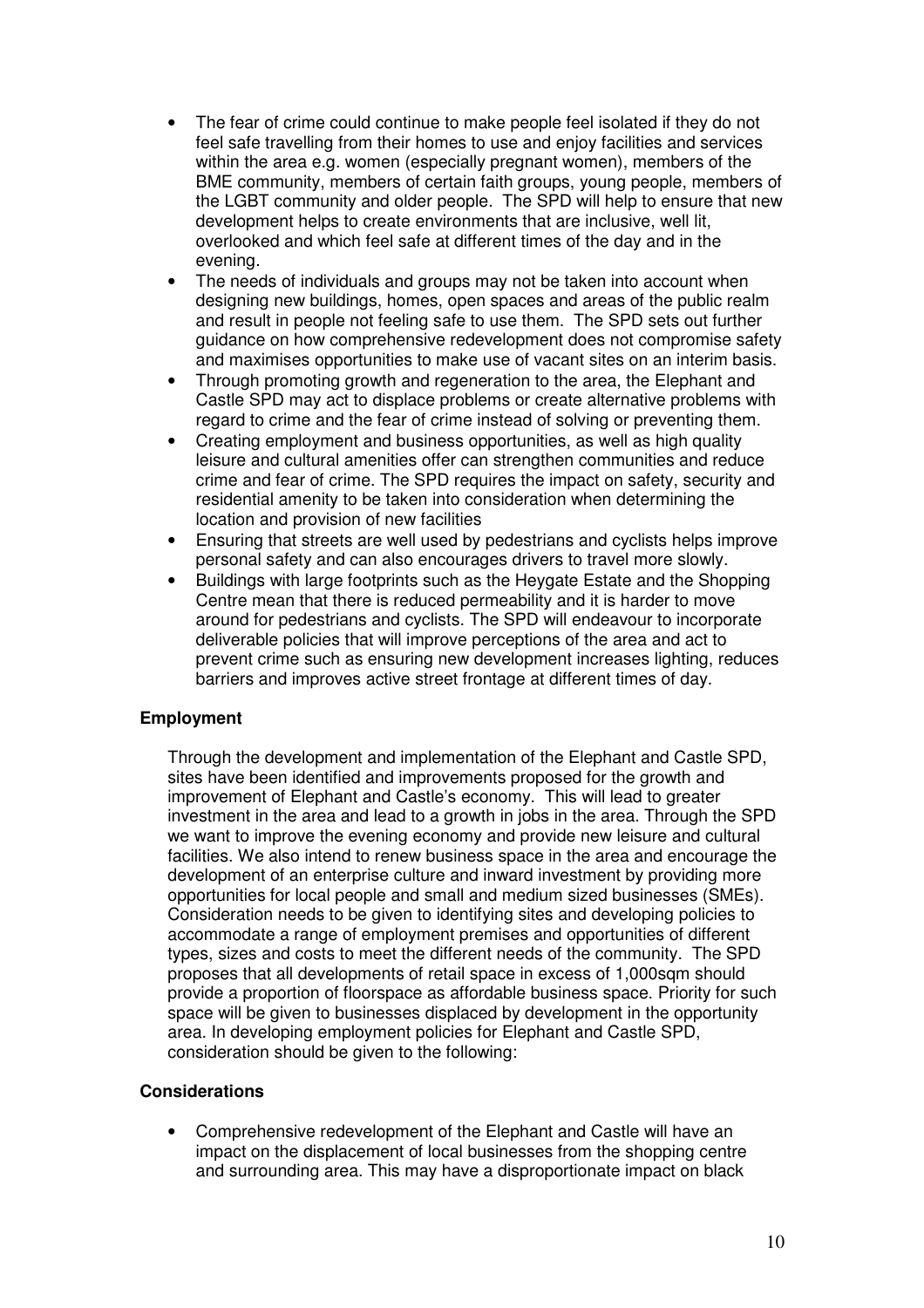and ethnic minorities of which a larger percentage work in the existing SME businesses. The SPD supports the provision of new business space that must be designed flexibly to accommodate a range of unit sizes to help meet the needs of the local office market and SME businesses and to enable businesses to remain in the area as they grow.

- Large-scale redevelopment may also have a negative impact on older people who have less opportunity to re-train in other areas and would be forced to move elsewhere if their current place employment was removed as a result of redevelopment.
- Certain groups may experience discrimination in accessing employment opportunities such as a members of certain faith groups; single parents; pregnant women, members of the BME community (especially young black men); and disabled people. The inability to access opportunities to work could further lead to poverty, social exclusion and isolation from the wider community.
- Having the right types of jobs in the right areas and suited to people's skills. Local people may not have the skills to access job opportunities that are created through the regeneration of Elephant and Castle and therefore may not benefit from these new opportunities. This may impact on some groups more than others such as young people, people without qualifications, people without English as their first language, single parents with childcare problems etc. This could also create tensions in the community if there continues to be a high level of unemployment in the area and resentment towards new people coming into the area and being successful in securing employment.
- Encouraging investment into the area may result in higher rents, which may push existing businesses out of the area and limit the opportunities for smaller and medium size enterprises. This could have a detrimental effect on current BME businesses that operate in the area and their retention in the long term. This may cause tensions in the community if through the regeneration of the area the needs of big businesses are prioritised over SME businesses.

### **Town Centre**

The Elephant and Castle shopping centre currently has around 26,000sqm of shopping and leisure space, including a bowling centre and bingo hall. One of the key objectives of the SPD is to strengthen the Elephant and Castle as a major shopping destination by increasing the amount of shopping space by up to 45,000sqm in the town centre. The focus of new development will be to provide a vibrant mix of activities in the town centre, ensuring it is busy throughout the day and evening. The SPD also seeks to improve the evening economy and the variety of arts, cultural and entertainment offer by providing more cafes and restaurants as well as new leisure and cultural facilities, including a new cinema.

### **Considerations**

• There may be conflicting priorities for the expansion and control of the night time economy. Younger people may feel strongly that there is a need for a more vibrant night time economy, which could act as a way to make the town centre safer in the evening and at night by having an increased footfall at these times. Elderly people may feel threatened by this in terms of the people that the night time economy might attract and the noise that it will create.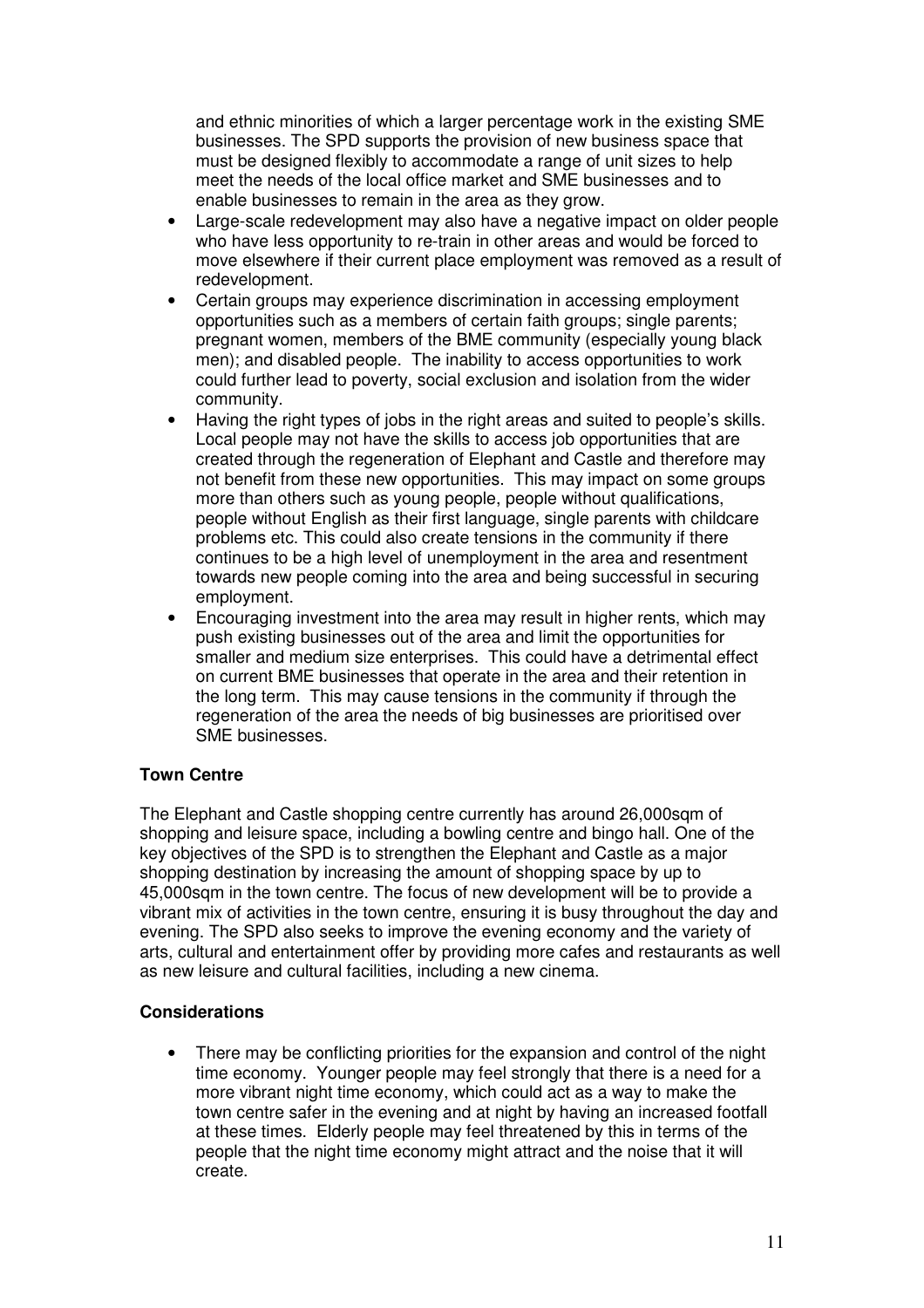- Young people may benefit from the increased bars and shops in the area due to the increase in students, but older people may object to the noise of so many young people.
- Currently the centre has a strong specialist function which is the particular concentration of Latin-American businesses which reflects the growth of the Latin American community in Southwark. We should ensure that this specialist function is not lost as a result of development and regeneration.
- Around 38% of the retail space in the shopping centre is occupied by independent businesses. There may be conflict between the need for provision of larger retail units to encourage a wider mix of retailers into the area and maintaining the existing smaller units for local businesses. The SPD sets out further guidance on how development will provide a range of shop unit sizes, including affordable units for existing tenants in the area who have been displaced, new business start-up or independent retailers. The SPD also sets out guidance on how we will use planning conditions or s106 obligations to ensure that a proportion of new floorspace is made available as affordable units to provide suitable premises for small and medium sized enterprises and to accommodate businesses relocated as a result of redevelopment.
- Markets can help enliven town centres, reinforce the identity of an area and help provide a more varied shopping experience. They can also have other benefits, such as giving more people access to fresh fruit and vegetables, supporting local producers, reducing air-freighting and creating a route into setting up small businesses. East Street market has been officially running since 1880. The market is one of London's oldest, largest and busiest markets and is as fondly visited now by local people as it has been for decades. A new market square will be provided to the east of the railway viaduct. Consideration should be given to ensuring that neither the new market nor the retail mix in the opportunity area threatens East Street market.

### **Design and Heritage**

The opportunity area is expected to undergo significant change through the development and implementation of the Elephant and Castle SPD. This will see increased investment and development activity, which provides significant opportunities to improve the built environment in the area where new development can help to create lively, interesting frontages and safer feeling streets and spaces. New development also offers the opportunity to address existing issues of inequality through design; this could result in a more accessible environment for disabled people and those with restricted mobility as well as promoting the use of more sustainable transport modes which can help those on lower incomes to travel more easily. Consideration should be given to the following issues in the development and implementation of policies for design and heritage:

#### **Considerations**

- If the public realm and the environmental quality of the area remain poorly designed, certain groups may continue to feel threatened walking through the area such as members of certain faith groups, members of the BME community, young people, older people and women. The SPD seeks to ensure that development helps create a sense of place and reinforces the area's character.
- The needs of certain groups may not be properly considered which may mean that they are unable to use the services and facilities in and around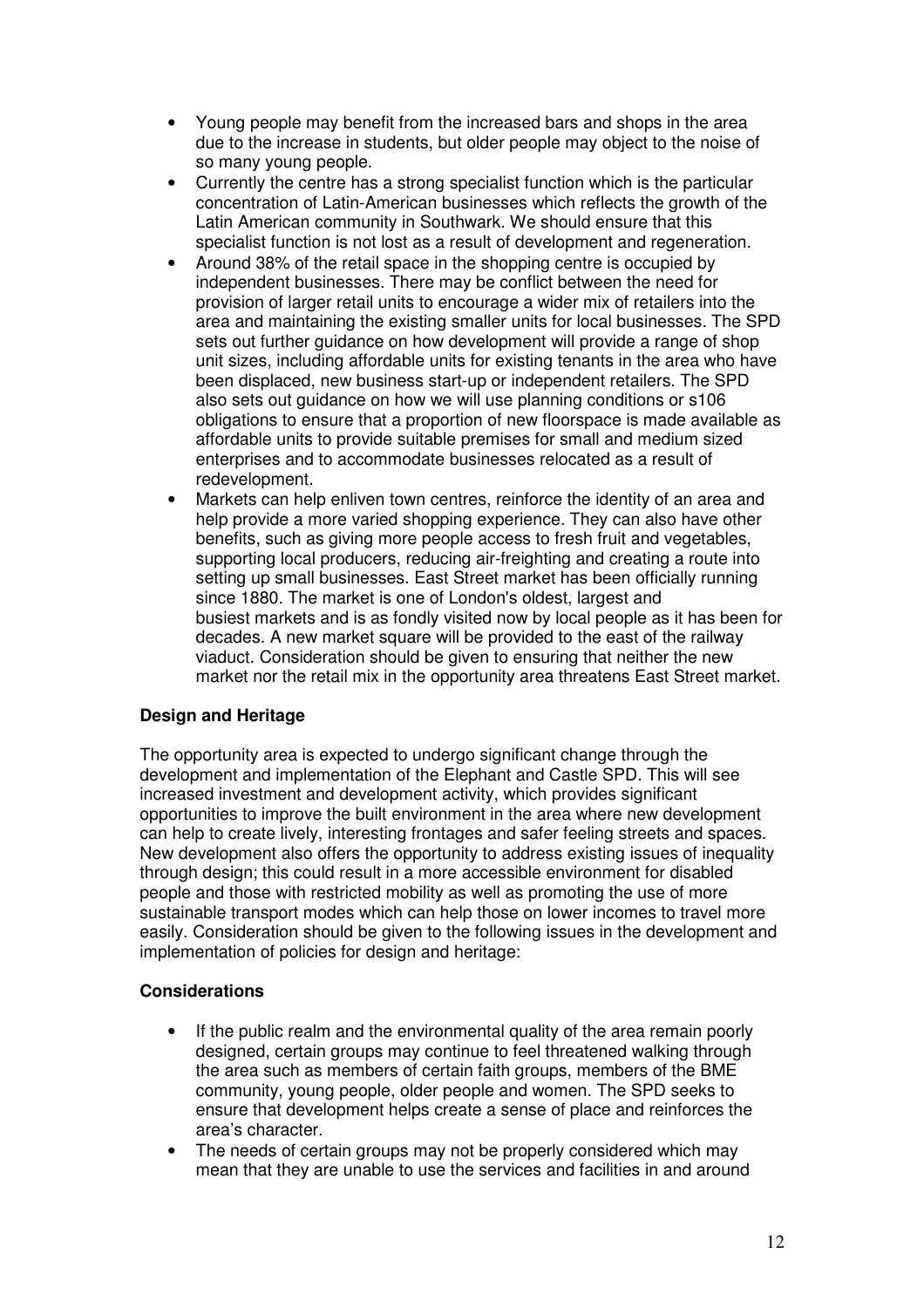the area. For instance, older people may not be provided with basic facilities such as accessible and safe places to meet, public toilets and street furniture, such as benches, which provide a respite when using the town centre. Improving existing spaces such as the Michael Faraday Memorial and creating new ones like St. Mary's Churchyard can mitigate this impact.

- The built environment and the public realm may continue to ignore the needs of disabled people which results in creating barriers to inclusion in the wider community and opportunities to decent housing, jobs and access to leisure and community facilities. In contrast, the needs of disabled people may be considered but results in the public realm being designed in a way that segregates and separates disabled people from the wider community.
- The protection of areas for heritage and conservation purposes may limit development which may limit the opportunities for creating new jobs and housing for those that are seeking employment or better quality housing.
- High quality design standards in the area may result in higher costs for SME businesses e.g. by having to provide high quality shop fronts, which may threaten the viability of these businesses.
- Different groups may have different priorities for how buildings and the public realm is designed to meet their needs. Tensions could arise if there is the perception that one groups needs are being prioritised over others e.g. older people and young people. The SPD sets further guidance on how development will be required to be inclusive, well lit, overlooked and which feels safe at different times of the day and in the evening.
- •

#### **Open spaces**

Through the development and implementation of the Elephant and Castle SPD, the area will experience significant changes through growth in population, housing and employment. As development intensifies the value of the open space increases, especially where there are current deficits. Improvements to the public realm and open spaces is likely to have a positive impact on all groups with protected characteristics, however in addition to the overall quantity of the open space, the location and use of the space is also important to ensure that they are accessible to all members of the community. As part of the Elephant and Castle regeneration an new public park is proposed as part of the Heygate site, the provision on new and improved open spaces can bring positive benefits, especially for younger people and those on lower incomes who may not be able to afford more organised physical activity, helping to encourage sport and recreation which can lead to health improvements and a better quality of life.

The following considerations need to be taken into account when developing and implementing policies for open space within Elephant and Castle:

#### **Considerations**

It is important that new open spaces and public spaces are safe and well used in order to ensure more vulnerable groups feel able to visit these spaces without fear of crime and victimisation. The needs of different user groups may not be properly considered which will result in certain groups not feeling that they are able to use the space. This may occur where there are conflicting priorities of how the spaces should be used, e.g. elderly people and women may wish to use the space for informal recreation such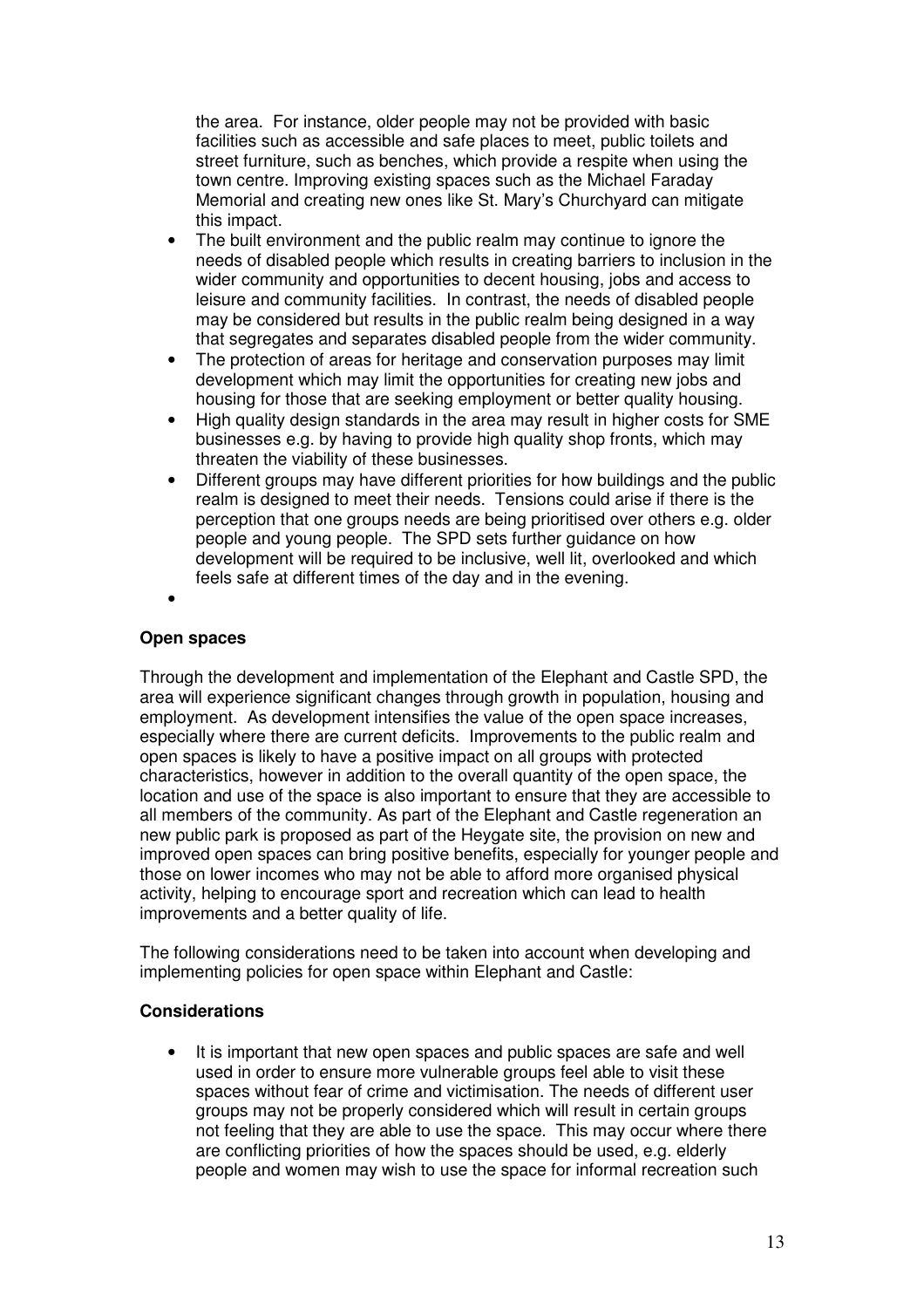as a meeting place whereas other groups, such as young people, may wish to use the space for more formal and active recreation such as sports. It is important to ensure that open spaces are accessible to everyone and that different types of open spaces are provided. It may cause tensions between groups if it is perceived that one groups needs are being prioritised above others. The SPD sets out how new open spaces, including a new public park, will ensure that provision of public parks is at least 0.61ha per 1000 people

- The poor design of open spaces may make them feel unsafe and result in the mis-use of the space. This may exclude certain groups from using open spaces as they may fear for their personal safety, such as women, members of the BME community, the LGBT community, different faith groups, and older people. Poor design may also result in poor access and limit the use of these spaces for disabled people and mothers with children.
- A lack of open spaces in the area may restrict the ability for people to benefit from the health benefits of participating in active recreation. The SPD seeks to encourage new development that provides opportunities for food growing and adequate play facilities for children and young people.
- Open spaces can act as a social meeting place and a deficit of open space could have a detrimental effect on inclusion and social cohesion.
- A lack of play space for children can have detrimental effects on their physical and mental development.
- The quality of open spaces and range of activities that can take place there can offer considerable educational benefits of learning about sporting activities or ecology, depending on the functionality of the open space. The SPD sets out further guidance on how we will continue to maintain and improve a network of open spaces that have a range of functions

### **Community facilities**

Through the development and implementation of the Elephant and Castle SPD, the area will experience significant growth in population. The council will need identify sites for and propose improvements to the community infrastructure to meet additional needs resulting from development. In November 2011 the cabinet gave approval to progress with the design of a new leisure centre in Elephant and Castle. The facility will consist of a new six lane 25m swimming pool, a learner pool, four court sports halls, a gym, exercise studio, crèche and café. Leisure centre charges will not increase as a result of this redevelopment and will ensure that this valuable service that is accessible to different community groups, residents, workers and students in the area. The following considerations will have to be taken into account when developing and implementing policies for community facilities in Elephant and Castle:

#### **Considerations**

• A lack of adequate, accessible and affordable community facilities could act to isolate certain members of the community, such as women who may need a respite from supporting others such as children and those with limiting illnesses or older people who may live alone and need to interact with others. The SPD sets out further guidance on how proposals on the Heygate development site, 50 New Kent Road and the shopping centre site should include appropriate arts, cultural, leisure or entertainment space which contributes to supporting a lively and vibrant town centre, increasing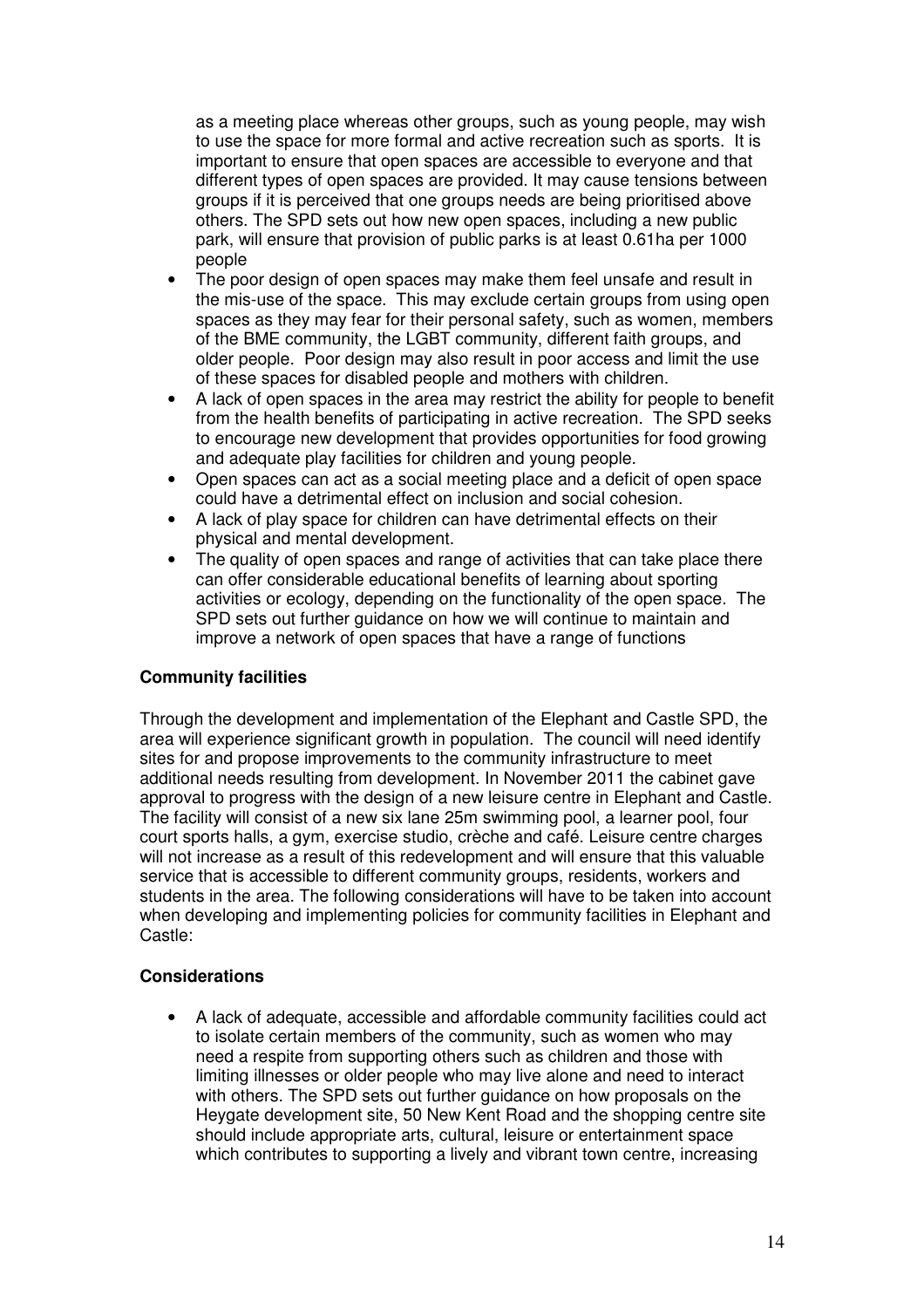its attraction to a wider catchment and making a positive contribution to the evening economy.

- Tensions between certain groups exist if there are no facilities for people to come together and interact in informal surroundings. Social cohesion may be threatened by a deficit of community facilities in the area e.g. between different faith groups, BME groups and those who are not able to speak English. The SPD seeks to ensure the new facilities have the potential to appeal to a wide range of age and social groups.
- People on lower incomes may feel isolated from the rest of the community if they are unable to access affordable leisure and community facilities. This may result in isolation and social exclusion. The SPD is proposing a new local authority leisure centre which should help avoid this problem.
- A lack of appropriate community facilitates may create boredom through a lack of things to do. This could result in a rise in anti-social behaviour problems, particularly with young people.
- The needs of certain groups may not be properly considered when deciding on the number and type of community facilities that are considered appropriate for the area. For instance the need for meeting places for older people, BME groups, faith groups and the need for high quality childcare and play, leisure, cultural and educational facilities for children and young people.
- If poorly designed and located, it may limit the use of these facilities. For instance, disabled people may not be physically be able to access the facilities, those on lower incomes may not be able to afford to use them, such as older people, young people and refugee and asylum seekers. Some people may not be able travel distances due to other commitments, such as women with dependants.
- People having different priorities for the use of community facilities, e.g. for women it may be health and childcare, for young people it may be youth clubs and sporting facilities and for other groups it may be informal meeting places. Tensions could arise among different groups in the community if it is perceived that the needs of one group are being prioritised above others.

#### **Sustainability**

The Elephant and Castel SPD also seeks to ensure that development meets the high environmental standards set out in the Core Strategy, helping to reduce the impact of development on climate change. This includes ensuring that developments cut CO2 emissions by at least 44% beyond the requirements of the Building Regulations. Development will be expected to apply the energy hierarchy as set out in the London Plan: use less energy; supply energy efficiently; and use renewable sources of energy. In accordance with the London Plan, development proposals should evaluate the feasibility of connecting to existing heating and cooling networks and Combined Heat and Power (CHP) systems and all development should be future proofed and designed to be capable of connecting to a future CHP/communal heating network.

#### **Considerations**

The increasing price of fuel has led to a rise in fuel poverty, this can have a more significant impact on those with lower incomes and this is particularly important within the Elephant and Castle opportunity area which has some of the highest levels of deprivation experienced in the borough. Fuel poverty can also have a greater impact on the elderly who require more heating in winter but cannot afford the higher bills. Encouraging developers to use more energy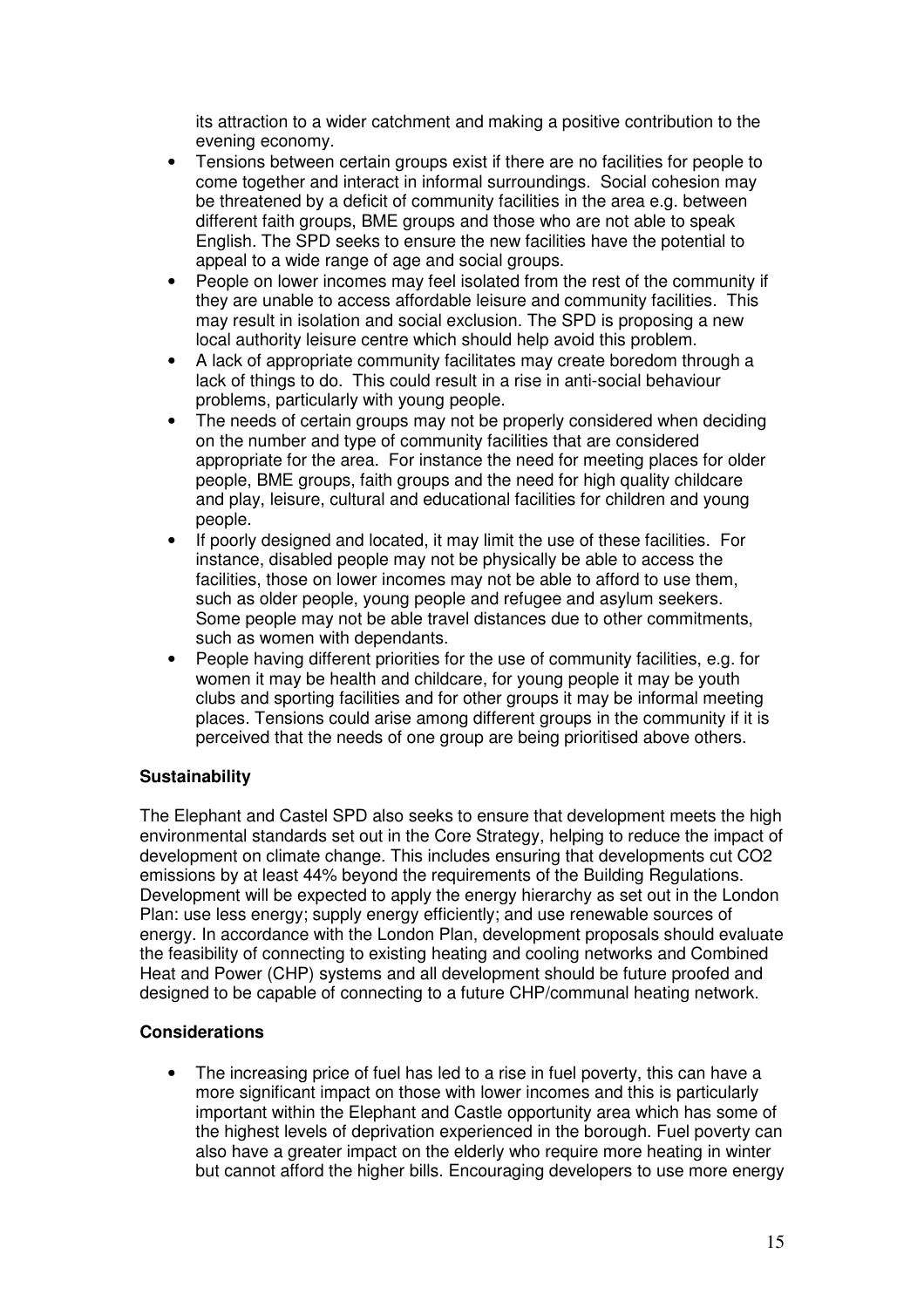efficient design and materials can help to reduce fuel poverty as well as reducing co2 emission, The SPD sets outs further guidance on how development will be expected to apply the energy hierarchy as set out in the London Plan: use less energy; supply energy efficiently; and use renewable sources of energy.

- Incorporating environmental measures within a scheme can add cost to the development and it is important to ensure that new development is viable and that environmental controls are not so onerous that they prohibit new development from taking place in the area. The needs of local residents for the new development will need to be balanced against any environmental concerns on a site by site basis. This will be especially important for schemes put forward by local businesses and community groups who may not have the resources to fund more expensive design measures.
- Consideration will need to be given to the impact of some design measures and renewable technologies on the character and setting of the new development. It is important that these measures are incorporated in a way that helps to promote good urban design and does not harm sensitive areas such as conservation areas and listed buildings. This can have a negative impact on all residents in the area but especially those groups who struggle to engage with the planning system such as those who do not speak English as their first language. People may feel like they have not had the opportunity to comment on the development and have been isolated from the decision making process.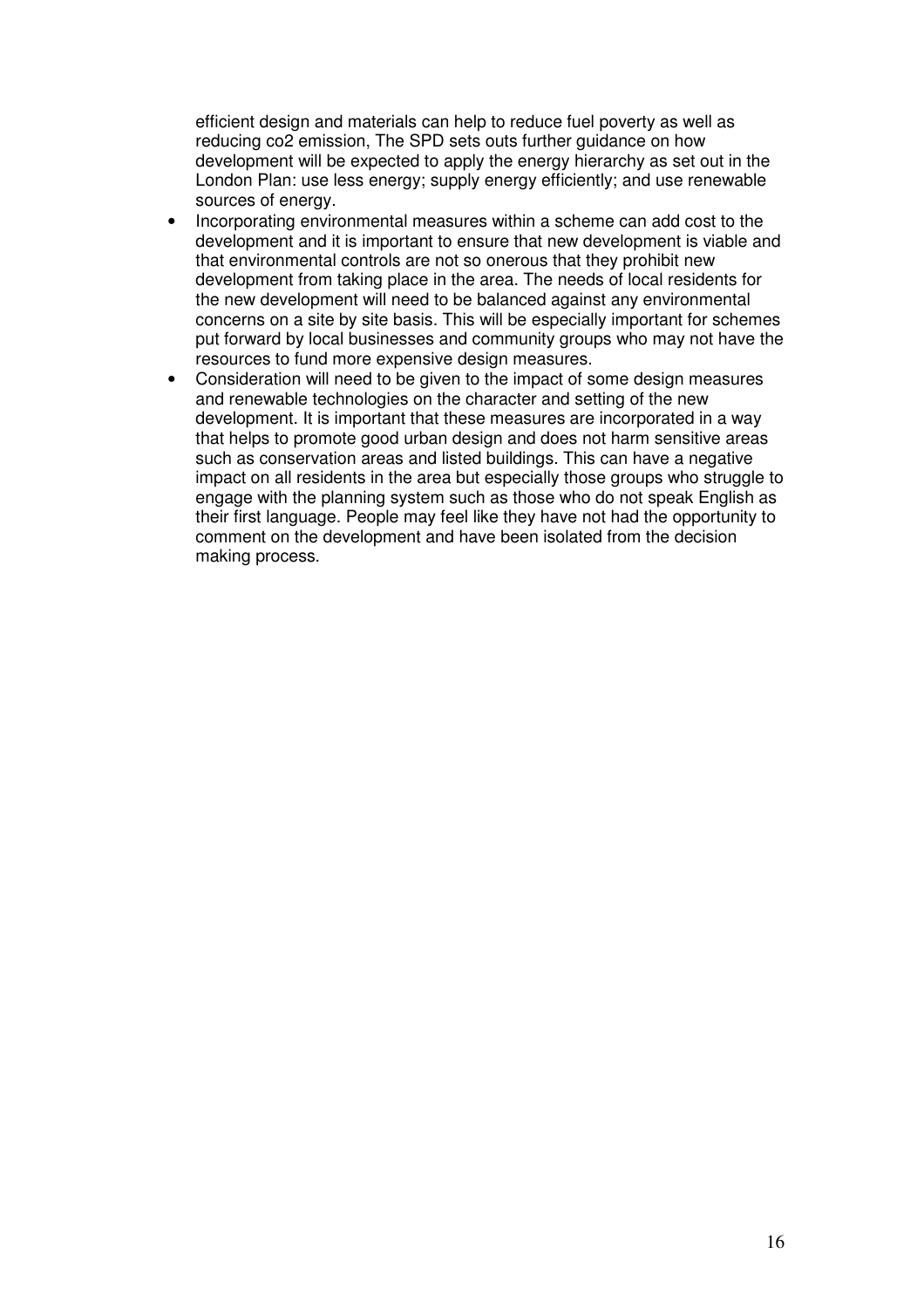### **Stage Two: Assessment of Impacts**

#### **Part A: Feedback on the Stage One Assessment: Scoping Report**

We consulted on the Scoping Report as part of the consultation on the draft SPD. This took place between 15 November 2011 and 7 February 2012. Along with the SPD and other supporting documents, the Scoping Report was made available on the council's website, in libraries and one-stop shops. An advertisement was placed in the press publicising its availability and we also wrote to over 3000 individuals and organisations on the Planning Policy team's database, notifying them of the consultation and advising them where the documents could be found. Further information on the consultation carried out can be found in the SPD Consultation Report.

In response to the consultation, we received three comments specifically in relation to the EQIA. Two comments acknowledged some of the potential impacts that we had noted in the Scoping Report, but stressed the need for regeneration and the fact that new development could also have a positive impact by generating investment in the area. The third comment stated that it was unclear how much weight was attached to the different themes in the EQIA. Specifically the respondent stated that too little attention had been paid to the negative impact that new development would have on air quality. This issue is picked up in more detail as part of our sustainability appraisal. The full comments are set out in Annex 4 of this document.

#### **Part B: Purpose and aims of policy/strategy**

#### What is the overall purpose of the policy/strategy?

The Elephant and Castle Supplementary Planning Document (SPD) sets out our vision for the Elephant and Castle. It provides a framework which will guide development over the next 15 years, ensuring that regeneration is coordinated and sustainable. The document will be used to plan, manage and guide change in the area in a sustainable way that will benefit the community and make Elephant and Castle a better place to live work and visit.

#### What are its aims?

The aims of the plan are set out in Annex 1 of this report

#### Could these aims be in conflict with the Council's responsibility to:

- Eliminate discrimination?
- Promote equality of opportunity?
- Promote community cohesion and good relations between different groups?

An EQIA has been prepared to accompany the Elephant and Castle SPD. In accordance with the Equality Act 2010 (and therefore the Public Sector Equality Duty), the EQIA identifies the potential impacts of the SPD on groups with protected characteristics. The Equality Act 2010 identifies the following nine protected characteristics:

- Age
- Disability
- Gender reassignment
- Marriage and civil partnership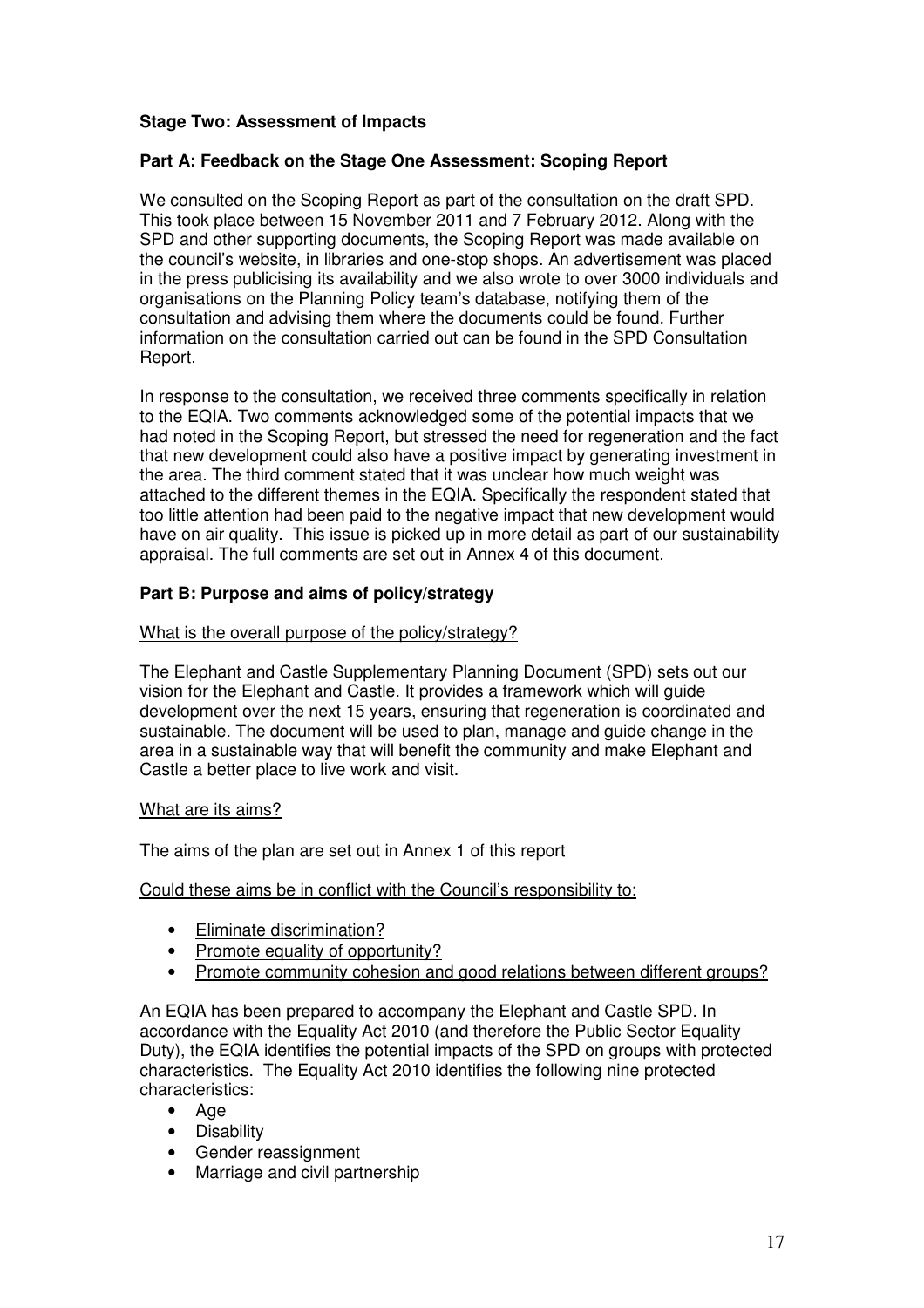- Pregnancy and maternity
- Race
- Religion or belief
- Sex
- Sexual orientation

The scoping report identified a number of key considerations which have been acknowledged and addressed in the stage two assessment as follows:

#### **Community and stakeholder involvement**

The most recent consultation on the Elephant and Castle SPD (2011) is the latest in a range of consultations in the area. Comprehensive consultation has previously been carried out locally on the Elephant and Castle Development Framework SPG (2004), the Walworth Quarter SPD (2008) and the Enterprise Quarter SPD (2008). In addition, extensive borough-wide consultation has been carried out for the Southwark Plan (2007) and the Core Strategy (2011). Consultation has consistently been carried out in accordance with the statutory regulations and our Statement of Community Involvement (SCI).

We adopted our Statement of Community Involvement (SCI) in 2007. The SCI established the key principles that would cover all future consultations on planning policy documents. This includes the scope, timescales and extent of consultation that we would undertake. The SCI sets out that we will hold consultation for a minimum of twelve weeks for all new planning documents in order to give the local community ample time to respond. The SCI also identifies some of the key barriers to consultation that exist across the borough, such as the use of too much planning jargon, many residents not having English as their first language and the fact that the timing of meetings will need to reflect the times that best suit particular local groups. These issues have been full considered when devising the consultation plan for the Elephant and Castle SPD.

Prior to the latest consultation, a stage 1 EQIA was carried out. The stage 1 EQIA acknowledged the need to consult broadly in order to fully engage the diverse local community, including groups that have been traditionally hard-to-reach. Specific issues highlighted as potential barriers included:

- The need to engage people for whom English is not a first language
- Consultation events could clash with religious commitments
- Too much planning jargon could mean that people lose interest or are unsure of how to be involved
- General distrust of planning or feeling that little can be accomplished
- Fear of discrimination within the community if views expressed in public
- Feeling that certain individuals or groups dominate the process

We have carried out a comprehensive programme of consultation on the SPD. The events that we have organised and attended are set out in detail in our consultation strategy. A summary is included below. Our consultation report provides a detailed commentary on whether or not our consultation events were successful in engaging the community and overcoming some of the barriers identified in the Stage 1 EQIA.

Publicity: Consultation on the SPD was widely publicised to raise awareness. All contacts on the Planning mailing list were notified by post and an article was published in the Southwark News to reach people who had not previously been involved. All documents were made available on the Southwark website, in libraries,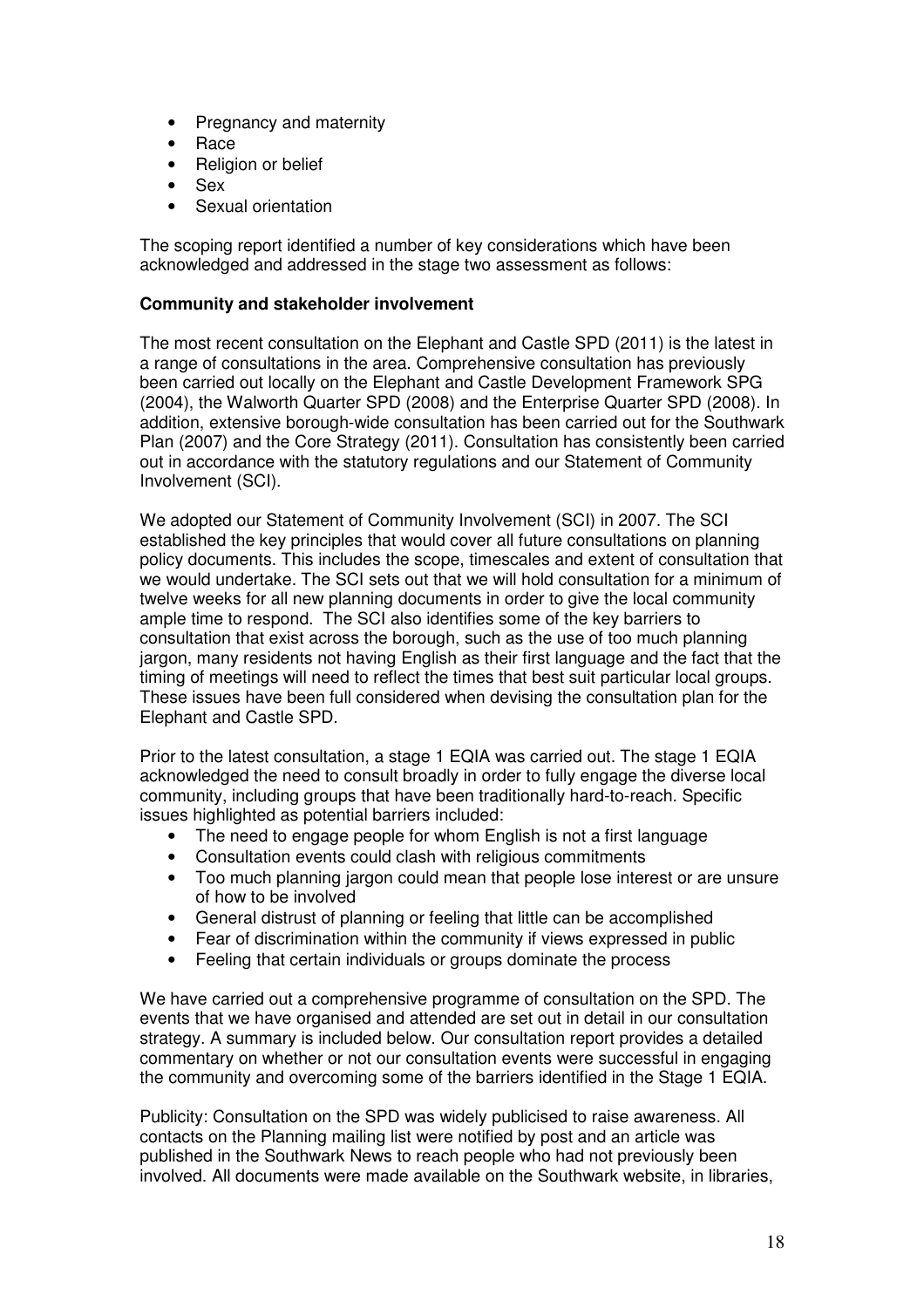area housing offices and in council offices and one-stop shops. In addition, regular updates were posted on the council webpage, on facebook and via twitter.

Events & Exhibitions: A public exhibition was held at the Elephant and Castle shopping centre; one of the area's busiest hubs. In addition, we held several exhibitions at "the hubs" building on Walworth Road and at London South Bank University, both in the heart of the area covered by the SPD.

A selection of walkabouts were held in the opportunity area with invites being sent to local residents, community groups and businesses, ward councillors and council officers. We also organised a walkabout in the Spitalfields area to highlight to local residents on the Rockingham Estate how the local community could be involved in regeneration.

Stakeholder meetings: Meetings were held with a variety of local stakeholders, including: local faith groups; school children at Walworth Academy and at a local primary school; Southwark Cyclists; Living Streets; a range of local residents associations and interest groups, including the Elephant Amenity Network. We also carried out bespoke consultation with the Latin American community in light of their significant role in Elephant and Castle. A workshop was held, with a translator present, to raise issues that were of concern to local Latin American residents and particularly local businesses, who are a prominent part of the existing shopping centre and the surrounding area.

Community Council: The planning policy team attended the Walworth Community on 21 January 2012 and held a number of themed workshops to cover the main policy issues addressed in the SPD. We also attended the Borough and Bankside Community Council in January 2012.

Section 2 of the SPD has been amended to highlight the prominent role of local faith communities and of the Latin American community in Elephant and Castle. The SPD now stresses the need to accommodate the needs of these groups as part of the regeneration of Elephant and Castle. With regard to faith communities, reference has also been made to some local facilities and faith premises that are well valued, for instance on the Heygate Estate.

#### **Housing**

The policies in the SPD aim to ensure provision of high quality, affordable housing throughout the opportunity area. The SPD aims to provide a range of housing types to reflect the needs of the existing community, their future needs and to provide choice for people who might move into the area over the plan period.

The SPD states that a minimum of 4,000 new homes will be provided over the period up to 2026. In accordance with the Core Strategy, at least 1,400 of these homes will need to be affordable homes and at least 1,400 will need to be in the form of private housing. This approach will help increase the availability of new homes for local people and also broaden the mix of tenure within the opportunity area, which will better reflect local demand for housing.

In accordance with the Core Strategy, all new homes will need to be designed to meet Lifetime Homes standards and the space standards set out in our residential design standards SPD. Furthermore, at least 10% of all units will be required to meet wheelchair access standards. Collectively these policies will ensure that new housing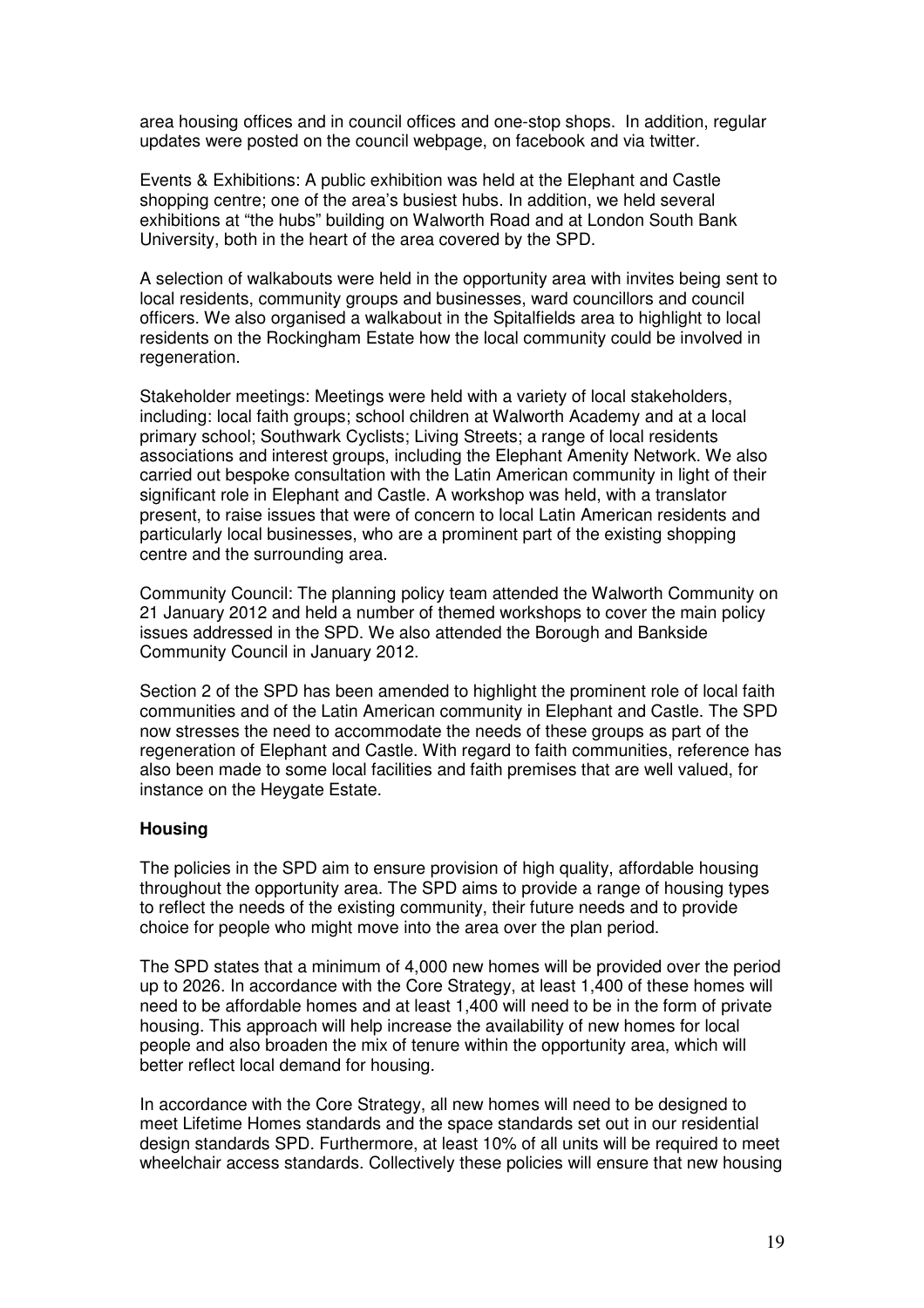in Elephant and Castle is more inclusive; addressing the needs of disabled people and ensuring that housing is more flexible to meet people's needs as they get older.

Student housing will be supported in the opportunity area, in accordance with our adopted Core Strategy, and particularly given the presence of London South Bank University within the opportunity area. This will be of significant benefit to younger people in the area and may also benefit local traders and businesses.

Specific guidance is included regarding the standards that new housing developments will need to meet in terms of noise. This is due to the prominence of a number of major arterial roads and also businesses, including in the Enterprise Quarter, the Ministry of Sound. This guidance is important to ensure that regeneration in the area does not create an unsatisfactory living environment or jeopardise the continued reasonable operation of existing businesses.

#### **Transport**

The guidance in the SPD covers a range of transport interventions, ranging from major schemes such as expanding and improving access to the Northern Line tube station to improving the public realm and network of routes to encourage more active travel. It also states that new development in the central activities zone should be car free. Collectively, the policies on transport will ensure that the area is more accessible by a means of sustainable travel choices.

The focus on improving the Northern Line ticket hall will improve access to Central and South London for local residents and improve access to Elephant and Castle for people living outside the area. This will be of particular benefit to those who are economically active since travel to work will be improved. Similarly it will be of benefit to local businesses and traders in Elephant and Castle. Improvements to the tube station will create an opportunity to improve the public realm around the northern roundabout, shopping centre, tube and rail stations. This should improve safety for people in what is a key hub for the area, particularly more vulnerable groups including the elderly and young, people with disabilities, women and LGBT groups.

Car ownership levels tend to be lower than the borough average in Elephant and Castle, so a policy approach that prioritises other forms of travel should, in principle, be of greatest benefit to the local community. It should be noted however that the focus on pursuing car-free developments could affect private car users who are relocating to the area. In particular this could have a disproportionate impact on groups who are more dependent on their cars, such as the elderly, disabled or families with young children. The SPD makes clear that even in 'car-free' developments we will allow disabled parking spaces and car club spaces, which will reduce the negative impacts to an extent. In order to mitigate the impacts of this policy more fully, it is crucial that investment is focussed on improving public transport and on making walking and cycling safer and more attractive travel choices.

Improvements to the cycling network in the area will be of benefit to those who cycle and the creation of more bespoke cycle routes will also have the benefit of reducing conflict between pedestrians/cyclists and motorists/cyclists on busy routes. Aside from the environmental and health benefits associated with more active travel, this is one of a suite of measures that will improve safety for people with mobility issues, the visually impaired or families with young children. In light of responses made through consultation, we have amended SPD11 to refer to provision of an eastern cycle bypass to the northern roundabout and also to refer to the need for signage. Both additions indicate some of the measures that will be introduced to promote cycling.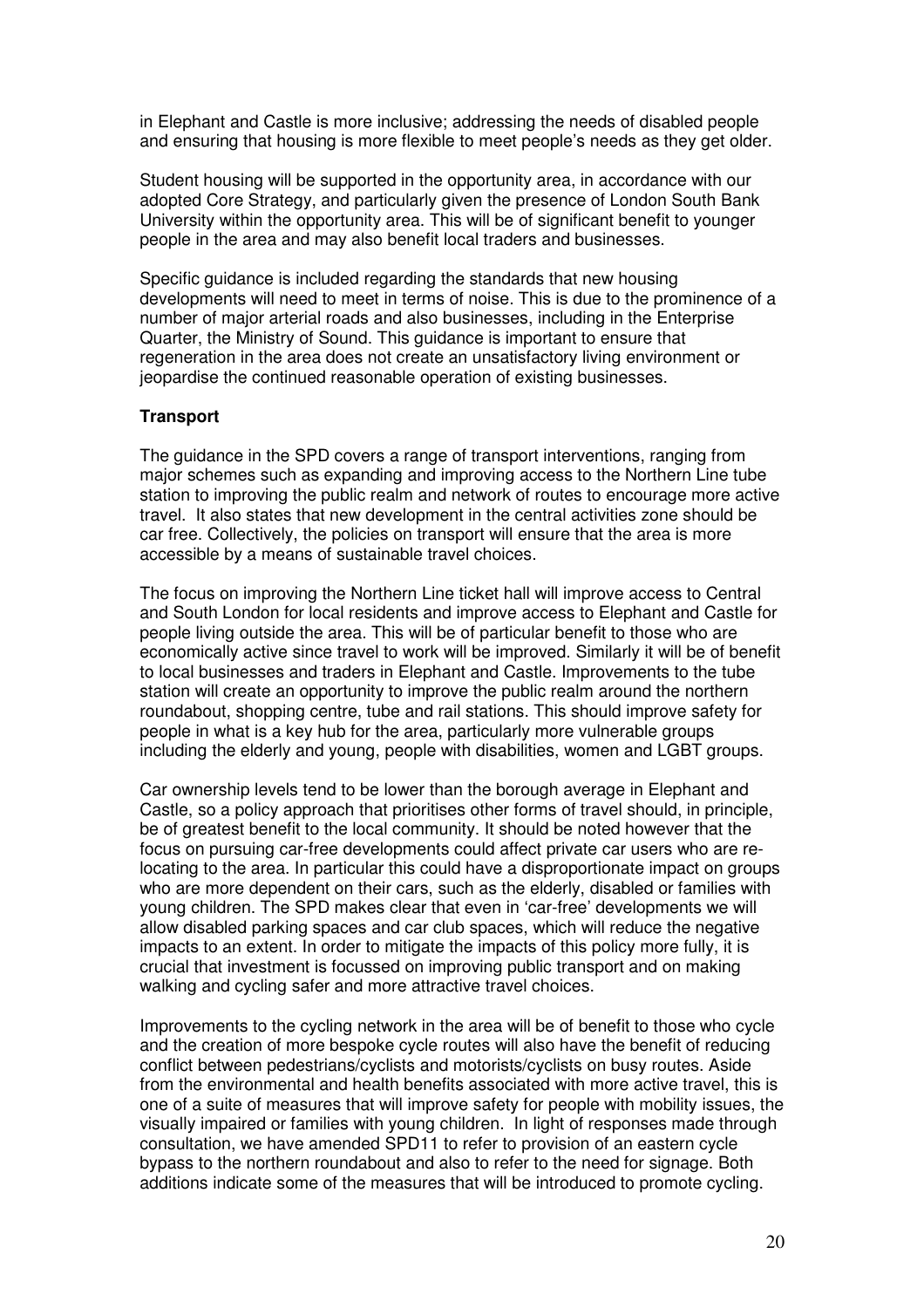We have highlighted through our consultation responses that proposals to change traffic flows around London Road and St Georges Road were included in the SPD at the request of Transport for London, since these roads form part of the Transport for London Road Network (TLRN). We have clarified that any further work on this scheme would be subject to detailed investigation around the impacts in terms of traffic flow, noise and pollution, and would also be subject to detailed consultation. This will ensure that local residents are kept fully informed about the proposals and will give groups that are typically harder to reach an opportunity to be involved.

#### **Safety and security**

Personal safety and fear of crime is an enduring issue in Elephant and Castle and one that the SPD needs to address. The area, and particularly areas like the former Heygate Estate, has a stigma that regeneration of the area has to try to overcome. The investment that is proposed for the Elephant and Castle and the policies in the SPD relating to open space, public realm and the built environment, amongst others, will make a significant contribution to creating a area that is safer and that local people consider to be safer.

The SPD sets out that 4,000 net new homes will be delivered over the next 15 years. An increase in the number of houses in the area could lead to more passive surveillance and supervision of spaces, but this is dependent on good quality design of buildings and the spaces around them. The SPD addresses this by promoting active ground floor uses with residential units above and also by promoting more fine grained building blocks with plenty of routes that link to local shops, open spaces and transport hubs. This will be a stark contrast to some of the former residential blocks in the area and will be of particular benefit to more vulnerable groups such as the elderly, young or people for whom English is not their first language, and also for those who may fear discrimination as a result of their beliefs, such as certain religious groups.

The SPD also makes clear that we will promote new community facilities as part of development so that there are opportunities for local groups to meet. This will potentially benefit all current and future residents, but particularly groups such as the elderly, families with young children, religious groups or people whose first language is not English, who can be more reliant on community space for social interaction. The SPD has been amended to highlight that existing well-valued facilities will continue to be protected through planning policies in the Southwark Plan.

#### **Employment**

The area has been identified as an Opportunity Area in the London Plan in recognition of the fact that there is an opportunity to deliver a significant number of new jobs and new homes in the area over the next 15 years. The policies in the SPD focus on protecting existing employment space and promoting up to 25,000sqm of new business floorspace. The provision of this level of new employment space will have a positive impact on those of working age and also for younger people who will be of working age over the plan period.

The SPD makes clear that new business space must be planned flexibly to include a range of unit sizes. Small and medium enterprises make up over 99% of all businesses in Southwark, so this approach will ensures that regeneration in the area embraces local businesses and is not at their expense. This is particularly important in Elephant and Castle to reflect the prominence of Latin American businesses that make up a notable proportion of businesses in and around the Central Area.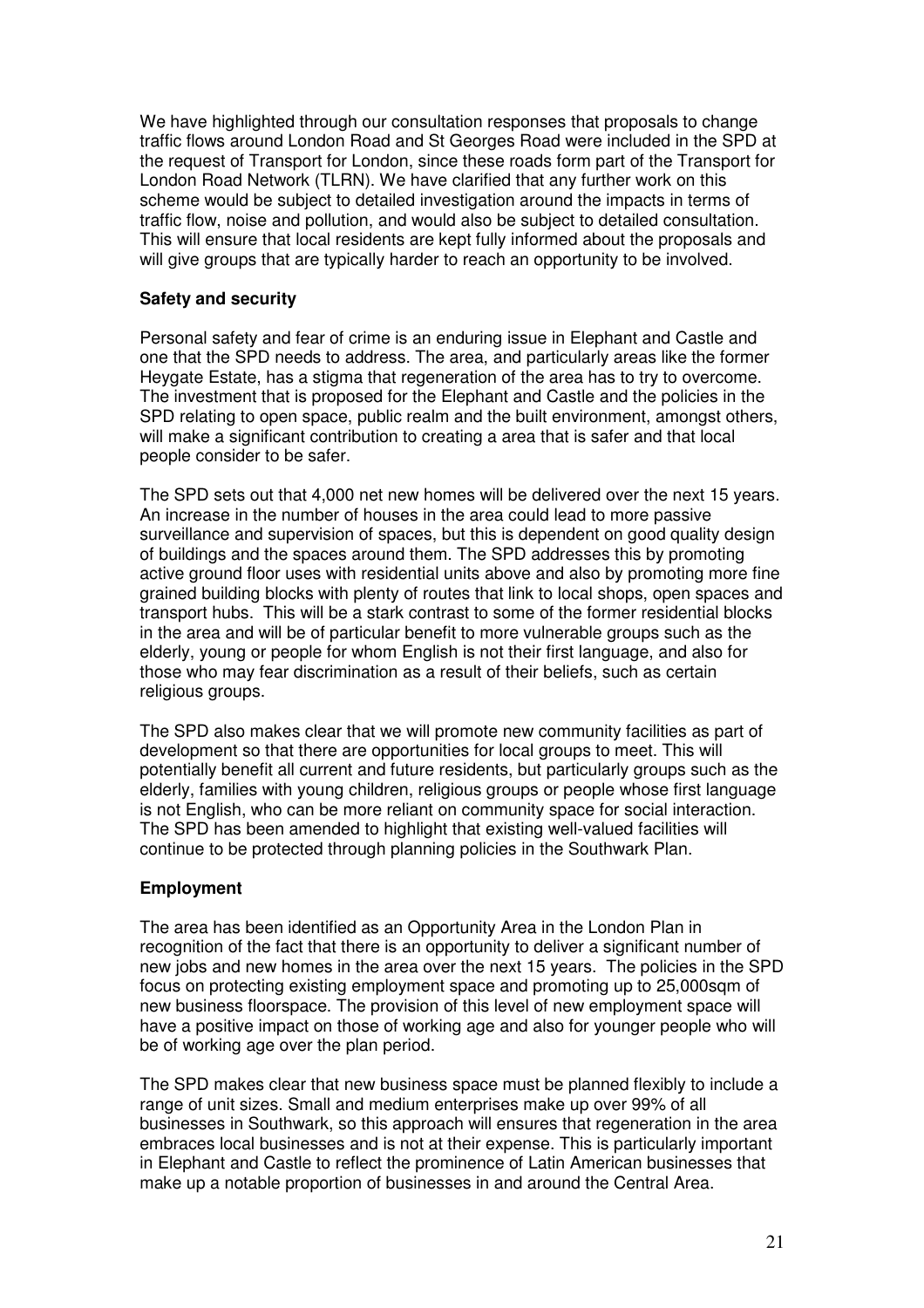In accordance with the Core Strategy, we will use s106 planning obligations to target training and employment opportunities, which are created by new development, towards local people. This will potentially benefit a wide spectrum of local people, including young people, those who feel excluded from the job market and for those who are unable to travel further afield to find work, including disabled people or people with childcare commitments.

#### **Town centre**

The SPD sets out that the most significant new development in Elephant and Castle will be concentrated in the town centre. This includes major transport interventions around the northern roundabout and tube station, the redevelopment of the shopping centre, provision of a new leisure centre and a substantial number of new homes.

We acknowledged as part of the stage 1 EQIA that the town centre currently has a high proportion of independent retailers and businesses and a particularly strong concentration on Latin-American businesses. This reflects the growing Latin-American community in Elephant and Castle and Southwark as a whole. The SPD states that for new large new retail development, there must be a range of unit sizes and a proportion of space must be made available at affordable rents. This approach is a reflection of the current business and retail mix in the area and addresses some of the concerns that have been raised through consultation. It will help to ensure that provision is made for existing small scale, independent retailers who are displaced as a result of regeneration in the area.

Similarly, for new business space, the SPD states that we will promote new business space, but that it must be designed flexibly and consist of a range of unit sizes, so that there is ample space for small and medium enterprises, which make up the bulk of businesses within Southwark. We have also amended SPD policy 4 to refer to the fact that we will encourage the provision of affordable business space. This approach reflects the aspiration to create a range of new jobs in the area, but aims to ensure that this is not at the expense of existing businesses. It aims to ensure that a diverse range of jobs is provided to support the diverse local community.

The town centre is identified in the SPD as the focus for major developments, such as the new leisure centre. This is due to the fact that it is very accessible by a range of public transport. The SPD also states a priority to improve the pedestrian and cycling environment, with a particular focus on the town centre roundabouts. These policies will ensure that key facilities and services are accessible to a broad range of people, via safer and more convenient means of travel. This will particularly benefit those with mobility issues, potentially including the disabled, elderly or families with young children.

#### **Design and heritage**

The opportunity area will undergo significant changes over the next 15 years as major new developments take place. The SPD's design and heritage policies ensure that the changes are managed in a way that is inclusive and improves the area for the benefit of local people, whilst also being in-keeping with local character.

As noted above, in some parts of Elephant and Castle, design has contributed to a number of the problems experienced by local people. The large scale redevelopment of the Central Area and Heygate Estate provide a huge opportunity to address some of these. The policies in the SPD stress the need to improve the public realm and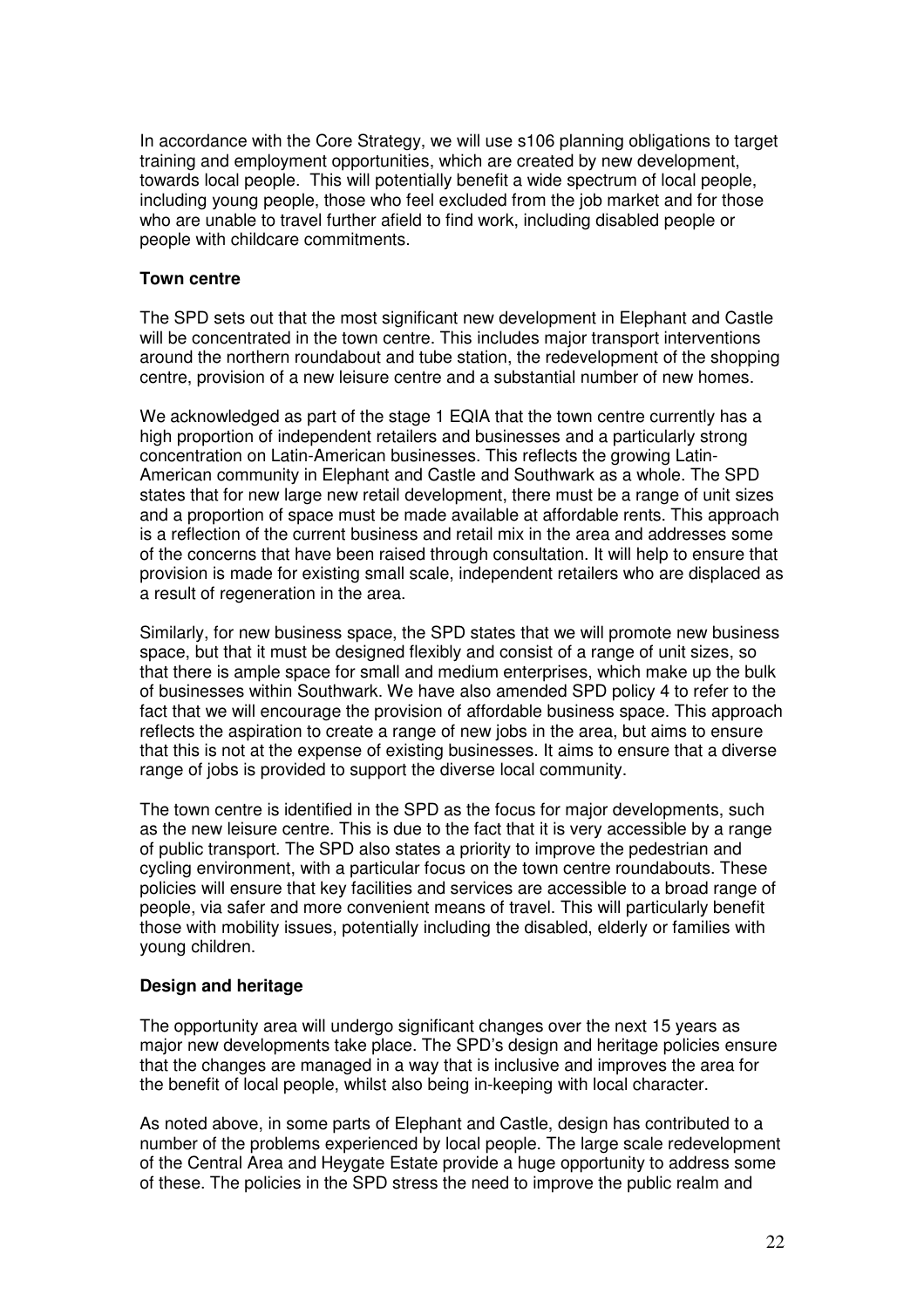create a network of routes that will improve access throughout the area and contrast with some of the monolithic post-war development blocks in the area. Guidance in the SPD also highlights the need for creating spaces that are well-lit and overlooked. Further references have been added to SPD15 to highlight that if new public realm is to be inclusive, then it needs to be well defined, with a sense of enclosure. This will ensure public spaces are defensible and feel safer. These policies will create an area that is much more pedestrian friendly and help will to counteract the perception that the area is unsafe. This will particularly benefit more vulnerable groups, such as certain members of faith groups, the young or elderly and women. Improvements to the quality of routes and public realm will also be particularly beneficial for people whose disability means that they have reduced mobility.

There is a risk that the increased costs associated with higher quality design might have a negative impact on some smaller businesses and also contribute to higher house prices. To address this, the SPD sets out minimum requirements for affordable housing and affordable business space, which must be met or exceeded in new developments. The council will continue to work with developers and other partner organisations to pursue new development that is affordable and meets the needs of the local community.

#### **Open space**

The SPD sets out a range of priorities for improving open spaces in the opportunity area. It focuses on improving the range of functions provided by open spaces, which will help to ensure that they appeal to a broader spectrum of residents. In principle, improvements to open spaces will benefit all members of the community, but specific measures will need to be considered in order to accommodate all members of the community. For instance, the installation of new play or sports space might be positive for younger people, but could alienate older people. Similarly, the installation of certain facilities like benches and public toilets can make spaces more inclusive for older and disabled people. These issues will be considered in further detail at the point at which funding is allocated to open space improvement projects.

The SPD also sets out that a new park will be provided as part of the redevelopment of the Heygate Estate. The park will have a positive impact on future residents of the Heygate character area, who will have immediate access to the park, but also residents in the wider opportunity area. The new open space provides an opportunity to alter perception held by many that the local area is unsafe by providing a vibrant, well designed and ultimately well-used space. Similarly, the SPD states that children's play provision and space for food growing will be included in major new housing developments. This will have a strong positive impact for residents of new housing, particularly those with young children and those who are less able to travel far to access open space, such as some disabled and older people.

The SPD sets out that open spaces will be linked by a network of green routes. Although not necessarily open spaces themselves, by increasing tree planting and other measures, the green links will provide more attractive connections between open spaces and will encourage more active travel.

There will be an ongoing challenge to ensure that open space in the area is well maintained. Whilst high quality open space can be a major asset, poorly maintained open space can lead to fear of crime and anti-social behaviour, which in turn could lead to the exclusion of certain more vulnerable groups.

#### **Community facilities**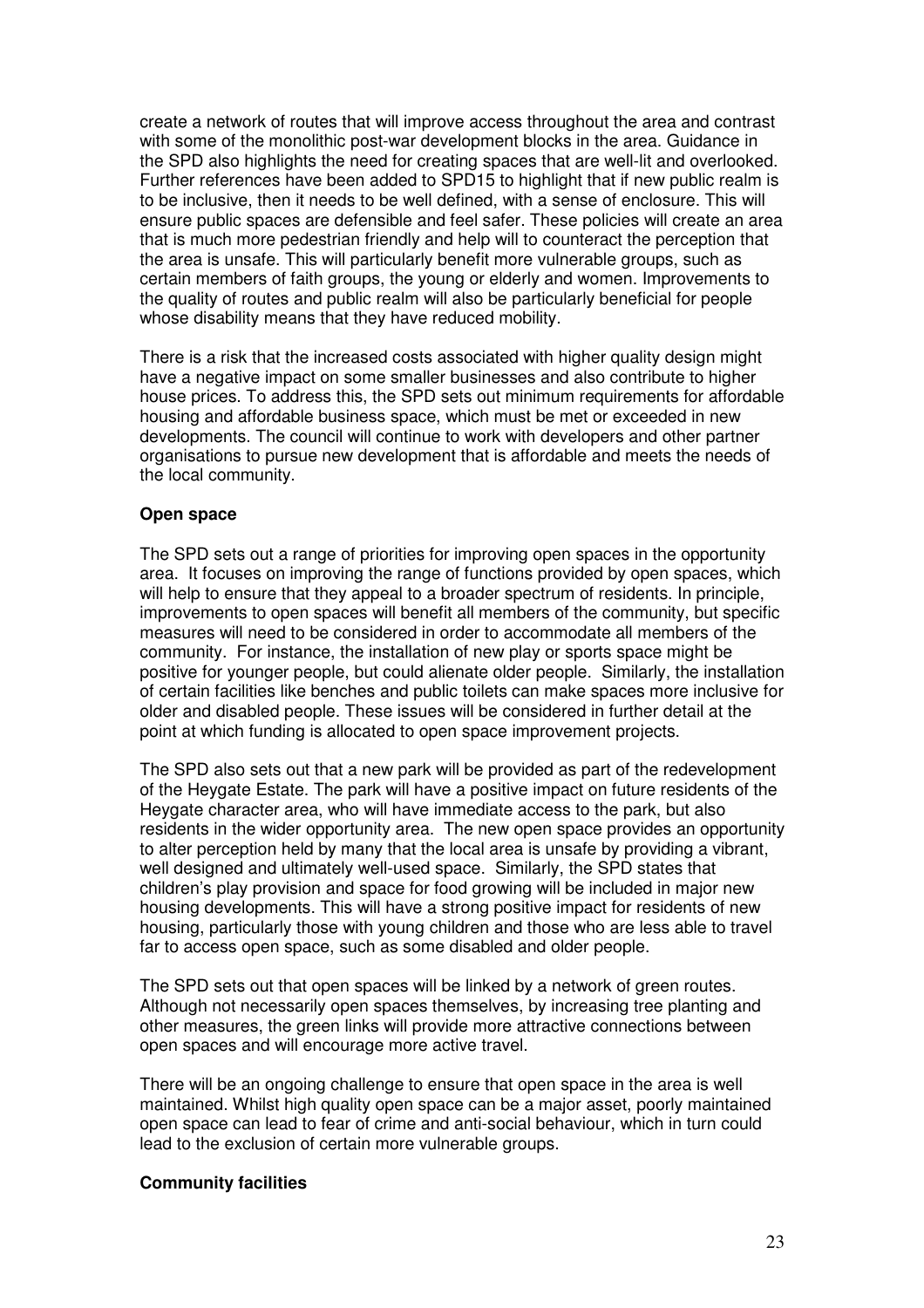The SPD identifies a broad range of community facilities and aims to locate them together, where possible. Co-locating facilities in accessible locations is a general principle that is reflected by services throughout the council and helps to ensure that residents have the best chance of accessing key facilities. Community facilities are defined as ranging from health services and schools to libraries, youth centres and buildings used by community or faith groups. The broad definition is a reflection on the range of individuals, organisations, religious and faith groups and cultures that are resident in Elephant and Castle. The specific benefits will depend on the particular facilities that are delivered, but the provision of community facilities could potentially have a positive impact on all of the groups with protected characteristics. Our approach is also to ensure that new community facilities, including those associated with new schools, are accessible to all members of the public.

The SPD identifies few specific facilities that will be delivered over the plan period. It does acknowledge the need for a new secondary school and the fact that various options will be explored to expand primary schools in the area. This is particularly beneficial for families with children of school age; as well as the students themselves.

The SPD also makes clear that we will promote new community facilities as part of development so that there are opportunities for local groups to meet. This will potentially benefit all current and future residents, but particularly groups such as the elderly, families with young children, religious groups or people whose first language is not English, who can be more reliant on community space for social interaction.

The SPD has been amended to highlight that existing well-valued facilities will continue to be protected through planning policies in the Southwark Plan.

#### **Sustainability**

The SPD seeks to ensure that development meets the highest possible environmental standards, as set out in the Core Strategy. This includes applying the energy hierarchy as set out in the London Plan and investigating whether it is feasible for new developments to connect to combined heat and power systems or existing heating and cooling networks.

The stage 1 EQIA acknowledged that the rising cost of fuel has led to increasing incidences of fuel poverty, which is of particular concern in Elephant and Castle since it has some of the highest levels of deprivation in the borough. Requiring developers to design buildings with greater energy efficiency and to reduce  $CO<sub>2</sub>$  emissions will lead to reduced fuel bills. This will benefit residents of new properties, particularly older people and larger families, who tend to require more energy.

Does the documentation relating to this policy/strategy include specific reference to the Council's responsibility (as set out above) and a commitment to work to meet this?

While the council's responsibility for eliminating discrimination and promoting equality of opportunity and social cohesion is not specifically referred to in the SPD, it has informed both our consultation and preparation of the SPD. The EQIA has been completed alongside our consultation and the development of the SPD and where potential impacts on the groups identified as having protected characteristics have arisen, we have been able to amend our consultation programme and the content of the SPD to ensure that the council's responsibility has been upheld.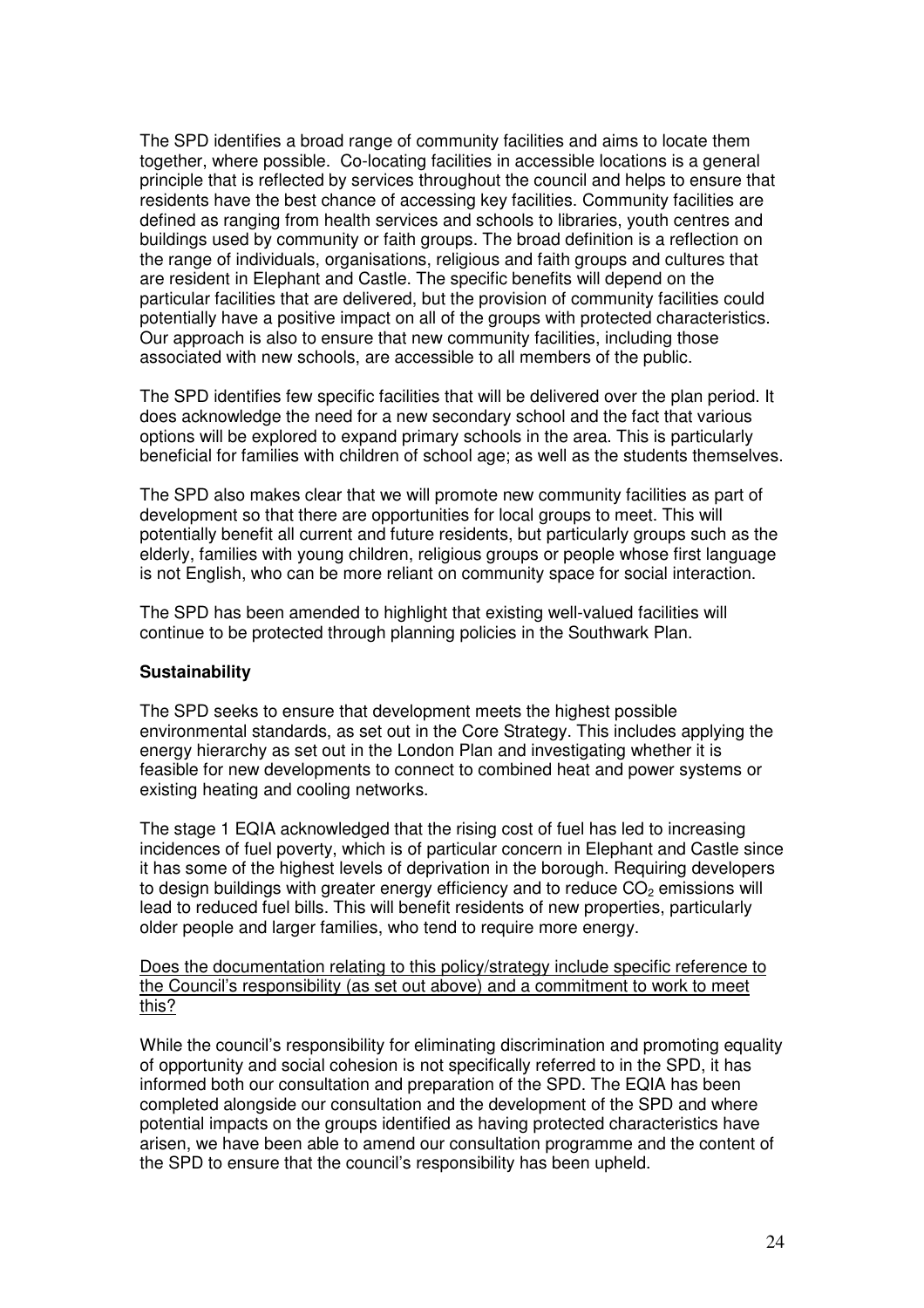#### **Part C: Application of this policy/strategy**

What steps are you taking or will you take to ensure that the policy is or will be implemented consistently and fairly?

The SPD is a long term strategy and establishes a framework for development at Elephant and Castle for the next 15 years. Delivery of the policies in the SPD will be monitored on an annual basis as part of the annual monitoring report (AMR). Through the AMR we will consider whether policies are being implemented in an equitable and consistent way. Where our monitoring demonstrates that this not the case, changes could be made to the way in which policies are implemented.

Throughout the preparation of the SPD we have consulted extensively with the local community to try to ensure that a broad range of views have been considered and incorporated into the document. The breath of our consultation is demonstrated in the consultation report, which sets out the ways in which we have exceeded the level of consultation that is required of us, in order to gather more extensive local views to inform the final SPD.

Could the way that this policy/strategy is being or will be implemented be discriminating against any particular individuals or groups or be potentially damaging to relations between different groups?

The SPD aims to contribute to eliminating discrimination, promoting equality of opportunity and promoting social cohesion and good community values.

The stage 1 EQIA scoping report identified issues that could arise during consultation that might create tension between individuals and organisations, such as the timing and location of events or the perception that certain individuals/groups had greater influence. We have been mindful of these issues throughout consultation and in drafting the policies in the SPD. The scoping report also identified ways in which different policies could potentially impact on groups with certain protected characteristics. This has informed the development of policies in the SPD, as detailed above in part B.

What changes could you make to either the policy/strategy itself or the way it is applied to improve the positive outcomes for all groups and to reduce or eliminate any negative outcomes?

The stage 2 EQIA has been prepared iteratively alongside the final version of the SPD. Where the assessment has indicated that a policy may have a negative impact on a particular group, changes have been made where possible. Where impacts are unavoidable, mitigation measures have been identified and further detailed consideration will be required as the policies are delivered in relation to individual developments.

The council has taken on board all of the representations that were submitted through consultation, making changes to the document where appropriate. These are highlighted in the section on Community and stakeholder involvement above.

Some examples of the changes made as a result of consultation and with regard to eliminating negative outcomes include:

• Amending SPD15 to add a clarify some of the design issues that will need to be considered to ensure that new public realm is inclusive. This includes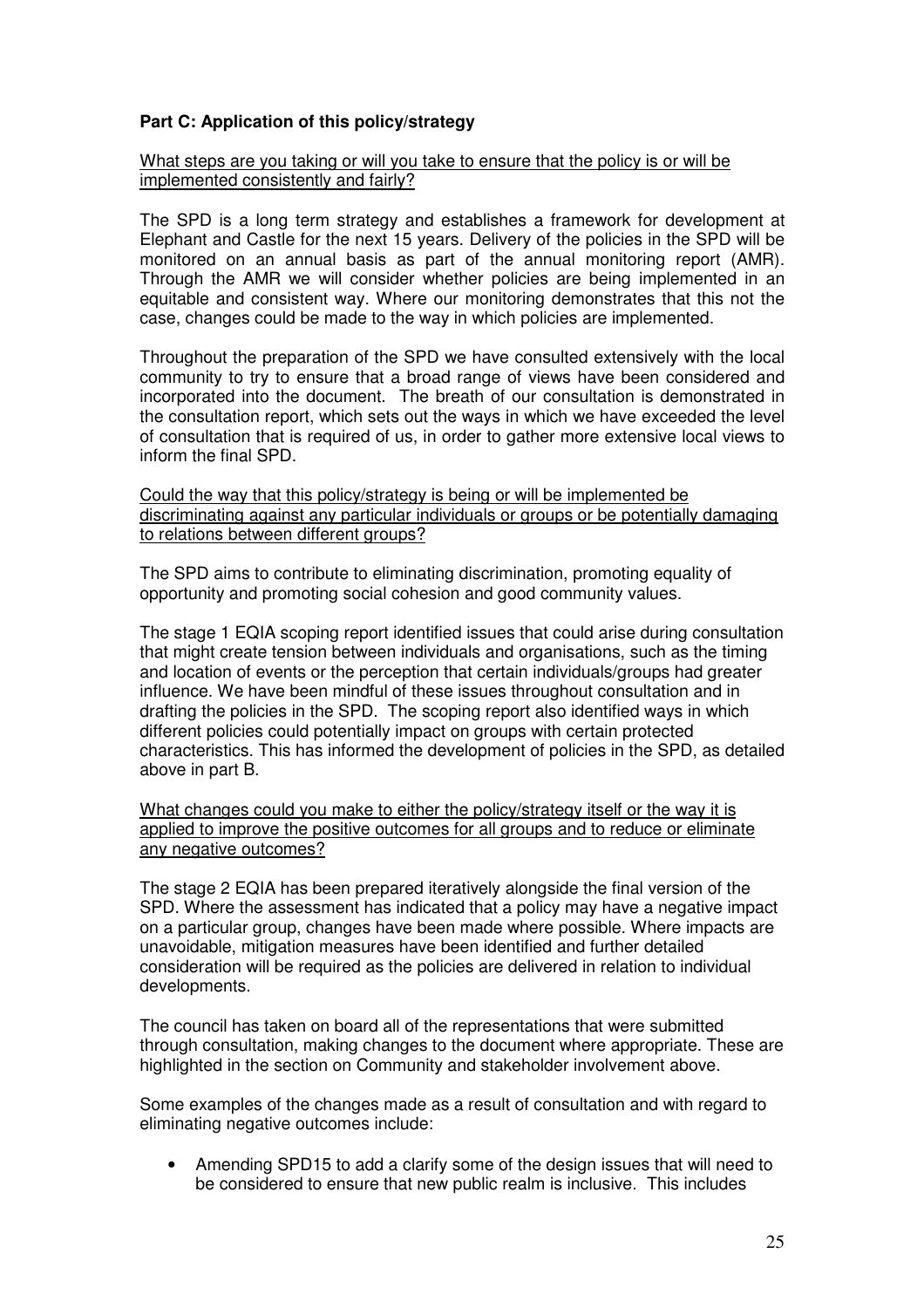reference to creating well defined spaces that have a sense of enclosure and are defensible and feel safer.

- We have raised the profile of faith groups in the local area, stressing the important role that they will have as part of the regeneration of Elephant and Castle. We have added references to Section 2 of the SPD, which focuses on the existing area; the opportunities and challenges that regeneration will need to address. We have also identified particular faith premises or community facilities that host faith groups within the character area sections. A crossreference has been added to SPD9 that highlights that well-valued community facilities, including faith premises, will continue to be protected by policy in the Southwark Plan.
- Similarly, we have made changes to the SPD to highlight the prominence of the Latin American community. It is noted that there are a large number of local Latin American businesses and services in Elephant and Castle and that their needs have to be considered as a key part of the regeneration.
- We have added a reference to SPD 11 to refer to the need to work with Transport for London to devise a safe cycle route that will bypass the northern roundabout. Support for this route was a particularly strong theme of our consultation. We have also added a specific reference that refers to the need for good signage, which will help to encourage more cycling in the opportunity area.
- With regard to proposed changes to traffic flows along London Road and St George's Road, we have clarified that the proposal is being led by Transport for London and that any scheme involving changes to the road network would be subject to further detailed investigative work to consider traffic impacts, noise and pollution, and also would be subject to further detailed consultation. This will enable more local people and typically hard-to-reach groups to be involved.

What information do you collect or do you plan to collect to monitor the impact of this policy/strategy on different groups?

As noted above, and as set out in our Consultation Plan, we have consulted comprehensively in Elephant and Castle in an attempt to gather a broad range of views and opinions from a range of individuals and organisations. We have surpassed the statutory minimum requirements for consultation that local authorities are subject to and have exceeded the standards that are set out in our Statement of Community Involvement. We have received over 1,000 comments on the SPD during this stage of consultation. Engaging the local community as the SPD is delivered will be an ongoing process and if we become aware that certain groups are not involved or are being adversely affected, we will amend our approach accordingly.

We will monitor the delivery of the SPD on an annual basis as part of the AMR. This will include information relating to the delivery of individual policies and progress on individual development sites. The AMR will, for instance, monitor the number of new affordable homes in the area and increases in business and shopping floorspace. These developments will have impacts on groups with protected characteristics, as noted in the stage 1 and stage 2 EQIA.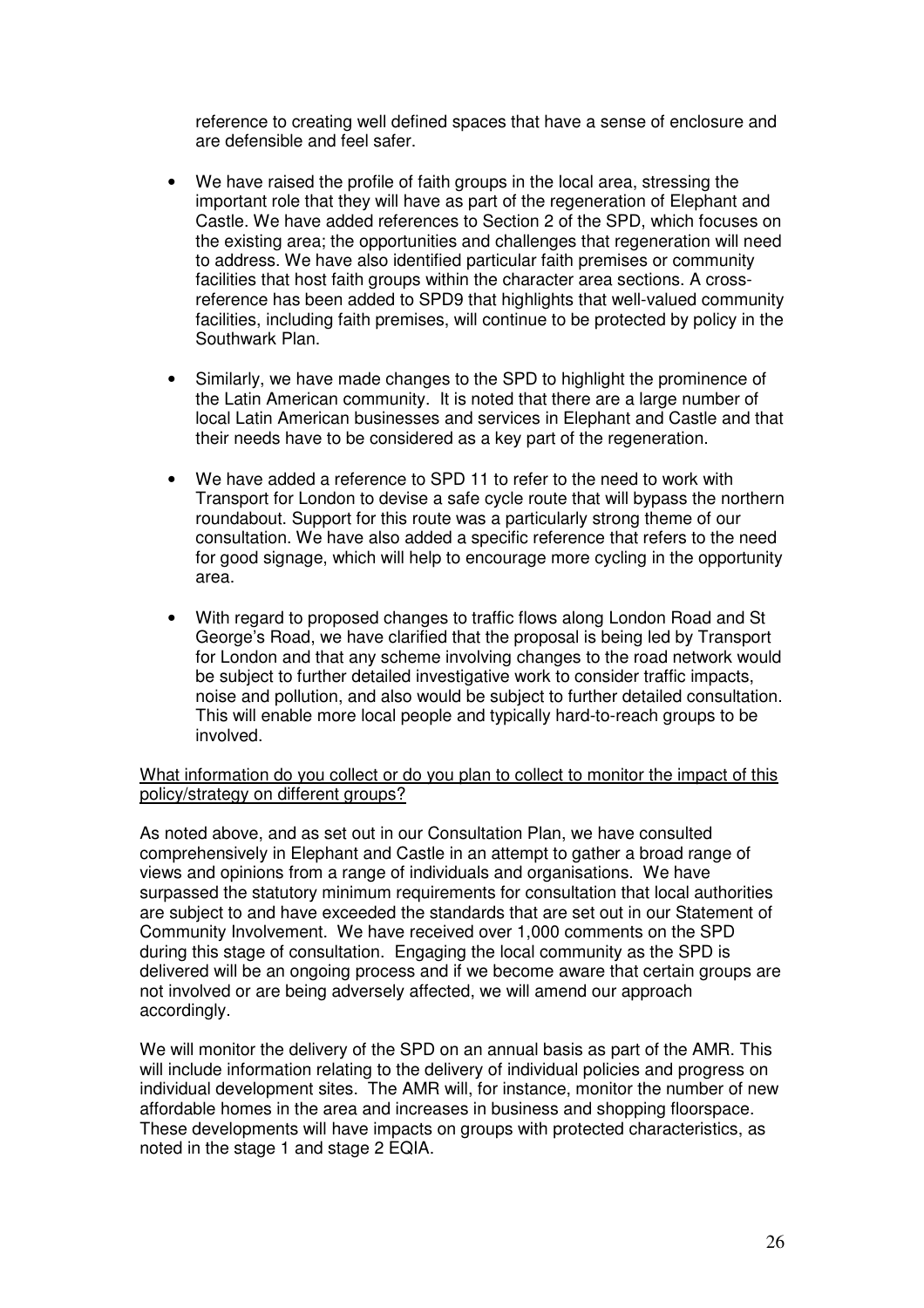As policies are delivered, we will have continued dialogue with our partners to determine the need for different infrastructure to underpin new development and population growth. This will include NHS Southwark with regard to health facilities and the council's children's services team with regard to school places. The infrastructure plan will be updated to reflect changing needs for new facilities as growth takes place. This will ensure that the local community, and particularly some of the more vulnerable groups, are not disadvantaged by new development and that we have the right sort of infrastructure in place to provide valuable services for local people. Linked to this, we will consult with local people regularly to update the community project bank. This consists of a list of projects that are a priority for local people as development takes place and funding becomes available via s106 planning obligations and/or community infrastructure levy. This process will ensure that we can work towards providing new infrastructure and new investments that are wanted by local residents and it will help to mitigate any negative impacts associated with new development.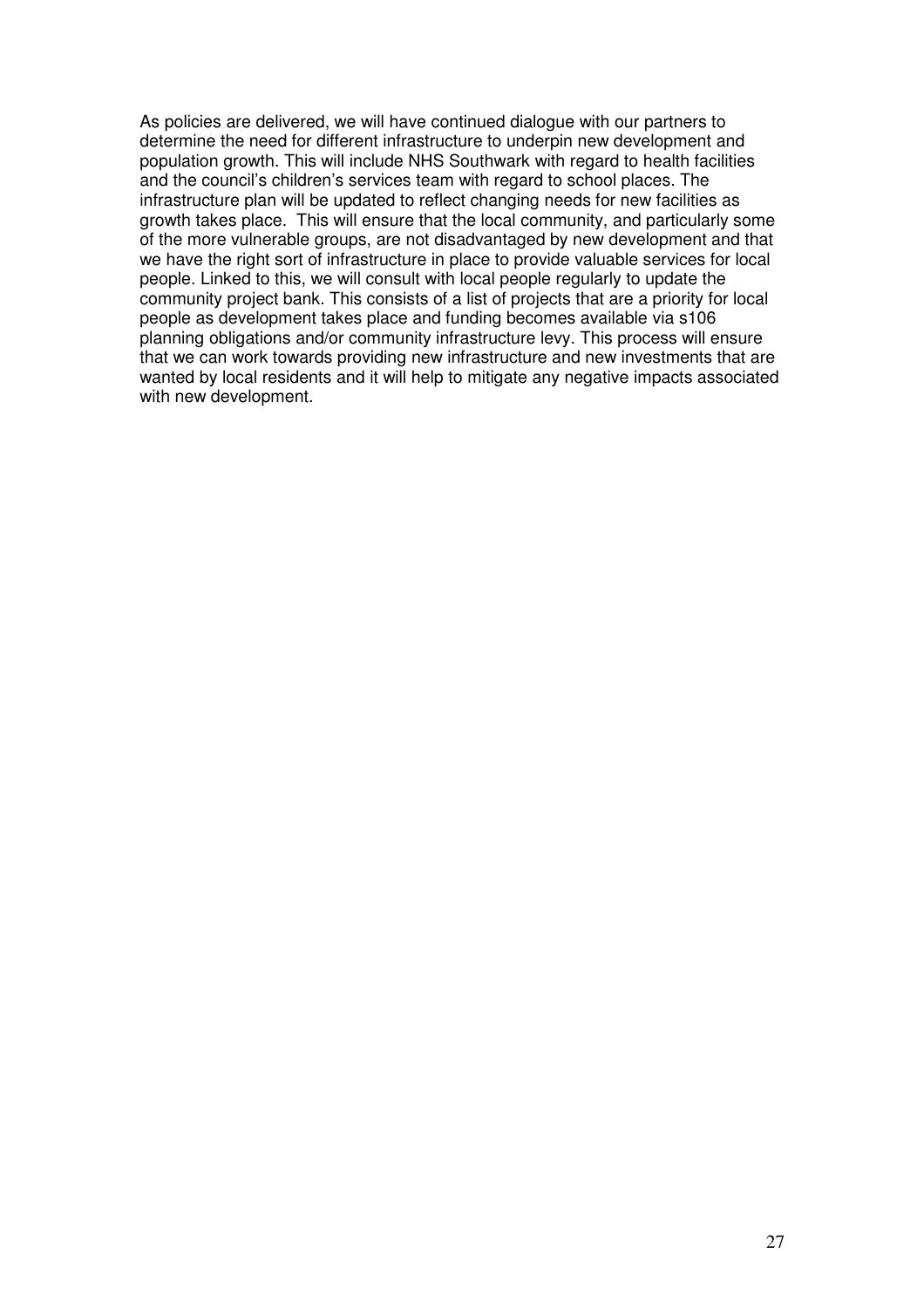#### **Annex 1: Our vision and objectives for Elephant and Castle**

#### **Vision**

Elephant and Castle has potential for redevelopment into an attractive central London destination. We will facilitate regeneration of the Elephant and Castle into a more desirable place for both existing and new residents. There will be excellent shopping, leisure facilities and cultural activities. London South Bank University and London University of the Arts will develop further as important centres of learning. Elephant and Castle will continue to be highly accessible from other places in Southwark and London.

We are using our land at the heart of the area to stimulate 440,000 sqm of new development with of up to 45,000 sqm new shopping and leisure floor space and 25,000-30,000 sqm of business floorspace. We will meet our target of 4000 new homes and a minimum of 1,400 affordable housing units by working with the local community, registered providers and private developers to deliver new homes. We will also meet the London plan target of 5,000 new jobs by encouraging more offices, hotels, small businesses and developing the evening economy and cultural activities. There could be tall buildings on some sites in the core area where this helps stimulate regeneration and creates a distinctive place. We will set out in detail which sites are appropriate, sensitive and inappropriate for tall buildings through the supplementary planning document/opportunity area framework.

The regeneration of the opportunity area will create a highly integrated and efficient public transport hub. This will include an improved Northern line station with a new ticket hall and improved access to platforms; while additional lifts would provide sufficient capacity, there is an aspiration that access should be via escalators. There will be enhanced conditions for bus and rail users and an improved interchange between the various modes. All development will be phased to ensure that the funding is available so that the necessary transport capacity and improvements can be delivered in time to accommodate the new residents, businesses and leisure activities in the opportunity area. Existing subways will be removed and replaced by surface pedestrian crossings creating a more attractive and safe environment with priority for public transport users, cyclists and walkers over the car. A minimum level of car parking and limitations on traffic will reduce pollution. A new and improved street layout including public open spaces will be created allowing those who live and work in the area to move around easily and safely. We will work with Transport for London and Network Rail to bring forward these improvements and will have due regard to the detailed principles set out in the Elephant and Castle Development Framework (2004), or any development plan documents or updated supplementary planning documents which may from time to time be adopted to guide development in this opportunity area.

Elephant and Castle will be a leading example for sustainable development. It will meet the highest possible environmental standards through using low and zero carbon technologies, including renewable energy sources, heat network and combined heat and power and sustainable approaches to water management, reducing waste and controlling noise and air quality.

We are working with the local community, Greater London Authority, businesses including local traders, land owners, the London Development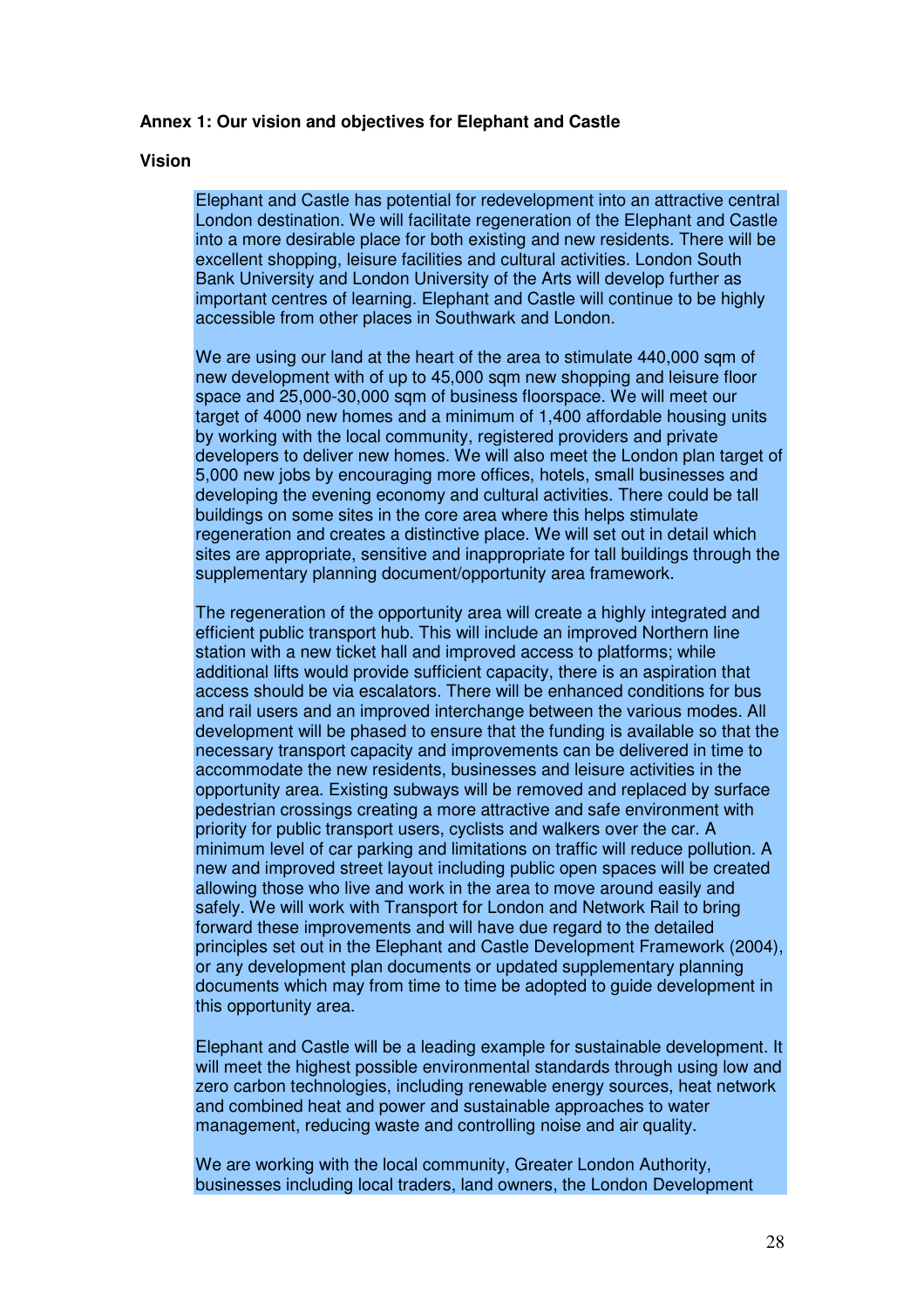Agency, Transport for London, Lambeth Council, the Cross River Partnership, English Heritage, the Primary Care Trust, and developers to make the Elephant and Castle a successful place.

The vision for the area is expressed spatially on the key diagram. The key diagram is a graphical representation of the main elements of the vision, such as improvements to transport infrastructure and the creation of a new town centre, to be delivered in the area.

#### **Objectives**

To help achieve our vision, we have set out strategic objectives for the SPD. The objectives relate directly to the vision and have also been also designed to help deliver key elements of other strategies and policies, including our Sustainable Community Strategy, the Core Strategy and the London Plan.

The objectives have been tested using our sustainability appraisal to make sure that they are working together to create a sustainable place.

In addition to establishing a clear direction for future development, the objectives have also been used to create more detailed day-to-day policies for the SPD and make sure that these are focused on our key aims. In part 4 of the SPD, we show how the objectives relate directly to the SPD policies.

We have grouped the objectives and the policies that follow from them into the following themes

Theme 1: Town centre: Shopping, business and hotels

- Strengthen the Elephant and Castle as a major shopping destination by increasing the amount of shopping space by up to 45,000sqm in the town centre.
- Provide a vibrant mix of activities in the town centre, ensuring it is busy throughout the day and evening.
- Reinforce retail activities on the main roads leading into the town centre.
- Improve the evening economy and the variety of arts, cultural and entertainment offer by providing more cafes and restaurants as well as new leisure and cultural facilities.
- Renew business space in the area and encourage the development of an enterprise culture and inward investment by providing more opportunities for local people and small and medium sized businesses (SMEs).
- Regenerate railway arches, enabling their use for a mix of uses including business, retail and community uses.
- Ensure that new retail and business opportunities generate around 5,000 new jobs.

Theme 2: High quality homes: Providing more and better homes

- Deliver at least 4,000 (net) new homes over the period 2011-2026.
- Provide at least 1,400 affordable homes over the period 2011-2026.
- Provide at least 1,400 private homes over the period 2011-2026.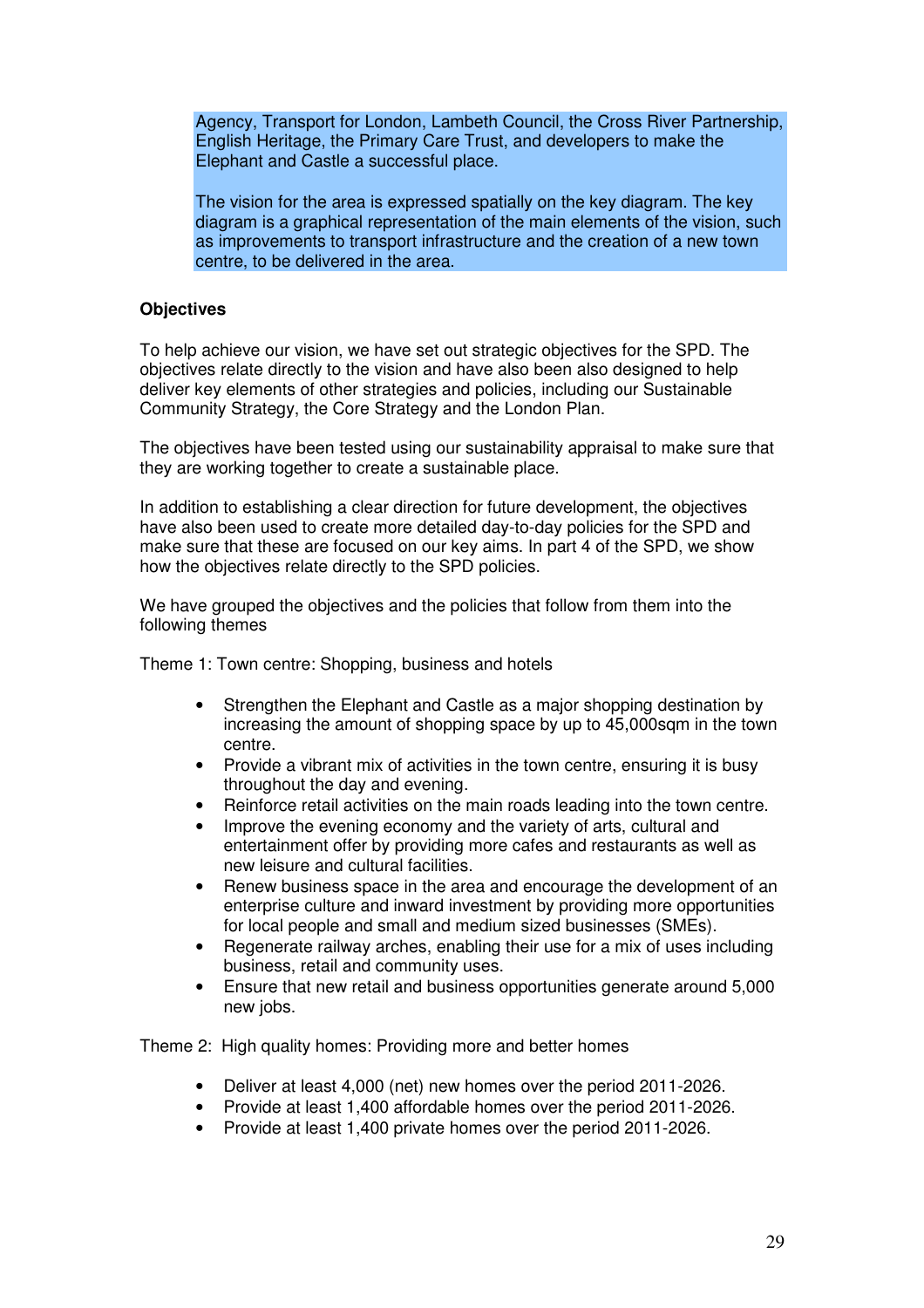- Ensure that at least 10% of new homes have 3 or more bedrooms and that all new homes provide good quality accommodation and have generous room sizes.
- Help address needs for student housing, whilst ensuring that a mix and choice of housing types is available in all character areas.

Theme 3: Wellbeing: Social and community infrastructure

- Ensure that new development promotes healthy and active lifestyles.
- Transform leisure opportunities by building a new leisure centre, including a new swimming pool.
- Provide more and improved educational, health and community facilities which meet the needs of existing and future residents.
- Support the growth of London South Bank University and the London College of Communication.

Theme 4: Transport and movement: Better connections and an integrated public transport hub

- Improve bus, tube and rail facilities and the pedestrian connections between them, ensuring that necessary increases in capacity are provided to support development.
- Improve the Northern Line station by providing a new ticket hall and increased capacity to platforms.
- Replace subways with surface level crossings.
- Minimise the amount of car parking provided.
- Reduce the impact of the viaduct and main roads as a barrier to pedestrian and cycle movement and use development opportunities to provide a high quality network of pedestrian and cycle links which are attractive, safe and easy to use.

Theme 5: Built environment: Attractive neighbourhoods with their own character

- Promote a high quality public realm which is safe, secure and attractive.
- Ensure that the design, scale and locations of new buildings contributes to reinforcing and creating neighbourhoods which have distinctive character and a sense of place.
- Create a positive identity for the town centre which reflects its status as a major destination in south London and potential to appeal to a wide catchment.
- Conserve and enhance the historic environment and use the heritage of places as an asset to promote positive change.

Theme 6: Natural environment: Sustainable use of resources

- Promote a network of high quality open spaces which have a range of functions including recreation, children's play, sports and food growing.
- Maximise and extend ecological diversity through promoting nature conservation in new and existing spaces, high quality landscaping, tree planting and a network of green routes.
- Reduce the impact of development on the environment, minimising greenhouse gas emissions and enabling adaptation to climate change and managing pollution, waste and flood-risk.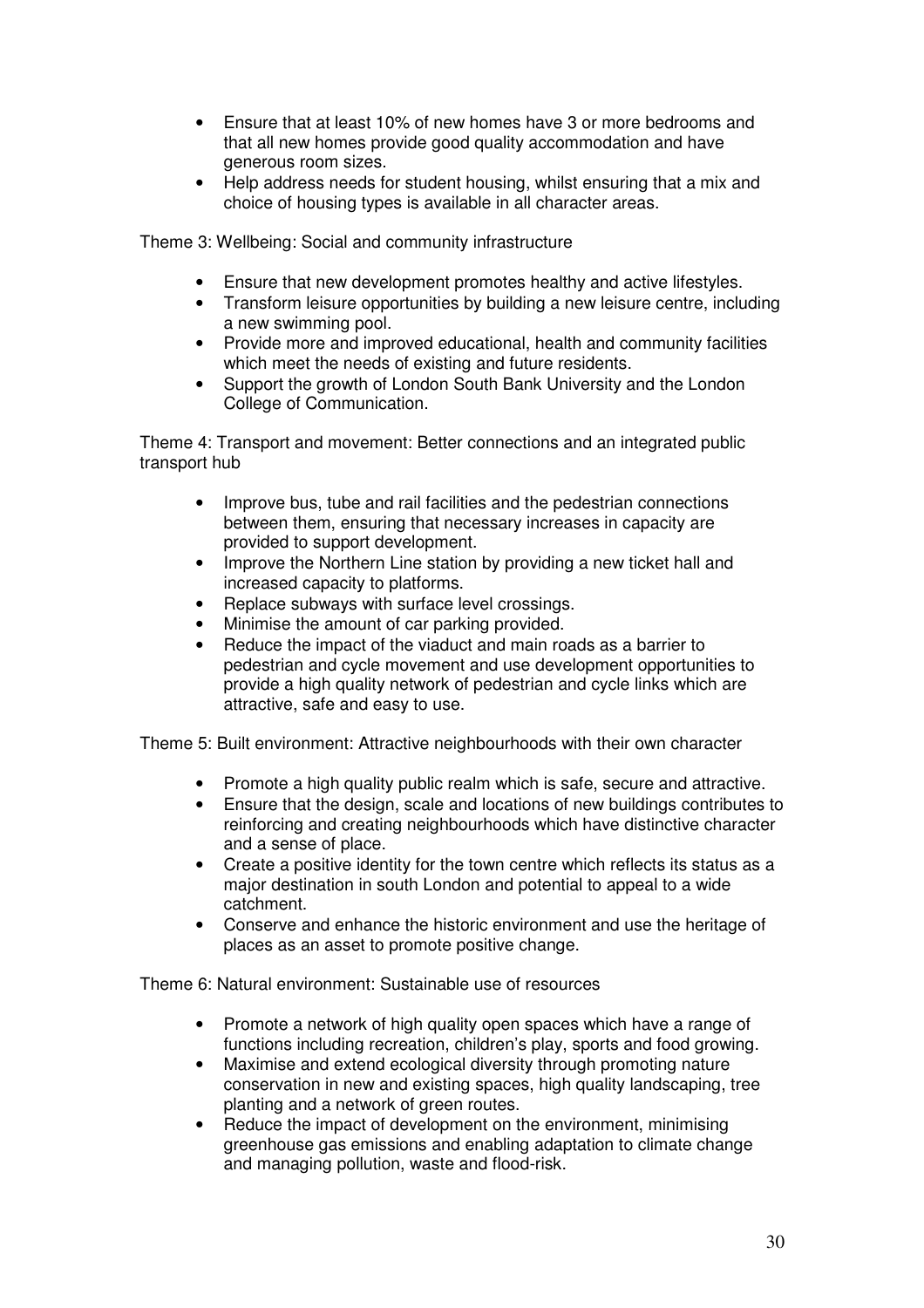Theme 7: Delivery: Making regeneration happen

- Continue to work with key stakeholders including the local community, landowners, developers and Transport for London (TfL) to deliver the vision and objectives of the SPD.
- Provide mechanisms to ensure that physical and social infrastructure needed to support the expanded residential and worker population at the Elephant and Castle is delivered in a timely manner.
- Ensure that comprehensive redevelopment does not compromise safety and maximises opportunities to make use of vacant sites on an interim basis.
- To monitor and review the delivery of SPD policies annually to inform phasing of future development and delivery of infrastructure.

#### Figure 1: Elephant and Castle vision

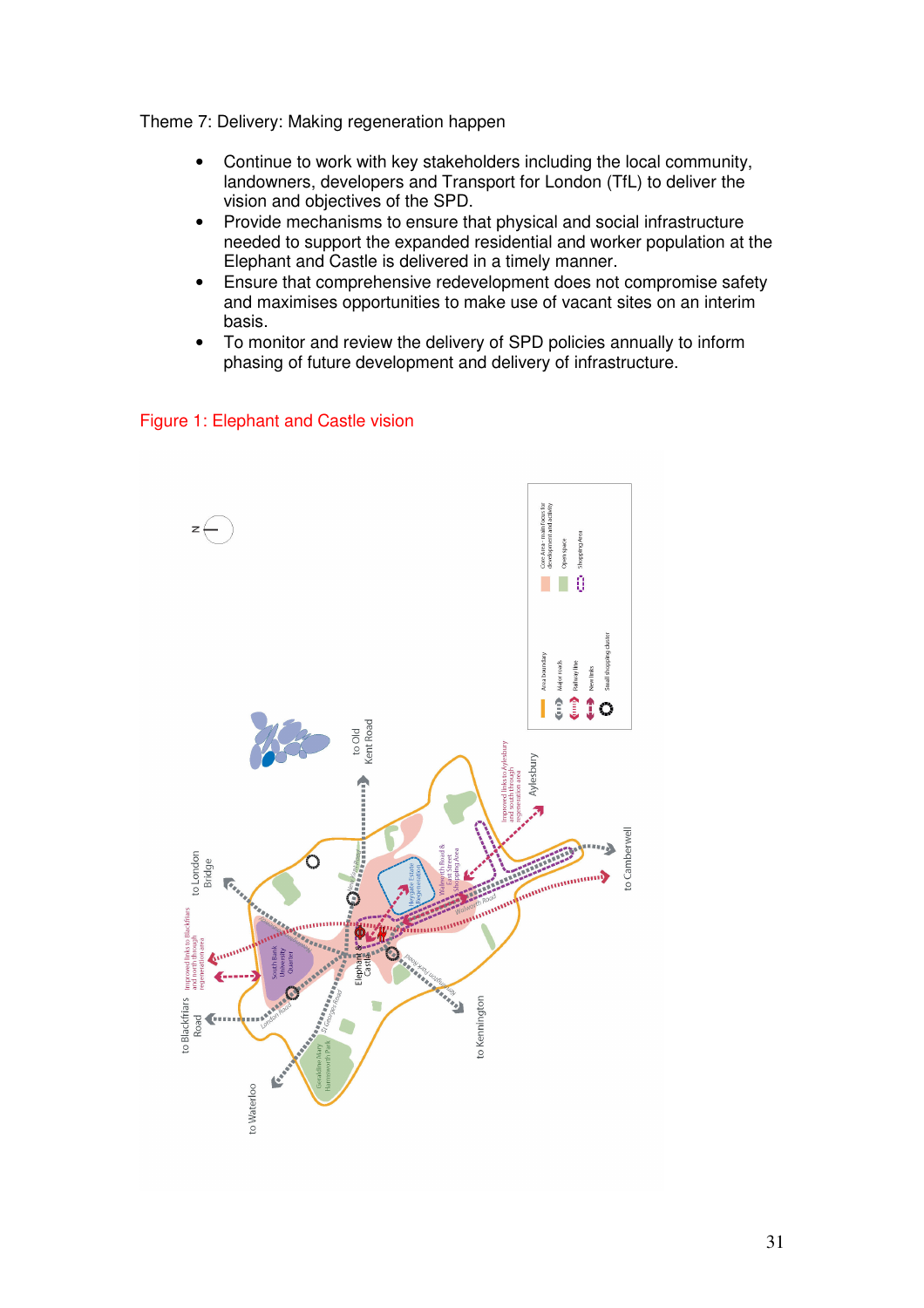### **Annex 2: Related projects and EQIAs**

#### **The Southwark Plan**

Key findings:

- Provision of small local businesses which are easily accessible by local communities encourages the closure of development gaps for the local communities through an increased sense of belonging, redressing disadvantage and equality of access to services.
- By ensuring that new developments are safe and secure, disadvantage is addressed, community relations are improved and equality of opportunity is promoted.
- Protection of residential accommodation reduces discrimination and promotes equality of opportunity through providing inclusive and accessible housing for communities within the borough.
- Provision of accommodation other than houses and flats recognises the diverse needs of communities within the borough and promotes equality of opportunity since communities that will benefit are frequently the marginalized.
- The protection of transport impacts creates a sustainable, inclusive and accessible borough for its residents, future residents, users and occupiers.
- Public transport improvements assist in the creation of an accessible and inclusive borough by focusing on sustainable forms of transport as well as being socially inclusive. Accessible and inclusive transport links promote equality of opportunity and prevent barriers of exclusion and discrimination.
- Mini cab offices in the borough make transportation in the borough accessible to those who may not have access to public transport or private car use.

### **Core strategy**

Key findings:

- By requiring the maximum amount of affordable housing possible across the whole of the borough, this should have a positive impact on all groups with protected characteristics and help to promote equality of opportunity by offering affordable housing across the whole of Southwark.
- Allowing student housing only in the town centres and in areas with good access to public transport services, this may promote cohesion between different groups as student housing will be located in the areas most suitable to accommodate it.
- Setting out criteria for how we may allocate gypsy and traveller sites in the future may improve community cohesion and good relation by making sure that new sites are located in suitable areas.
- Protecting employment sites should have a positive impact on discrimination and opportunity by increasing the amount of jobs in the borough and protecting the jobs already there. Through our employment and enterprise strategies we will work to ensure that these jobs are suitable for all of the different groups in the community.
- The Core Strategy aims to facilitate a network of community facilities that meet the needs of local communities. This should help to improve community cohesion and ensure that community facilities are easily accessible so that everyone can benefit from access to a range of community facilities.

#### **Southwark 2016**

Key findings:

• Migration in and out of the borough is high: this makes it difficult to measure the success of interventions (because the beneficiaries may have moved on and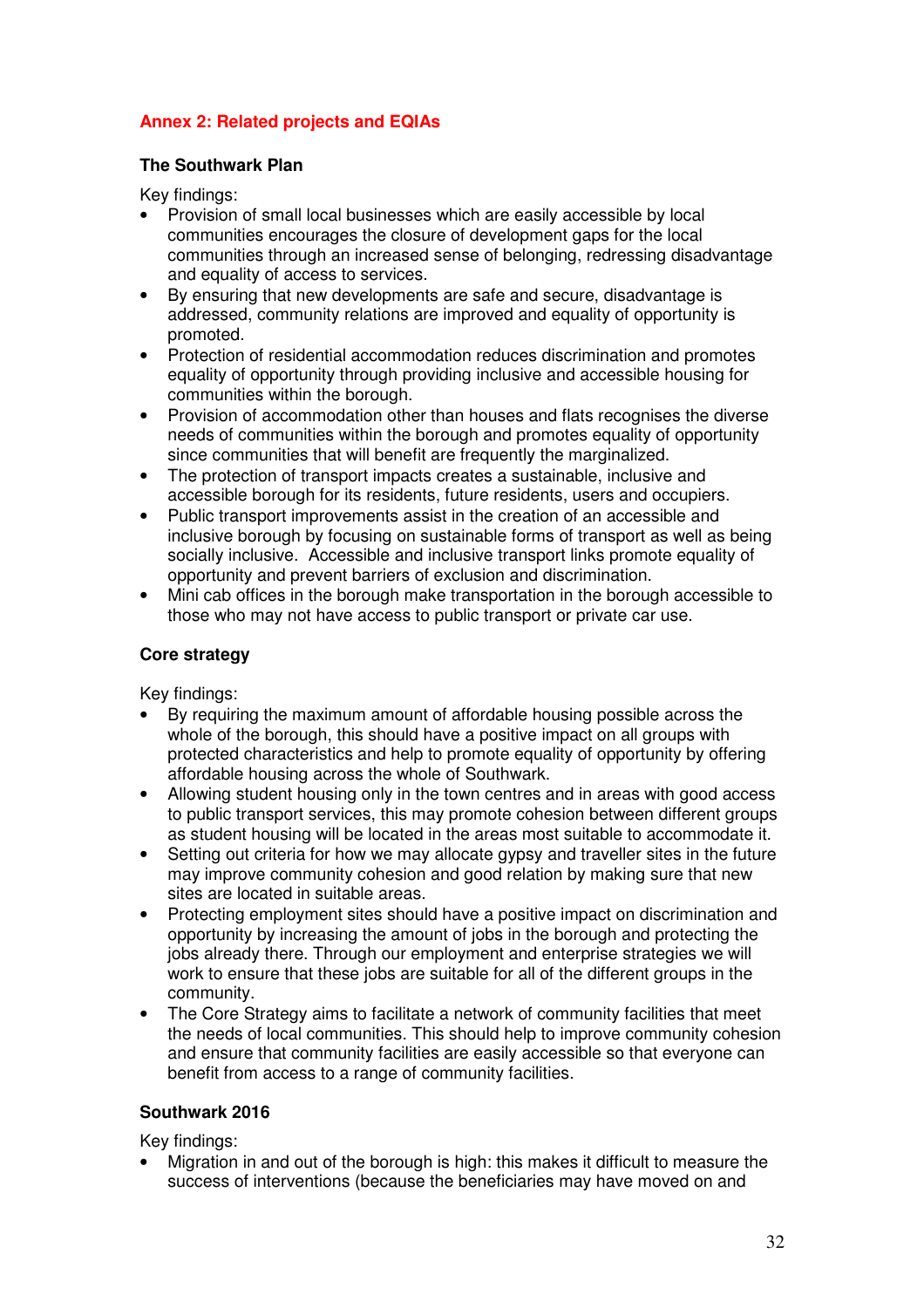another, more disadvantaged group, taken their place). It is also makes it more difficult to predict the composition of the borough over the next 10 years.

- Southwark's population will continue to grow so that by 2016 it could be between 286,000 and 301,000. That means anything from 14,000 to 20,000 more households than in 2001.
- By 2016 around 43% of the population is expected to be from black and minority ethnic backgrounds, with many different faiths and cultures.
- Southwark's population ranges from those who enjoy significant affluence to those in severe poverty. Southwark is becoming more socially and geographically divided.
- We have a 10% gap in the numbers of people of working age (16-74) in Southwark who are in employment compared to the national average. In that age group, 65% have no or first level NVQ qualifications, rising to over 80% for people of Bangladeshi and Black Caribbean origin.
- 39% of local authority homes and 40% of private rented properties do not yet meet the decent homes standard.

### **Local Implementation Plan for Transport (LIP)**

Key findings:

- Factors such as age and level of deprivation can increase the risk to people's road safety.
- Access to employment can be affected by journey time to travel to work.
- As a person ages and mobility decreases the importance of being able to access their surrounding environment and public transport grows considerably and inaccessible transport can be a major isolating factor.
- Accessibility transport planning should be used to: maximise independence and access to key services; establish transport standards; and assess, prioritise and meet the needs for all.
- The walking plan should be used to promote initiatives that aim to improve the physical environment, such as improved surfacing, removal of street clutter, improvements to street lighting while also providing additional footways.
- Route management strategies on the strategic road network should comprise measures to improve efficiency and safety by reducing traffic speeds and providing for improved pedestrian safety.

### **Employment and enterprise strategies**

Key findings:

- Overall in both the UK and Southwark the employment rate of BME people is lower than that of white British people.
- Overall in the UK and Southwark the employment rate of women is lower than that of men. Barriers include limited access to affordable and flexible childcare and caring responsibilities.
- Young people (16-24) and older people (50+) in the working age group tend to experience specific barriers to employment related to their age.

### **Housing Strategy 2009–2016**

Key findings:

- 44% of vulnerable private sector households (excluding housing association tenants) in Southwark live in decent homes compared to the 2020 target of 75% which disproportionately affects older people.
- About 20% of homes in Southwark are at risk of fuel poverty, higher than national average of 11%.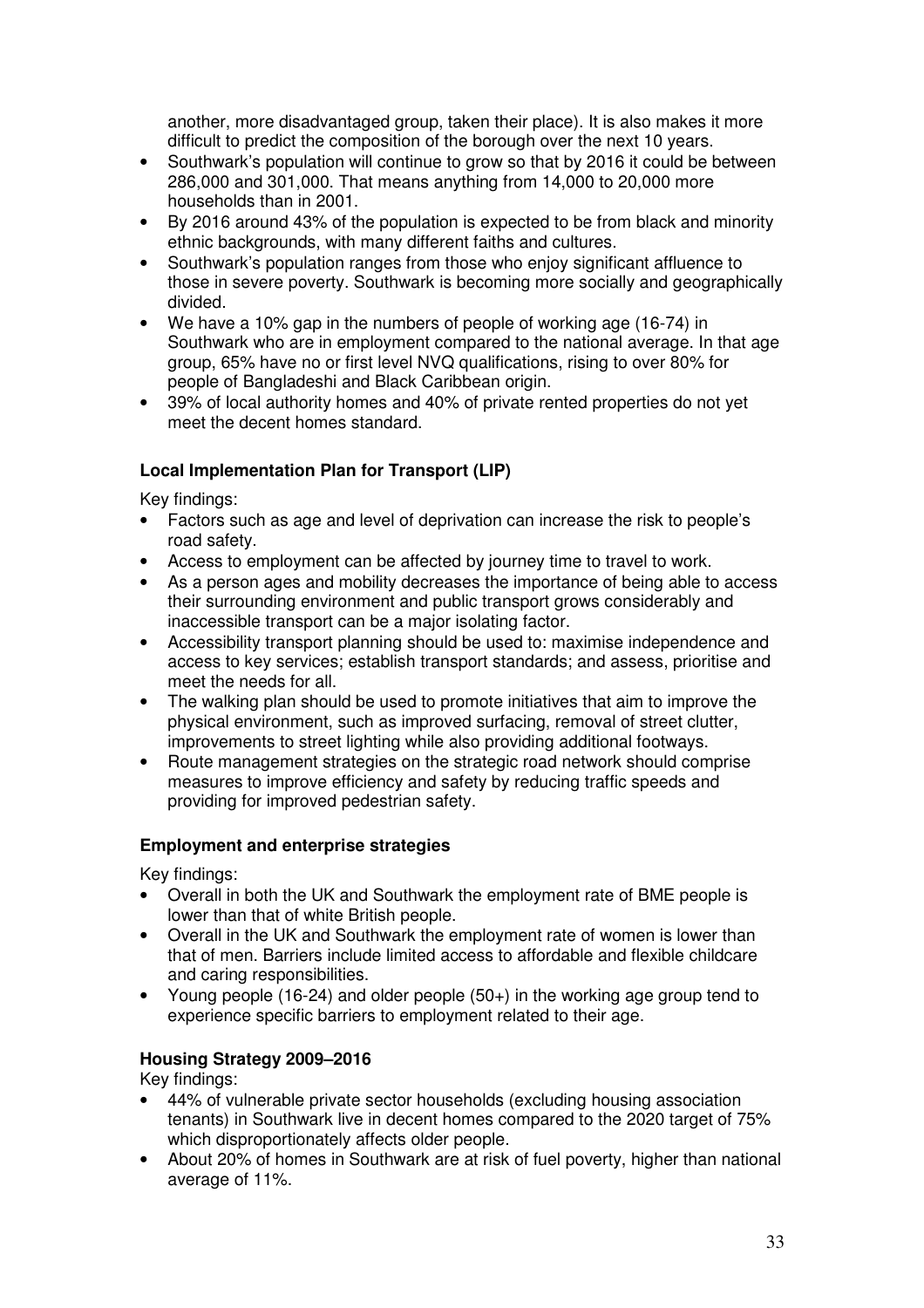- In 2008, 3,580 households in Southwark had health problems where the layout of their current home did not meet their needs, of which 37.4% could be adapted.
- 47.2% of council stock was non-decent in accordance with the Government definition as at March 31 2009, based on the 2002/03 stock condition survey and as identified in the private sector housing stock condition survey 2008, 35% of housing association homes were also non-decent.

#### **Housing area management**

Key findings:

- A high proportion of new tenants are young people.
- Access to the full range of services provided and opportunities for involvement in community life may be limited for disabled people.
- Residents with mental health problems may have difficulties sustaining their tenancies.
- Issues of harassment and hate crime may disproportionately affect LGBT tenants.
- Dealing with issues which can cause specific tensions within communities e.g. nuisance, noise, clashes emanating from lifestyles, is one of the functions of this service area. It is difficult to isolate any particular factor in determining why people feel more or less safe or comfortable within a community so difficult to assess the contribution that area management may make to this.

### **Culture service**

Key findings:

- There are complexities in bringing buildings that are heritage listed up to standard with the Disability Discrimination Act. Solutions that provide access to upper floors are expensive and time consuming, as planning approval is needed.
- There is a broader issue with access to heritage sites and properties elsewhere in the borough and not in council control - there is a lack of information on what physical barriers to access to heritage sites there are and this needs to be addressed with our partners to ensure that they are compliant and working towards best practice.

### **Alcohol Strategy**

Key findings:

- Under 25 year olds are most likely to be binge drinkers or drink to get drunk, which leads to an increase in the risk of accidents and alcohol poisoning.
- Older people who live in social housing have been identified as a group with alcohol issues.
- All services within the borough need to consider the difficulties that disabled people face when seeking help. This will include the difficulties faced by those who have acquired a disability due to alcohol use. This can be for a number of reasons including difficulties articulating that they have a problem; the physical barriers to attending meetings or counselling and the negative perceptions that they sometimes face from 'outsiders' that makes it hard for disabled people to admit that something is wrong.
- Nationally, as well as locally, statistics show that alcohol misuse and binge drinking is predominantly more common within the white community. In Southwark the ethnicity of patients admitted to hospital where alcohol was either the primary or secondary diagnosis was overwhelmingly White British, followed by White Other, and White Irish.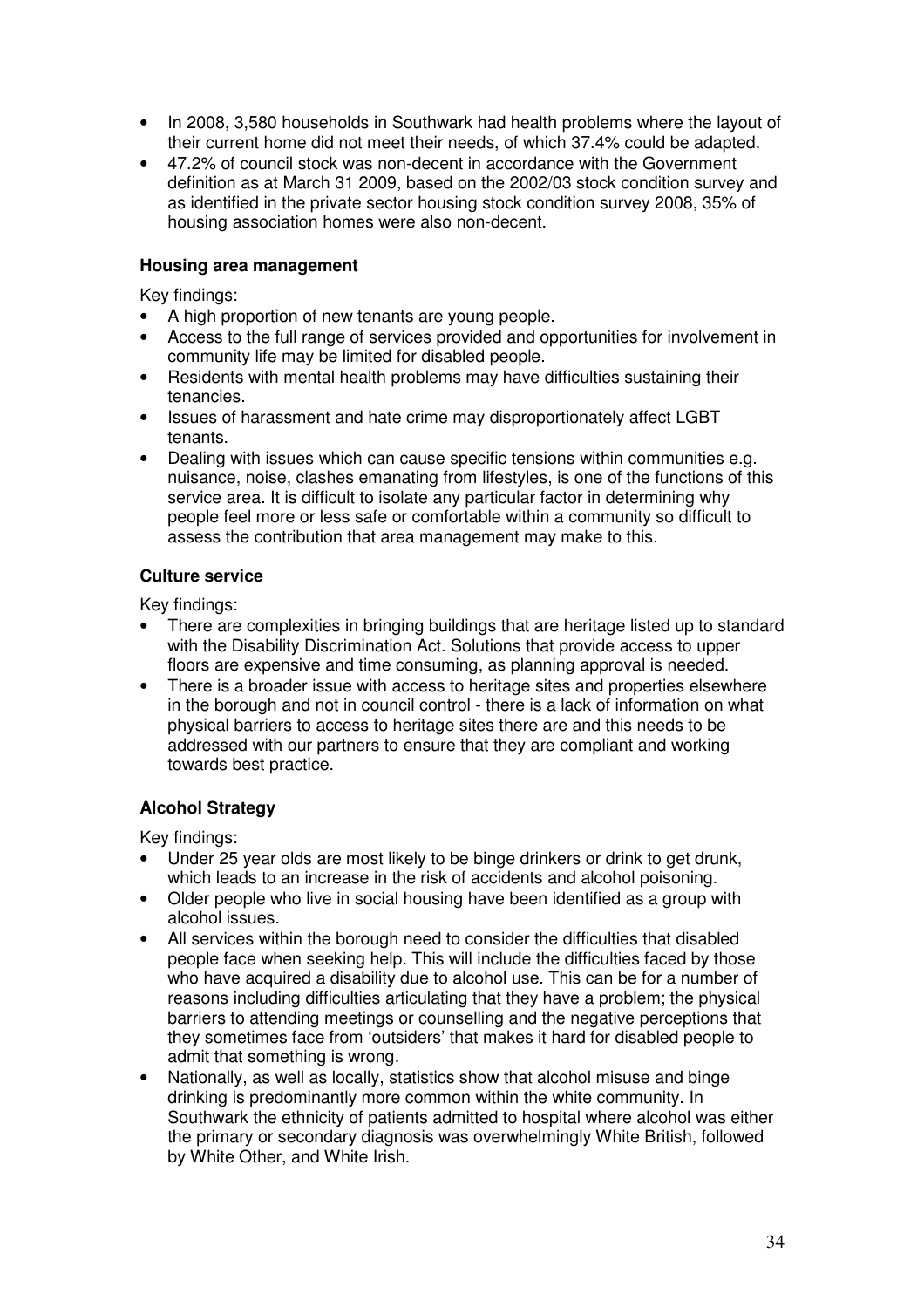### **Children and Young People's Plan**

Key findings:

- Children in Southwark are more likely to be experiencing deprivation than elsewhere in the UK, with Southwark is ranked as the 17th most deprived borough in the UK.
- In Southwark, 31% of dependent children live in households with no working adults, compared with 17%. 36% of children in Southwark live with a lone parent, increasing their likelihood of experiencing economic disadvantage. In terms of housing tenure, 73% of dependent children in Southwark live in rented accommodation, with 54% living in accommodation rented from the council.
- Children and young people are more likely to become victims of crime than any other age group. Recorded offences against young people rose by 2% in the six months to October 2005 compared to the previous year, including a 26% rise in the incidence of robbery. In roughly half of all offences against young people in Southwark last year, the suspect was also a young person.
- The views of disabled children and their parents are not always taken into account when planning services. Disabled children and young people frequently experience barriers when trying to use sports and leisure facilities and other types of provision for young people.
- Boys do less well at school than girls. Across Southwark, Black Caribbean boys, mobile pupils and those with English as an additional language are doing less well than other groups.
- Traveller children and 'Looked After' Children have particularly low rates of attainment. More young Travellers are now using early years services, education and youth projects, but they are not yet meeting their full educational potential and appear to have some unmet health needs.

### **Education Achievement**

Key findings:

- Underachieving groups identified were:
	- − pupils in receipt of free school meals across all communities but in particular white working class boys;
	- − Black Caribbean pupils, particularly boys;
	- − Traveller, Gypsy and Roma children;
	- − Children Looked After;
	- − Children who move school during the primary phase;
	- − Children living in specific geographic areas linked to high levels of deprivation;
	- − Summer born children particularly boys.

#### **Sustainable Design and Construction Supplementary Planning Document (SPD)**

Key findings:

- Improving the environmental performance of buildings, such as through energy saving, is likely to have benefits for the community such as more comfortable living and working environments and reduced running costs, which could be of particular benefit to people on low incomes, older people, families and disabled people.
- Local businesses are more likely to be owned/run by people from the BME community.
- Taking better care of our natural environment and resources will also help ensure a good quality of life for future generations.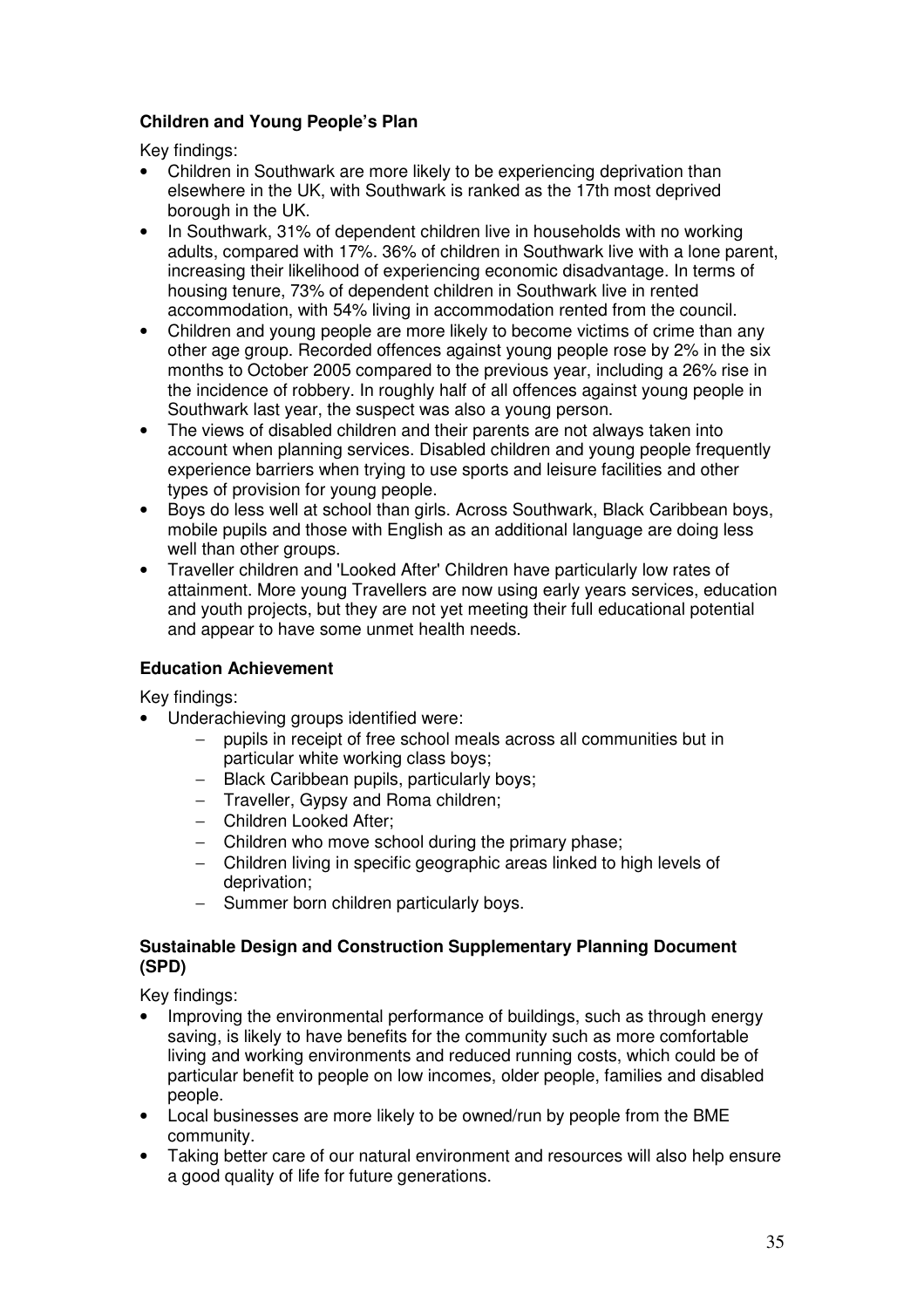Disabled people, some older people and families with small children will benefit from the lifetime homes standard, as the barriers that previously existed to enabling them to enjoy their own homes, will be broken down by the new standard for all new developments.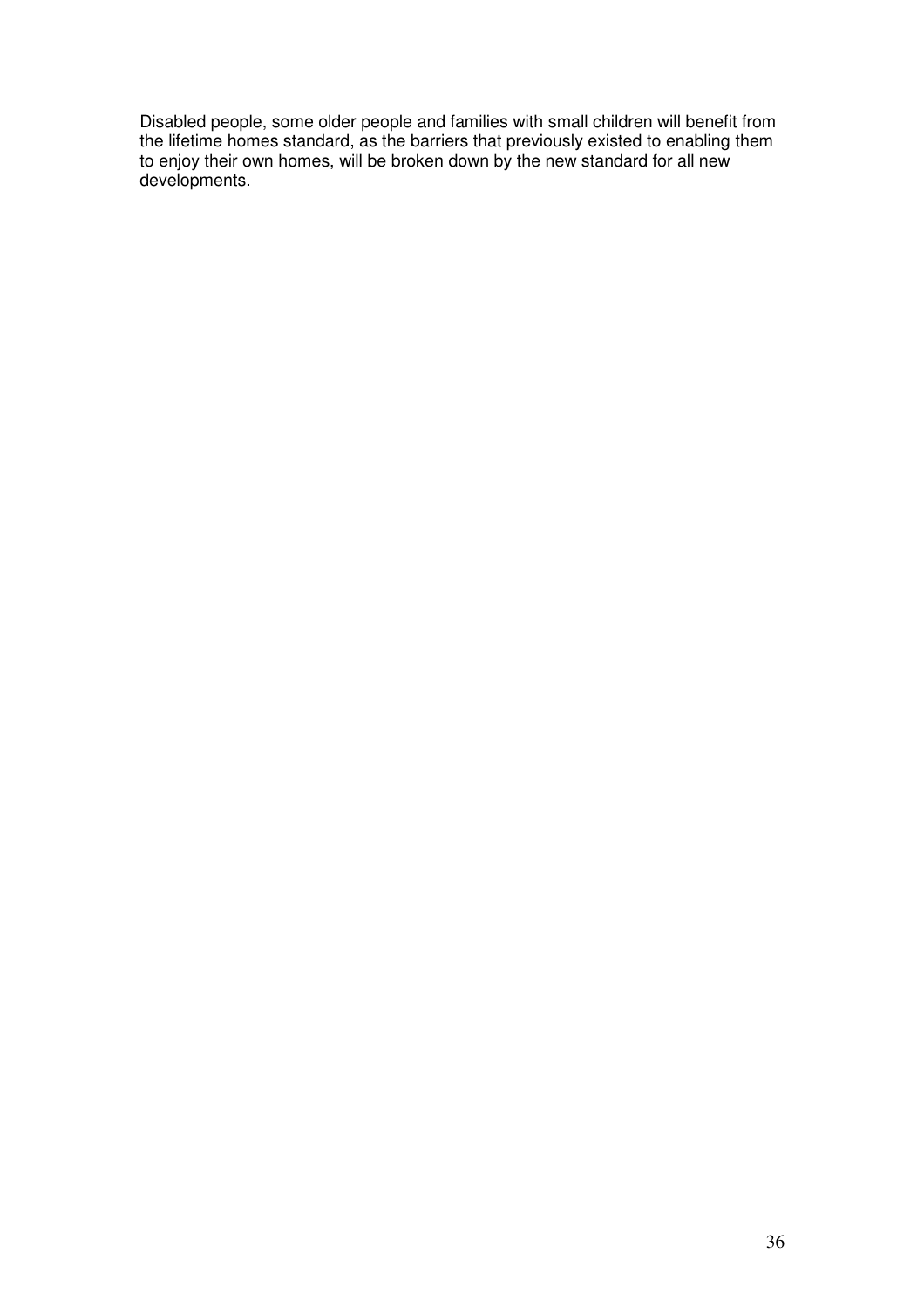**Annex 3: Barriers to community involvement with different equalities target groups and how to overcome them** (extract from<br>Southwark Statement of Community Involvement, January 2008)

### **1. Voluntary groups and organisations – Equalities Target Group – all**

| <b>Description</b>                                                                                                                                                                                                                                                                                                                        | <b>Barriers to involvement</b>                                                                                                                                                                                                                                                              | <b>Measures to overcome barriers to</b><br>consultation                                                                                                                                                                                                                                                                                                                                                                                   |
|-------------------------------------------------------------------------------------------------------------------------------------------------------------------------------------------------------------------------------------------------------------------------------------------------------------------------------------------|---------------------------------------------------------------------------------------------------------------------------------------------------------------------------------------------------------------------------------------------------------------------------------------------|-------------------------------------------------------------------------------------------------------------------------------------------------------------------------------------------------------------------------------------------------------------------------------------------------------------------------------------------------------------------------------------------------------------------------------------------|
| The voluntary sector in Southwark is<br>made up of around 18,000 individuals<br>delivering services through 1,600<br>organisations, groups and projects. In<br>2001-2 Southwark Council supported<br>around 300 voluntary and community<br>groups with an investment of around<br>£10m in grant-aid, service agreements<br>and contracts. | These barriers are generic barriers faced<br>by many voluntary groups.<br>Need for prior knowledge and<br>experience;<br>Jargon and legal terms;<br>Other funding commitments and<br>priorities than planning;<br>Lack of time; and<br>Knowledge of how and where to<br>access information. | Provision of information and training<br>$\bullet$<br>about planning focused on these groups;<br>• Ensure that a range of community<br>involvement methods are used that are<br>accessible to these groups;<br>Make sure that groups are added on to<br>relevant mailing lists; and<br>Hold/attend meetings at appropriate times<br>that are accessible to these groups.<br>Translators and interpreters to be used<br>where appropriate. |

### **2. Community groups and organisations – Equalities Target Group – all**

| <b>Description</b>                                                                                                      | <b>Barriers to involvement</b>                                                                                                                                                                                                          | <b>Measures to overcome barriers to</b><br>consultation                                                                                                                                                                                                                                                                                                 |
|-------------------------------------------------------------------------------------------------------------------------|-----------------------------------------------------------------------------------------------------------------------------------------------------------------------------------------------------------------------------------------|---------------------------------------------------------------------------------------------------------------------------------------------------------------------------------------------------------------------------------------------------------------------------------------------------------------------------------------------------------|
| Southwark is lucky in having a large<br>number of community groups that are<br>involved with a diverse range of issues. | These barriers are generic barriers faced<br>by many community groups:<br>Need for prior knowledge and<br>experience;<br>Jargon and legal terms;<br>Lack of time;<br>Other priorities than planning;<br>Accessing information barriers. | Provision of information and training in<br>$\bullet$<br>planning focused on these groups;<br>Ensure that a range of community<br>involvement methods are used that are<br>accessible to these groups;<br>Make sure that groups are added on to<br>relevant mailing lists; and<br>Hold/attend meetings at times that are<br>accessible to these groups. |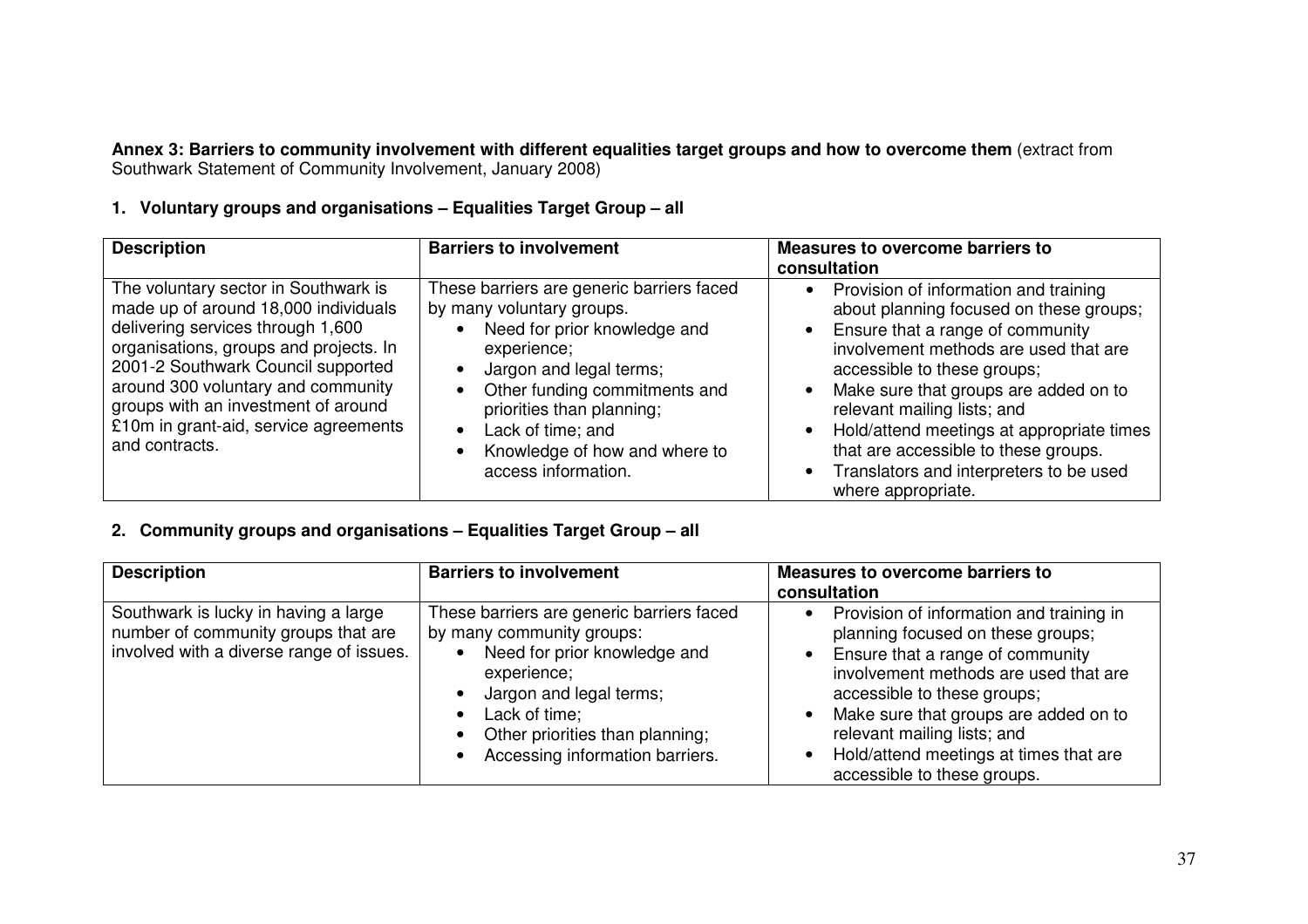|  | I ranslators and interpreters to be used |
|--|------------------------------------------|
|  | `appropriate.<br>where                   |

### **3. Business – Equalities Target Group – all**

| <b>Description</b>                                                                                                                                                                                                                                                                                                                                                                                                                | <b>Barriers to involvement</b>                                                                                                                                                                                                                                                   | Measures to overcome barriers to<br>consultation                                                                                                                                                                                                                                                                                         |
|-----------------------------------------------------------------------------------------------------------------------------------------------------------------------------------------------------------------------------------------------------------------------------------------------------------------------------------------------------------------------------------------------------------------------------------|----------------------------------------------------------------------------------------------------------------------------------------------------------------------------------------------------------------------------------------------------------------------------------|------------------------------------------------------------------------------------------------------------------------------------------------------------------------------------------------------------------------------------------------------------------------------------------------------------------------------------------|
| There are 11 000 businesses in<br>Southwark. These range from large<br>international and national organisations<br>to small family owned businesses.<br>Approximately 96% of the total<br>businesses in Southwark comprise less<br>than 50 employees of which,<br>approximately 20% are Black and<br>Minority Ethnic businesses. Many<br>businesses are members of Southwark<br>Chamber of Commerce and other local<br>groupings. | Accessing information outside of<br>business hours (this is particularly a<br>problem for small businesses);<br>Attending community meetings that<br>do not address their needs;<br>Not understanding planning<br>influences on their issues;<br>Other priorities than planning. | Ensuring that information is available at<br>$\bullet$<br>places which are open outside of normal<br>office hours;<br>Hold/attend meetings at times that are<br>$\bullet$<br>accessible; and<br>Provide information and training focused<br>$\bullet$<br>at businesses.<br>Translators and interpreters to be used<br>where appropriate. |

### **4. Environmentalist and amenity groups – Equalities Target Group – all**

| <b>Description</b>                                                                                                                                                                                                                                                                 | <b>Barriers to involvement</b>                                                                                                                                                                                                                  | <b>Measures to overcome barriers to</b><br>consultation                                                                                                                                     |
|------------------------------------------------------------------------------------------------------------------------------------------------------------------------------------------------------------------------------------------------------------------------------------|-------------------------------------------------------------------------------------------------------------------------------------------------------------------------------------------------------------------------------------------------|---------------------------------------------------------------------------------------------------------------------------------------------------------------------------------------------|
| A wide range of people express their<br>concern for their environment through<br>membership groups such as Friends of<br>the Earth or Greenpeace. Some of<br>these larger organisations have active<br>local branches. Some people get<br>involved in local groups with the aim of | Other priorities than planning;<br>$\bullet$<br>Attending community meetings that<br>do not address their issues;<br>Jargon and legalistic terms; and<br>May not be aware of how other<br>planning issues may affect their<br>area of interest. | Provide information to ensure these<br>groups are aware of how planning<br>influences their area;<br>Use plain English; and<br>Translators and interpreters to be used<br>where appropriate |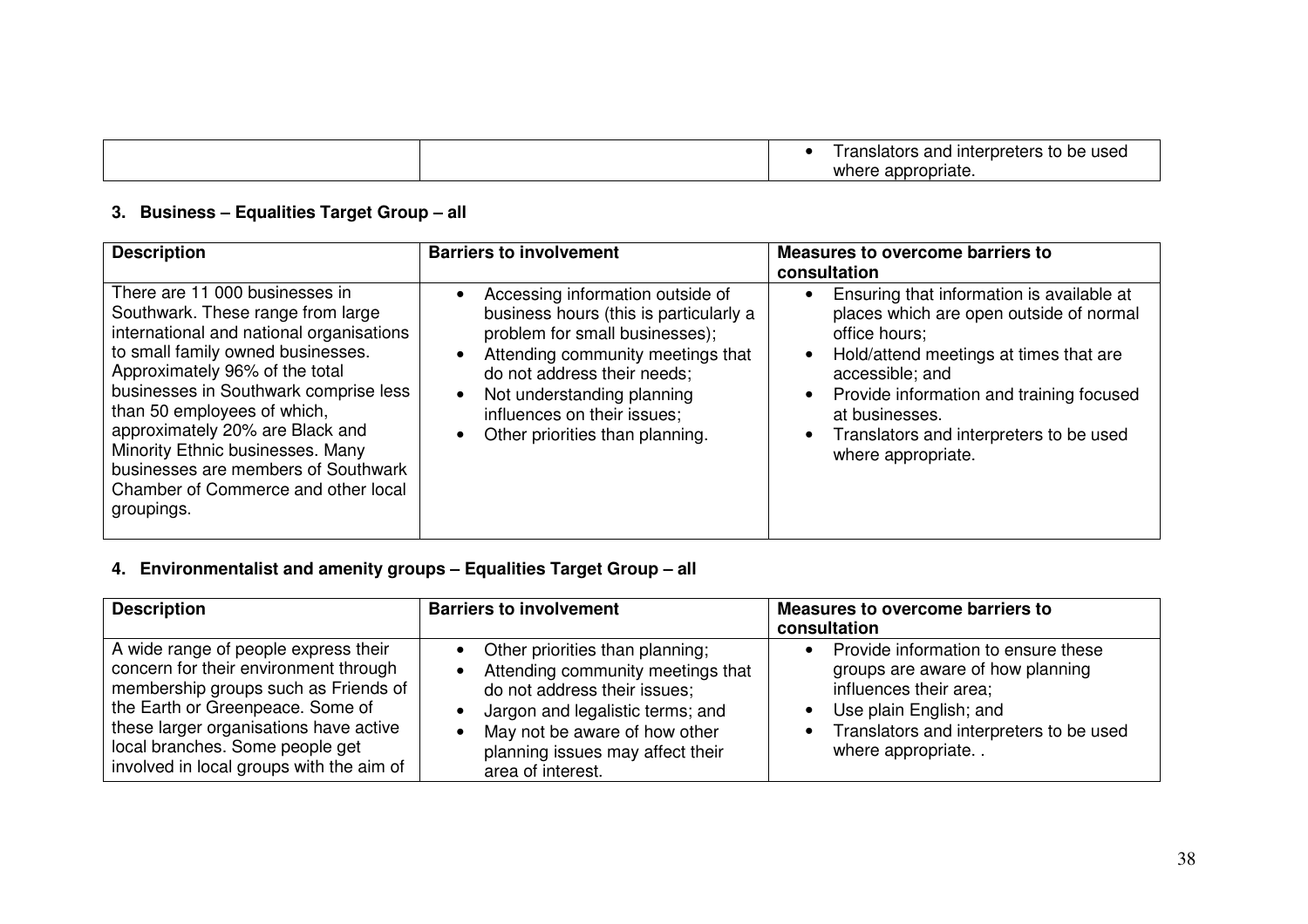| protecting or improving a particular   |  |
|----------------------------------------|--|
| area or amenity such as the Friends of |  |
| Burgess Park or the Dulwich Society.   |  |

### **5. Neighbourhood, tenants and residents groups – Equalities Target Group – all**

| <b>Description</b>                                                                                                                                                                                                                                                                                                                      | <b>Barriers to involvement</b>                                                                                                                                                                                                                                                                                   | <b>Measures to overcome barriers to</b><br>consultation                                                                                                                                                                                                                                                                                                  |
|-----------------------------------------------------------------------------------------------------------------------------------------------------------------------------------------------------------------------------------------------------------------------------------------------------------------------------------------|------------------------------------------------------------------------------------------------------------------------------------------------------------------------------------------------------------------------------------------------------------------------------------------------------------------|----------------------------------------------------------------------------------------------------------------------------------------------------------------------------------------------------------------------------------------------------------------------------------------------------------------------------------------------------------|
| There are approximately 232<br>neighbourhood, tenants and residents<br>groups in Southwark. Many are<br>formally consulted by us to provide<br>residents views about social and<br>private housing. These groups meet,<br>many of them very regularly, to discuss<br>matters affecting the local area<br>including estate improvements. | Other priorities than planning;<br>$\bullet$<br>Suffer from 'consultation fatigue' as<br>$\bullet$<br>they get consulted on a number of<br>our initiatives and programmes;<br>Need prior understanding and<br>knowledge of planning issues; and<br>Finding the time to get involved in<br>$\bullet$<br>planning. | Coordinate consultation between different<br>parts of the council to ensure that groups<br>are not overwhelmed with consultations;<br>Make sure that groups are added on to<br>relevant mailing lists;<br>Provide focused information; and<br>Hold/attend meetings at accessible times.<br>Translators and interpreters to be used<br>where appropriate. |

### **6. Health organisations – Equalities Target Group – all**

| <b>Description</b>                                                                                                                                                                                                                                                       | <b>Barriers to involvement</b>                                                                                                                                      | Measures to overcome barriers to<br>consultation                                                                                                                                                        |
|--------------------------------------------------------------------------------------------------------------------------------------------------------------------------------------------------------------------------------------------------------------------------|---------------------------------------------------------------------------------------------------------------------------------------------------------------------|---------------------------------------------------------------------------------------------------------------------------------------------------------------------------------------------------------|
| Health service organisations provide<br>important services to the community.<br>Formal structures can be used to<br>consult and gain feedback from local<br>health organisations on how healthy<br>living issues and requirements might<br>influence or affect planning. | Limited time to access and absorb<br>detailed planning information;<br>Other priorities than planning; and<br>May not understand how planning<br>impacts on health. | Hold/attend meetings at appropriate<br>times; and<br>• Ensure that information is easily<br>accessible, relevant and understandable.<br>• Translators and interpreters to be used<br>where appropriate. |

### **7. Transport organisations – Equalities Target Group - all**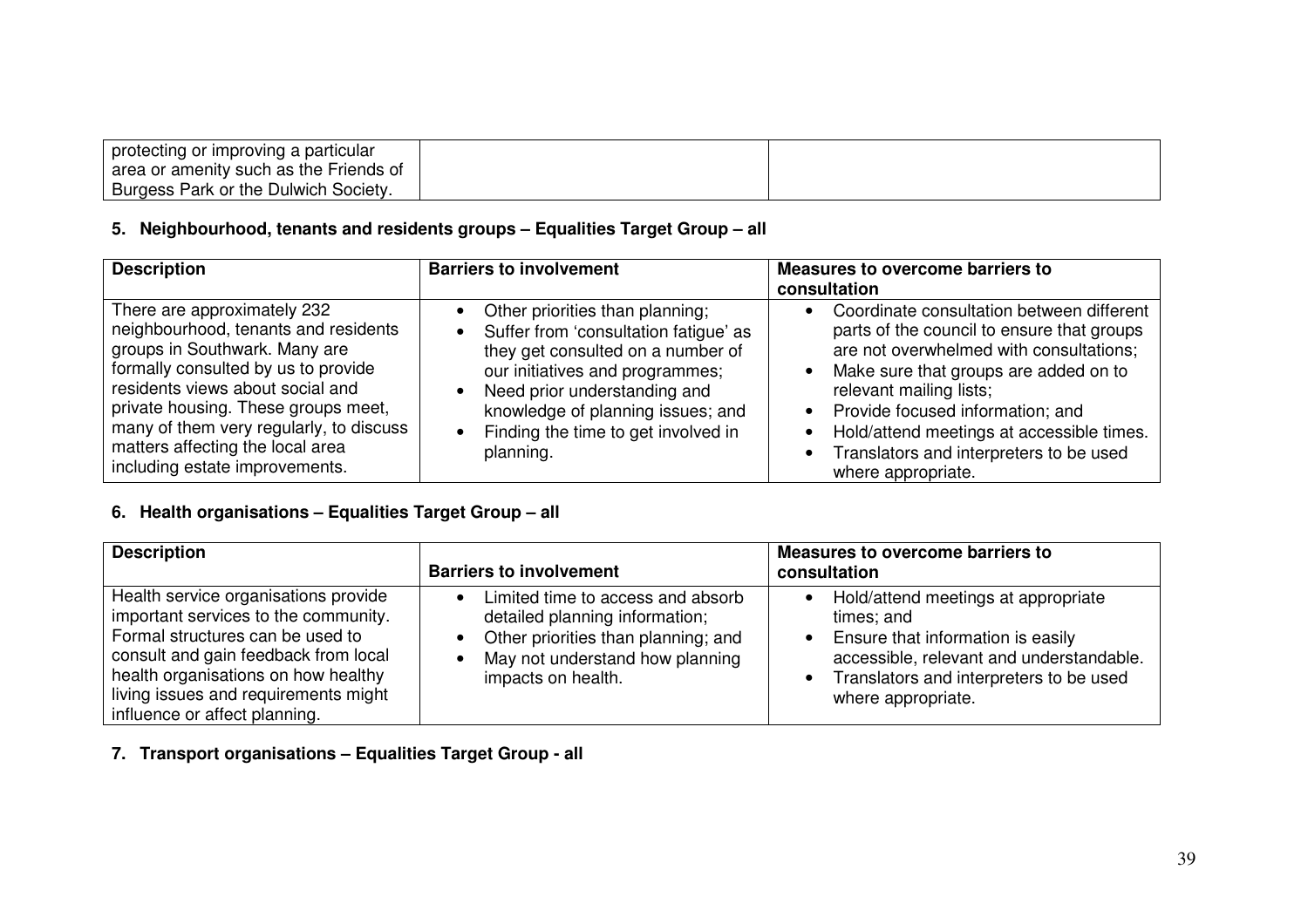| <b>Description</b>                                                                                                                                                                                                              | <b>Barriers to involvement</b>                                                                                                | Measures to overcome barriers to<br>consultation                                                                                                          |
|---------------------------------------------------------------------------------------------------------------------------------------------------------------------------------------------------------------------------------|-------------------------------------------------------------------------------------------------------------------------------|-----------------------------------------------------------------------------------------------------------------------------------------------------------|
| Transport for London and the public<br>transport providers are statutory<br>consultees. There are smaller local<br>groups that are interested in the<br>improvement of cycling, walking and<br>public transport infrastructure. | Other priorities than planning; and<br>May not be aware of how other<br>planning issues may affect their<br>area of interest. | Provide information to ensure these<br>groups are aware of how planning affects<br>them.<br>Translators and interpreters to be used<br>where appropriate. |

### **8. Refugee and Asylum seekers – Equalities Target Group – all**

| <b>Description</b>                                                                                                                                                                                                                                                                                                                                                                                                                                                                    | <b>Barriers to involvement</b>                                                                                                                                                                                                                                                                                                                             | Measures to overcome barriers to                                                                                                                                                                                                                                                                                                                                                                                                                                                                             |
|---------------------------------------------------------------------------------------------------------------------------------------------------------------------------------------------------------------------------------------------------------------------------------------------------------------------------------------------------------------------------------------------------------------------------------------------------------------------------------------|------------------------------------------------------------------------------------------------------------------------------------------------------------------------------------------------------------------------------------------------------------------------------------------------------------------------------------------------------------|--------------------------------------------------------------------------------------------------------------------------------------------------------------------------------------------------------------------------------------------------------------------------------------------------------------------------------------------------------------------------------------------------------------------------------------------------------------------------------------------------------------|
| The Southwark Refugee Communities<br>Forum (SRCF) was established by<br><b>Refugee Community Organisations</b><br>(RCO) in 2003 to enable the voices of<br>refugees themselves to be heard. The<br>membership of SRCF currently<br>includes 28 Southwark-based Refugee<br>Community Organisations.<br>An estimated 7,000 people from<br>refugee backgrounds across<br>Southwark are in direct contact with<br>SRCF members and participate in their<br>activities on a regular basis. | Need for prior knowledge and<br>experience<br>English may not be their first<br>language<br>Other priorities than planning<br><b>Discrimination</b><br>Lack of knowledge of how and<br>$\bullet$<br>where to access information<br>Difficult to gain access to these<br>groups, as they may not be<br>recognised local community groups<br>on our database | consultation<br>Avoid jargon and ensure that all<br>information is given in plain English<br>Ensure that all written information is<br>available in different languages<br>Provide information and training that is<br>focused on these groups<br>Use a range of community involvement<br>methods to ensure that they are<br>accessible to all.<br>Source local knowledge about how to<br>engage groups and those for our mailing<br>lists.<br>Translators and interpreters to be used<br>where appropriate. |

### **9. Individuals and groups from other boroughs – Equalities Target Group – all**

|  | Des | .men<br>.<br>ne r | <b>Measure</b><br><b>barriers to</b><br>-----<br>OVAL<br>come<br>res<br>πо |
|--|-----|-------------------|----------------------------------------------------------------------------|
|--|-----|-------------------|----------------------------------------------------------------------------|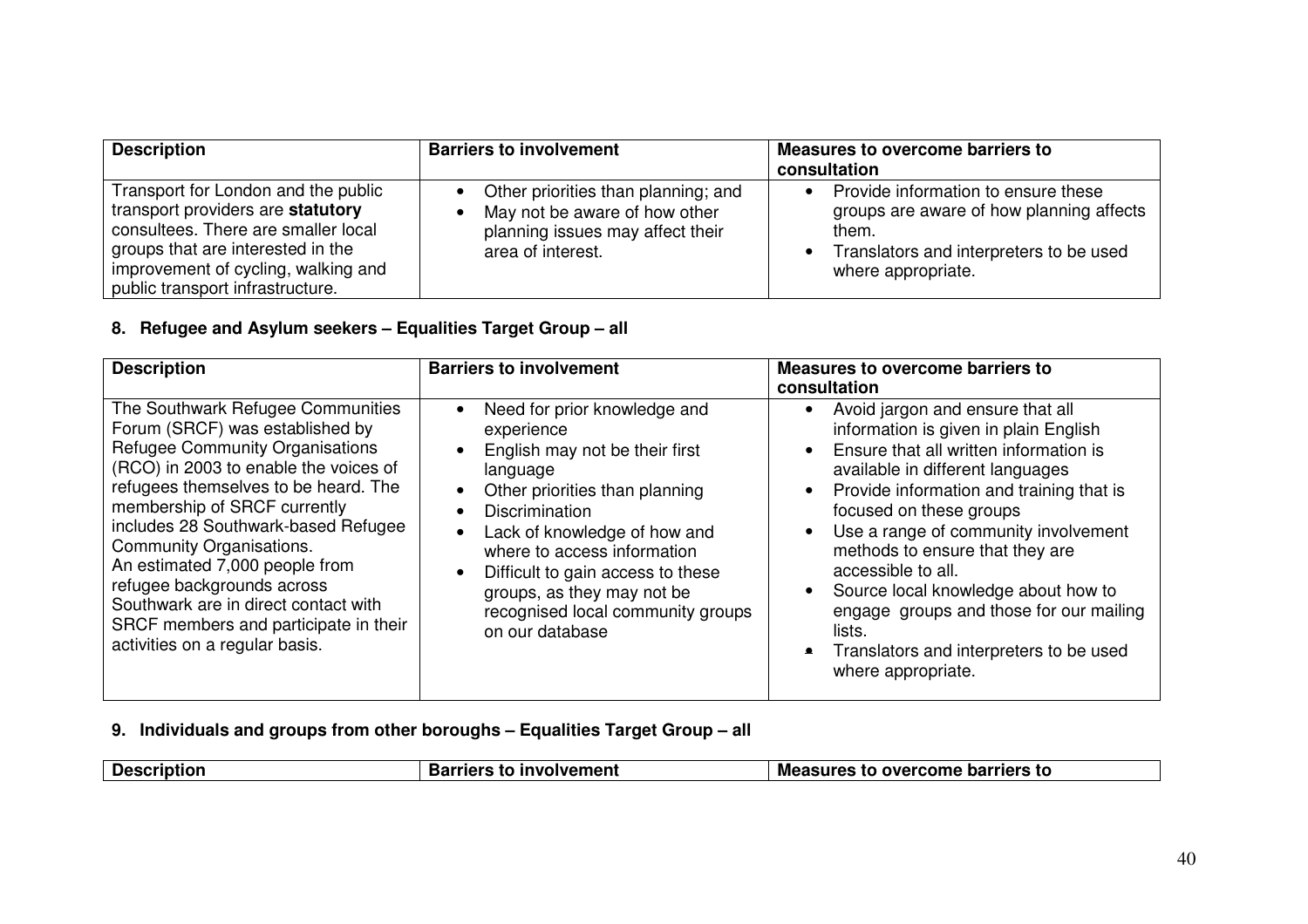|                                                                                                                                                                                                                                    |                                                                                                                                                                                                                                   | consultation                                                                                                                                                                                                                              |
|------------------------------------------------------------------------------------------------------------------------------------------------------------------------------------------------------------------------------------|-----------------------------------------------------------------------------------------------------------------------------------------------------------------------------------------------------------------------------------|-------------------------------------------------------------------------------------------------------------------------------------------------------------------------------------------------------------------------------------------|
| A number of issues in Southwark have<br>an impact on our neighbouring<br>boroughs such as Lambeth and<br>Lewisham. Groups and residents that<br>are on the borders of Southwark should<br>be included in matters that affect them. | Need for prior knowledge and<br>experience;<br>Other priorities in their own borough<br>and other than planning;<br>English as a first language; and<br>$\bullet$<br>Lack of knowledge of how and<br>where to access information. | Provision of information in appropriate<br>locations;<br>Hold/attend meetings/events at<br>appropriate locations that are accessible<br>and appropriate to these groups.<br>Translators and interpreters to be used<br>where appropriate. |

### **10. Residents and individuals (including newcomers to the borough) – Equalities Target Group – all**

| <b>Description</b>                                                                                                                                                                                           | <b>Barriers to involvement</b>                                                                                                                                                                                                                                                                                              | Measures to overcome barriers to<br>consultation                                                                                                                                                                                                                                                                                                         |
|--------------------------------------------------------------------------------------------------------------------------------------------------------------------------------------------------------------|-----------------------------------------------------------------------------------------------------------------------------------------------------------------------------------------------------------------------------------------------------------------------------------------------------------------------------|----------------------------------------------------------------------------------------------------------------------------------------------------------------------------------------------------------------------------------------------------------------------------------------------------------------------------------------------------------|
| Residents and individuals in the<br>borough may not belong to a specific<br>group, but it is important that they are<br>able to engage and get involved with<br>issues and decisions that impact on<br>them. | Need for prior knowledge and<br>experience;<br>Jargon and legal terms;<br>English may not be their first<br>language;<br>Discrimination;<br>$\bullet$<br>• Problems accessing information;<br>Other priorities than planning; and<br>$\bullet$<br>Lack of knowledge of how and<br>$\bullet$<br>where to access information. | Provision of information and training in<br>$\bullet$<br>planning focused on these groups;<br>Ensure that a range of community<br>involvement methods are used that are<br>accessible;<br>Source local knowledge about how to<br>engage individuals; and<br>Add onto our mailing lists.<br>Translators and interpreters to be used<br>where appropriate. |

### **11. Black and minority ethnic groups (including travellers and gypsies) - Equalities Target Group – Race**

| <b>Description</b>                     | <b>Barriers to involvement</b> | Measures to overcome barriers to<br>consultation |
|----------------------------------------|--------------------------------|--------------------------------------------------|
| Southwark is a very ethnically diverse | Jargon and legal terms;        | Avoid jargon; Use plain English;                 |
| borough. As a result there are many    | Need for prior knowledge;      | Translators and interpreters to be used          |
| established and new groups and         | English may not be the first   | where appropriate.                               |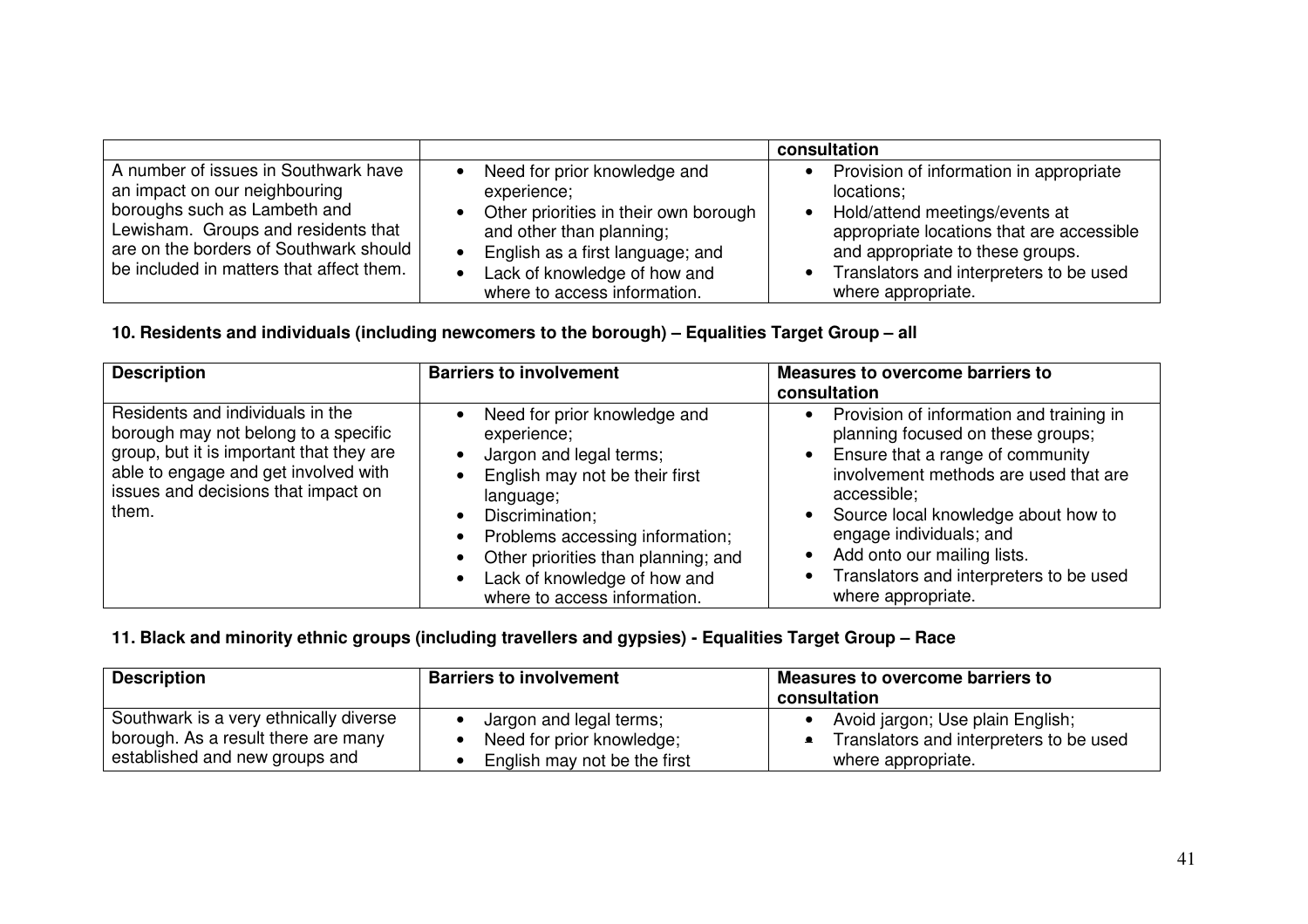| organisations that address issues<br>relevant to each different community. | language;<br>Other priorities than planning;<br>Discrimination;<br>Problems accessing information;<br>We may not be aware of their<br>existence. | Training groups in planning and council<br>officers in understanding equality and<br>diversity issues;<br>Coordinate council consultations;<br>Range of involvement methods; and<br>Gain local knowledge about how to<br>engage groups; and<br>Add to mailing lists. |
|----------------------------------------------------------------------------|--------------------------------------------------------------------------------------------------------------------------------------------------|----------------------------------------------------------------------------------------------------------------------------------------------------------------------------------------------------------------------------------------------------------------------|
|----------------------------------------------------------------------------|--------------------------------------------------------------------------------------------------------------------------------------------------|----------------------------------------------------------------------------------------------------------------------------------------------------------------------------------------------------------------------------------------------------------------------|

### **12. Religious groups - Equalities Target Group –Faith/Belief**

| <b>Description</b>                                                                                                                                                                                                                                                                                                                                                                   | <b>Barriers to involvement</b>                                                                                                                                                                                                                                           | <b>Measures to overcome barriers to</b><br>consultation                                                                                                                                                                                                                                                                                                                            |
|--------------------------------------------------------------------------------------------------------------------------------------------------------------------------------------------------------------------------------------------------------------------------------------------------------------------------------------------------------------------------------------|--------------------------------------------------------------------------------------------------------------------------------------------------------------------------------------------------------------------------------------------------------------------------|------------------------------------------------------------------------------------------------------------------------------------------------------------------------------------------------------------------------------------------------------------------------------------------------------------------------------------------------------------------------------------|
| Organisations are a valuable<br>consultation link due to their very<br>strong links to local communities.<br>Groups have a contribution to make to<br>social inclusion and community<br>cohesion that is separate from<br>promoting religion. As they are involved<br>in running community services,<br>community development and<br>leadership representing community<br>interests. | Needs not being understood;<br>Need for prior knowledge and<br>experience;<br>English may not be their first<br>language;<br>Other priorities than planning;<br>Discrimination;<br>Accessing information; and<br>May not understand how planning<br>affects their group. | Avoid jargon; Use plain English;<br>Translators and interpreters to be used<br>where appropriate.<br>Training groups and individuals in<br>planning and<br>Training council officers to understand<br>and belief issues;<br>Coordinate our consultations;<br>Range of involvement methods; and<br>Gain local knowledge about how to<br>engage groups; and<br>Add to mailing lists. |

### **13. Older people Forum's Equalities Target Group – Age**

| <b>Description</b>                    | <b>Barriers to involvement</b> | Measures to overcome barriers to<br>consultation |
|---------------------------------------|--------------------------------|--------------------------------------------------|
| Pensioner forums help represent older | Older people may not feel safe | Provision of information in appropriate          |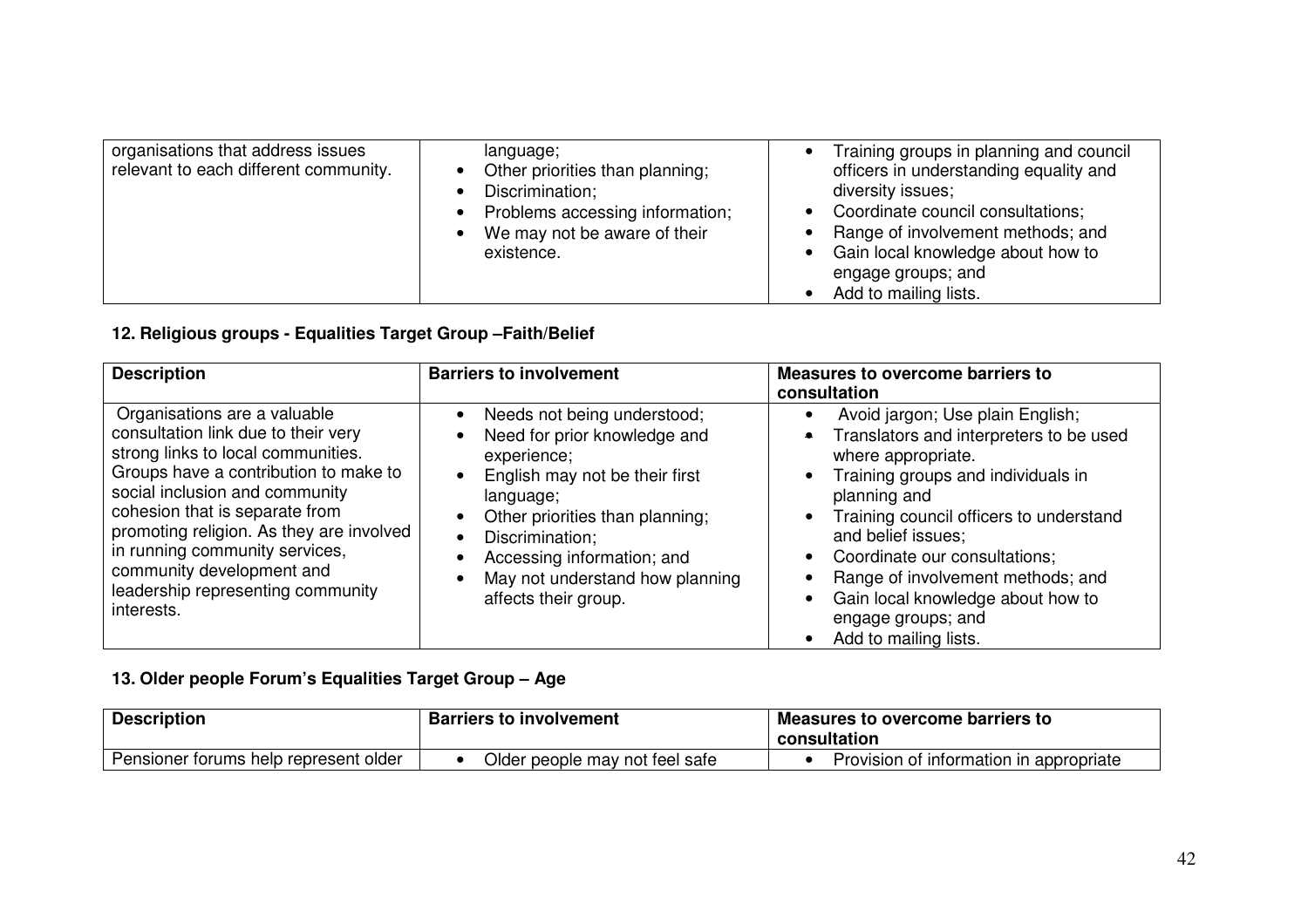| people's views and are able to<br>attending meetings in the evenings;<br>represent many local people over<br>A lack of respect for their views; and<br>particular issues that are affected by<br>Lack of knowledge of how and<br>planning.<br>where to access information;<br>Other priorities than planning. | locations;<br>Hold/attend meetings/events at<br>accessible times;<br>We listen to the views and feedback; and<br>Make information relevant.<br>Translators and interpreters to be used<br>where appropriate. |
|---------------------------------------------------------------------------------------------------------------------------------------------------------------------------------------------------------------------------------------------------------------------------------------------------------------|--------------------------------------------------------------------------------------------------------------------------------------------------------------------------------------------------------------|
|---------------------------------------------------------------------------------------------------------------------------------------------------------------------------------------------------------------------------------------------------------------------------------------------------------------|--------------------------------------------------------------------------------------------------------------------------------------------------------------------------------------------------------------|

### **14. Education and young people - Equalities Target Group – Age**

| <b>Description</b>                                                                                                                                                                                                                       | <b>Barriers to involvement</b>                                                                                                                                                                                                                                                               | <b>Measures to overcome barriers to</b><br>consultation                                                                                                                                                                                                                                         |
|------------------------------------------------------------------------------------------------------------------------------------------------------------------------------------------------------------------------------------------|----------------------------------------------------------------------------------------------------------------------------------------------------------------------------------------------------------------------------------------------------------------------------------------------|-------------------------------------------------------------------------------------------------------------------------------------------------------------------------------------------------------------------------------------------------------------------------------------------------|
| Schools, colleges, learning institutions<br>and youth agencies are important<br>aspects of the community, particularly<br>as finding ways of involving young<br>people have been identified as a<br>priority by a large number of people | May not be aware of the impact<br>planning can have on them and/or<br>how they can have an input;<br>English may not be a first language;<br>and<br>May not be able to attend meetings<br>in the evenings or during the day in<br>term time.<br>Other priorities than planning.<br>$\bullet$ | Provide information that is focused at<br>young people;<br>Attend schools and after-school centres<br>and local youth forums to consult them on<br>planning issues;<br>Translators and interpreters to be used<br>where appropriate; and<br>Hold/attend meetings/events at<br>accessible times. |

### **15. Disability Forum - Equalities Target Group – Disability**

| <b>Description</b>                                                                                                                  | <b>Barriers to involvement</b>                                                                                                                   | <b>Measures to overcome barriers to</b><br>consultation                                                                                                                            |
|-------------------------------------------------------------------------------------------------------------------------------------|--------------------------------------------------------------------------------------------------------------------------------------------------|------------------------------------------------------------------------------------------------------------------------------------------------------------------------------------|
| This forum helps to identify planning<br>issues including safety, access and<br>housing from the perspective of<br>disabled people. | Venues for meetings may not be<br>accessible; and<br>Written or verbal material is not<br>always appropriate.<br>Other priorities than planning. | Hold/attend meetings/events at<br>accessible locations; and<br>Ensure that all written information is<br>available in different formats such as<br>Braille, large print and audio. |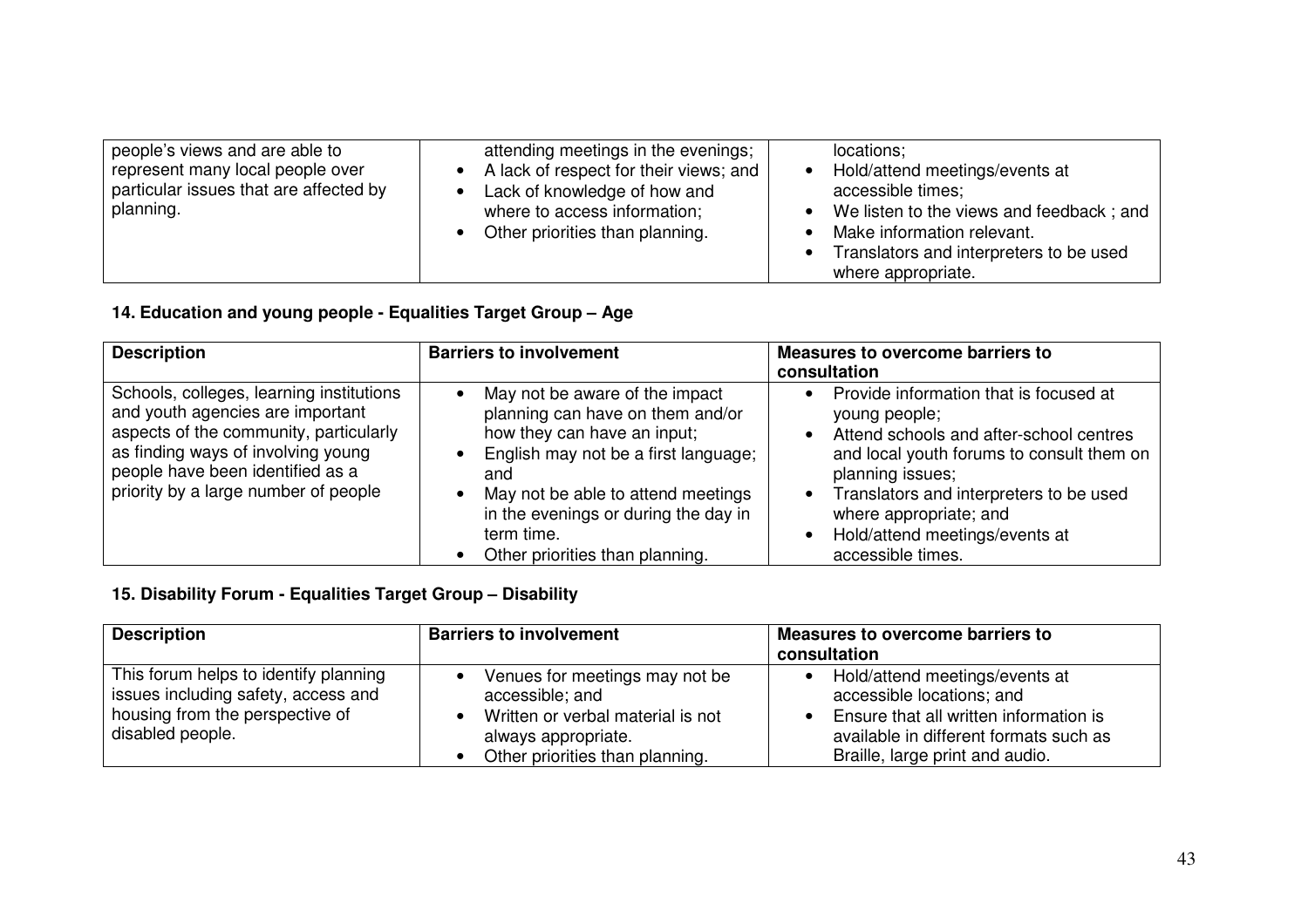|  | be used<br>l ranslators and<br>d interpreters<br>- LC |
|--|-------------------------------------------------------|
|  | cappropriate.<br>where                                |

### **16. Lesbian, gay, bisexual and transgender - Equalities Target Group – Sexuality**

| <b>Description</b>                                                                                                                                                                                                                                                                                                                                                                 | <b>Barriers to involvement</b>                                                                  | Measures to overcome barriers to<br>consultation                                                                                                                                                                                                                                           |
|------------------------------------------------------------------------------------------------------------------------------------------------------------------------------------------------------------------------------------------------------------------------------------------------------------------------------------------------------------------------------------|-------------------------------------------------------------------------------------------------|--------------------------------------------------------------------------------------------------------------------------------------------------------------------------------------------------------------------------------------------------------------------------------------------|
| The Southwark Anti Homophobic<br>Forum (SAHF) is the longest<br>established LGBT Forum of its kind<br>and works to meet the needs of the<br>LGBT community in key areas<br>including education, safety in the<br>home, the streets and housing. The<br>Southwark LGBT Network is a social<br>support group for LGBT people and<br>their friends who live and work in<br>Southwark. | Do not feel secure in raising LGBT<br>issues at open events;<br>Other priorities than planning; | Hold specific LGBT consultation events;<br>$\bullet$<br>Avoid jargon and use plain English;<br>Hold/attend meetings/events at<br>convenient times and ensure that the<br>venue is accessible and a safe<br>environment.<br>• Translators and interpreters to be used<br>where appropriate. |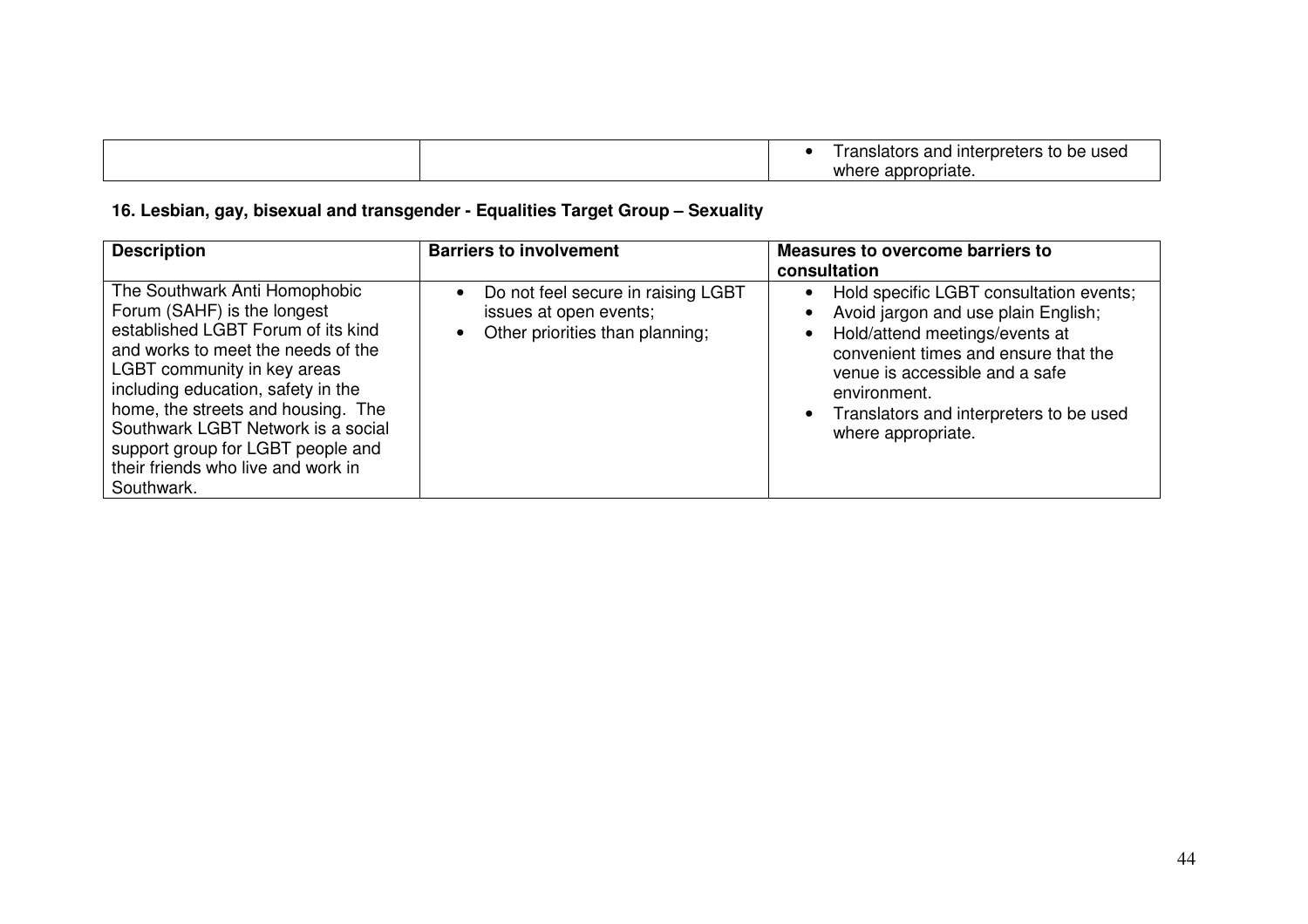### **Annex 4: Consultation responses on EQIA scoping report**

| Rep<br>Objector<br>Details of representation                                                                                                                                                                                                                                                                                                                                                                                                                                                                                                                                                                                                                                                                                                                                                                                                                                                                                                                                                                                                                                                                                                                                                                                                                                                                                                                                                                                                                                                                                                                                   | Officer response                                                                                                                                                                                                                                                                                                                                                                                                                                                                                                                                                                                                                                                                                                                                                                                                                                                                                                                                                                                                                                                                                                                                                                                                                                                                                                                  |
|--------------------------------------------------------------------------------------------------------------------------------------------------------------------------------------------------------------------------------------------------------------------------------------------------------------------------------------------------------------------------------------------------------------------------------------------------------------------------------------------------------------------------------------------------------------------------------------------------------------------------------------------------------------------------------------------------------------------------------------------------------------------------------------------------------------------------------------------------------------------------------------------------------------------------------------------------------------------------------------------------------------------------------------------------------------------------------------------------------------------------------------------------------------------------------------------------------------------------------------------------------------------------------------------------------------------------------------------------------------------------------------------------------------------------------------------------------------------------------------------------------------------------------------------------------------------------------|-----------------------------------------------------------------------------------------------------------------------------------------------------------------------------------------------------------------------------------------------------------------------------------------------------------------------------------------------------------------------------------------------------------------------------------------------------------------------------------------------------------------------------------------------------------------------------------------------------------------------------------------------------------------------------------------------------------------------------------------------------------------------------------------------------------------------------------------------------------------------------------------------------------------------------------------------------------------------------------------------------------------------------------------------------------------------------------------------------------------------------------------------------------------------------------------------------------------------------------------------------------------------------------------------------------------------------------|
| No.<br>Ref                                                                                                                                                                                                                                                                                                                                                                                                                                                                                                                                                                                                                                                                                                                                                                                                                                                                                                                                                                                                                                                                                                                                                                                                                                                                                                                                                                                                                                                                                                                                                                     |                                                                                                                                                                                                                                                                                                                                                                                                                                                                                                                                                                                                                                                                                                                                                                                                                                                                                                                                                                                                                                                                                                                                                                                                                                                                                                                                   |
| 403<br>674<br>Equalities Impact Assessment: There is nothing to say how<br>the information for the assessment was gathered, and there<br>is a lack of objective evidence indicating the relative<br>importance of the issues raised as each is treated as being<br>substantially of equal importance and to support the overall<br>conclusions. The document lists a number of factors under<br>sub-headings. Where is the evidence for the statements<br>made and the mechanism of how the SPD actually<br>addresses those statements? In the context of transport the<br>"considerations" raised are not adequately addressed by<br>SPD because in the SPD there is no transport assessment.<br>This is a major omission as a main aspect of the E&C<br>regeneration is transport. In the context of sustainability<br>there is also no mention of the high levels PM10 and NO2 in<br>London that are outside EU guidelines and considered to be<br>causing 4000 early deaths per annum. This is clearly<br>unsustainable. They are very relevant to the transport<br>assessment that is in turn closely related air equality for<br>PM10 and NO2. Of additional concern is that the current<br>measurements of air quality, which have not improved since<br>the Great Smog of 1952, are made three metres off the<br>ground and the impact of vehicle emissions is much greater<br>at pedestrian breathing heights. So the real emissions are<br>quite likely to damage the health of the local population may<br>be much greater than even the official records indicate. | The role of the EQIA is to consider the potential impacts<br>of the SPD on the groups identified as having protected<br>characteristics under the Equality Act 2010. The EQIA is<br>undertaken alongside the preparation of the SPD so that<br>it can influence the way in which the SPD is prepared,<br>such as the timing, location and format of our<br>consultation, and also so that it can influence the SPD<br>policies themselves.<br>Large parts of the EQIA are subjective. In making<br>judgements about particular impacts we consider a<br>range of sources, including views previously expressed<br>through consultations. It is important to acknowledge<br>that the SPD will have a varied impact on people within<br>each protected group and it is difficult to claim a<br>definitive, objective impact on one particular group.<br>However, where a potential impact is identified, we can<br>consider amending our approach accordingly. Where<br>impacts are unavoidable, we can consider mitigation<br>measures to minimise any impact.<br>The impacts of regeneration and growth on air quality<br>throughout the opportunity area are considered as part<br>of the sustainability appraisal. These impacts will<br>continue to be investigated in more detail as individual<br>developments come forward. |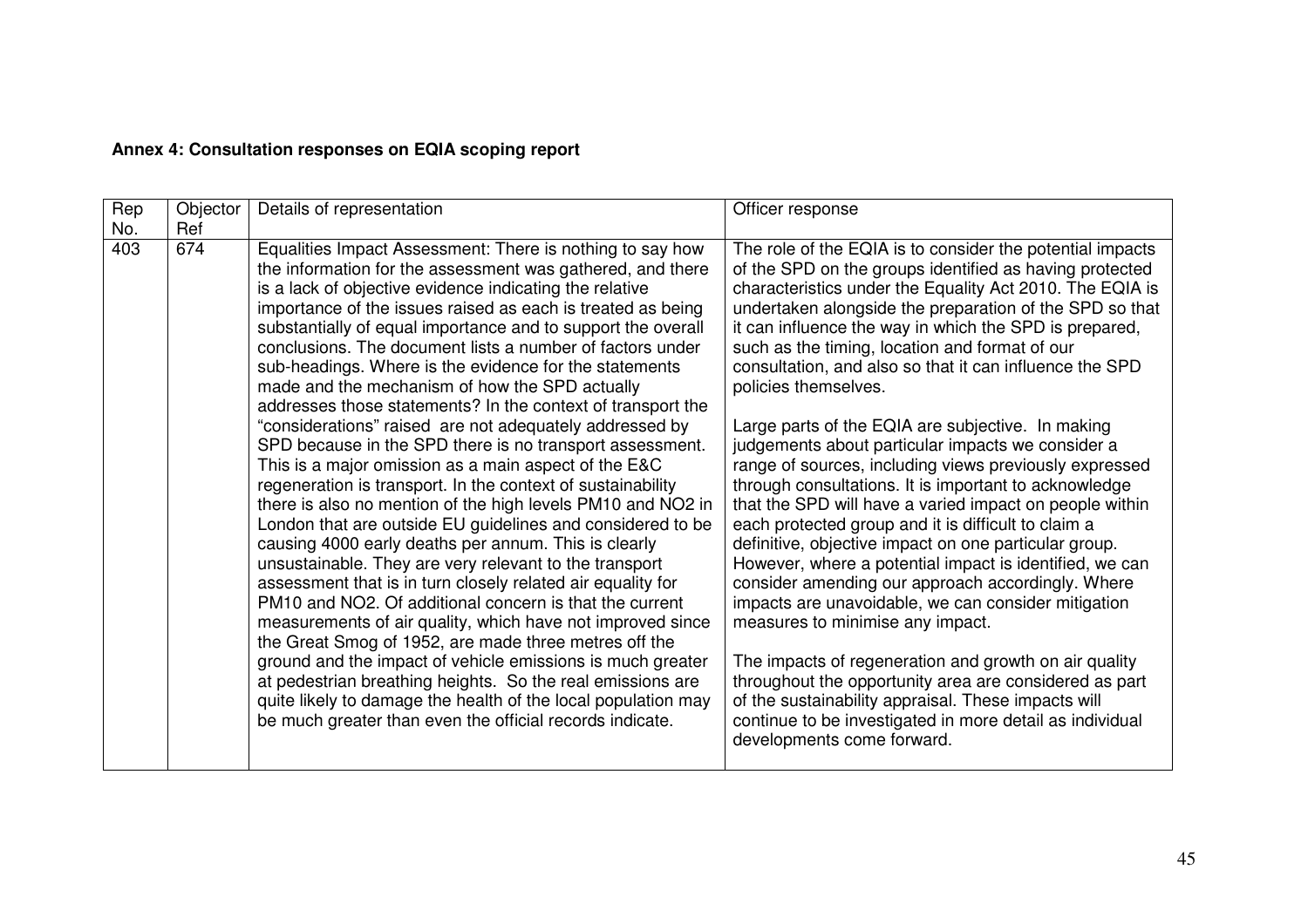|     |     |                                                                                                                                                                                                                                                                                                                                                                                                                                                                                                                                                                                                                                                                                                                                                                                                                                                                                                                                                         | Core Strategy policy 13 sets out that all development will<br>be required to meet the highest possible environmental<br>standards. All major developments are required to<br>submit an air quality assessment as part of the planning<br>application process. Further guidance is set out in our<br>sustainable design and construction SPD.<br>Also, we are aiming to secure a new air quality<br>monitoring station at Elephant and Castle. This will<br>monitor background air quality in central London and<br>should be operational by April 2012.                                                                                                                                                  |
|-----|-----|---------------------------------------------------------------------------------------------------------------------------------------------------------------------------------------------------------------------------------------------------------------------------------------------------------------------------------------------------------------------------------------------------------------------------------------------------------------------------------------------------------------------------------------------------------------------------------------------------------------------------------------------------------------------------------------------------------------------------------------------------------------------------------------------------------------------------------------------------------------------------------------------------------------------------------------------------------|----------------------------------------------------------------------------------------------------------------------------------------------------------------------------------------------------------------------------------------------------------------------------------------------------------------------------------------------------------------------------------------------------------------------------------------------------------------------------------------------------------------------------------------------------------------------------------------------------------------------------------------------------------------------------------------------------------|
| 410 | 665 | The equalities and impact assessments highlight the risk of<br>alienating the current black and minority ethnic populations if<br>the area 'gentrifies'. It would be a mistake to maintain the<br>area in deprivation simply so those who have lived in it as<br>an area of deprivation are able to feel that it has not<br>changed. Elephant and Castle is less than 30 minutes walk<br>from Covent Garden and only 20 minutes walk to<br>Parliament. You can hear Big Ben chime from West square.<br>London is finally waking up to the proximity and<br>convenience of this part of 'south London'. At the north end<br>of the patch flats are being built costing several million<br>pounds. This may be frightening, or alienating, to some but<br>with it comes much needed regeneration funds and council<br>tax revenue.<br>The existing population, my family included, should be<br>included and encouraged in all consultation but we should | Our Statement of Community Involvement (2008) sets<br>out how we engage with the community to ensure we<br>consult with as many different groups as possible on our<br>policy documents. We have carried out extensive<br>consultation on the Elephant and Castle SPD to ensure<br>we consult as fully as possible. Our consultation report<br>which accompanies the final SPD sets out the<br>consultation we carried out and a summary of the<br>responses we received. It comes much needed<br>regeneration funds and council tax revenue.<br>We have updated the EQIA to explain more clearly that<br>how we have consulted on the SPD to try and involve all<br>groups in the consultation process. |
|     |     | not hold back this important development which will help lift<br>the area out of poverty                                                                                                                                                                                                                                                                                                                                                                                                                                                                                                                                                                                                                                                                                                                                                                                                                                                                |                                                                                                                                                                                                                                                                                                                                                                                                                                                                                                                                                                                                                                                                                                          |
| 53  | 634 | 2. The Equalities Impact Assessment within the draft<br>Housing SPD sets out a concern that property values will<br>increase in the area and this will prevent existing residents                                                                                                                                                                                                                                                                                                                                                                                                                                                                                                                                                                                                                                                                                                                                                                       | Noted. The SPD sets out the need to deliver a range of<br>types of housing and to ensure that a proportion of these<br>are affordable, so that large parts of the existing                                                                                                                                                                                                                                                                                                                                                                                                                                                                                                                               |